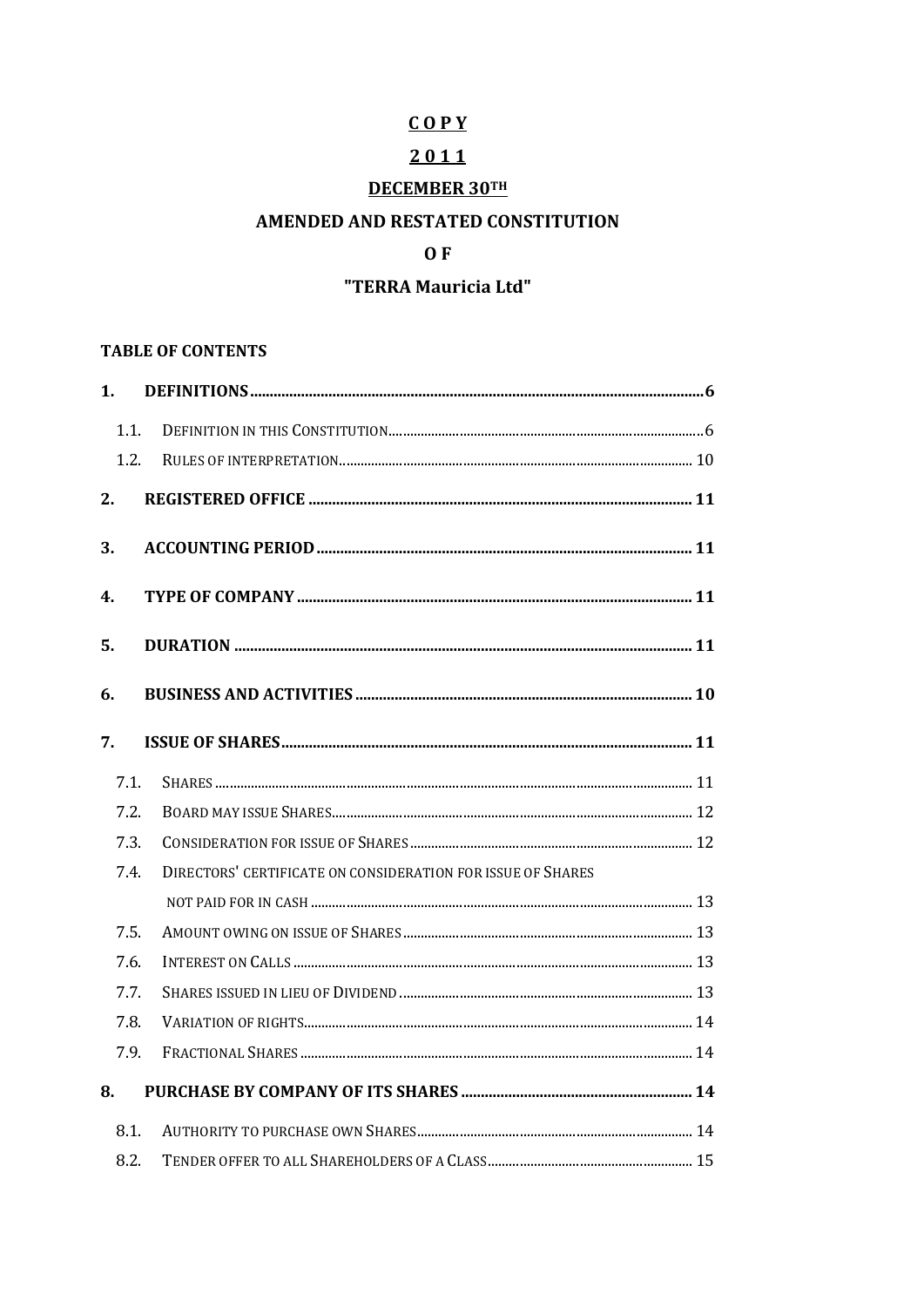|            | 8.3. |                                                              |  |
|------------|------|--------------------------------------------------------------|--|
| 9.         |      |                                                              |  |
|            | 9.1. |                                                              |  |
|            | 9.2. |                                                              |  |
|            | 9.3. | BOARD'S RIGHT TO REFUSE OR DELAY REGISTRATION OF TRANSFER 15 |  |
|            | 9.4. |                                                              |  |
| 10.        |      |                                                              |  |
|            |      |                                                              |  |
|            |      |                                                              |  |
|            |      |                                                              |  |
|            |      |                                                              |  |
|            |      |                                                              |  |
|            |      |                                                              |  |
| 11.        |      |                                                              |  |
|            |      |                                                              |  |
|            |      |                                                              |  |
|            |      |                                                              |  |
|            |      |                                                              |  |
|            |      |                                                              |  |
|            |      |                                                              |  |
| 12.        |      |                                                              |  |
| 13.        |      |                                                              |  |
| 14.        |      |                                                              |  |
| 15.        |      |                                                              |  |
|            |      |                                                              |  |
|            |      |                                                              |  |
|            |      |                                                              |  |
|            |      |                                                              |  |
|            |      |                                                              |  |
|            |      |                                                              |  |
|            |      |                                                              |  |
| <b>16.</b> |      |                                                              |  |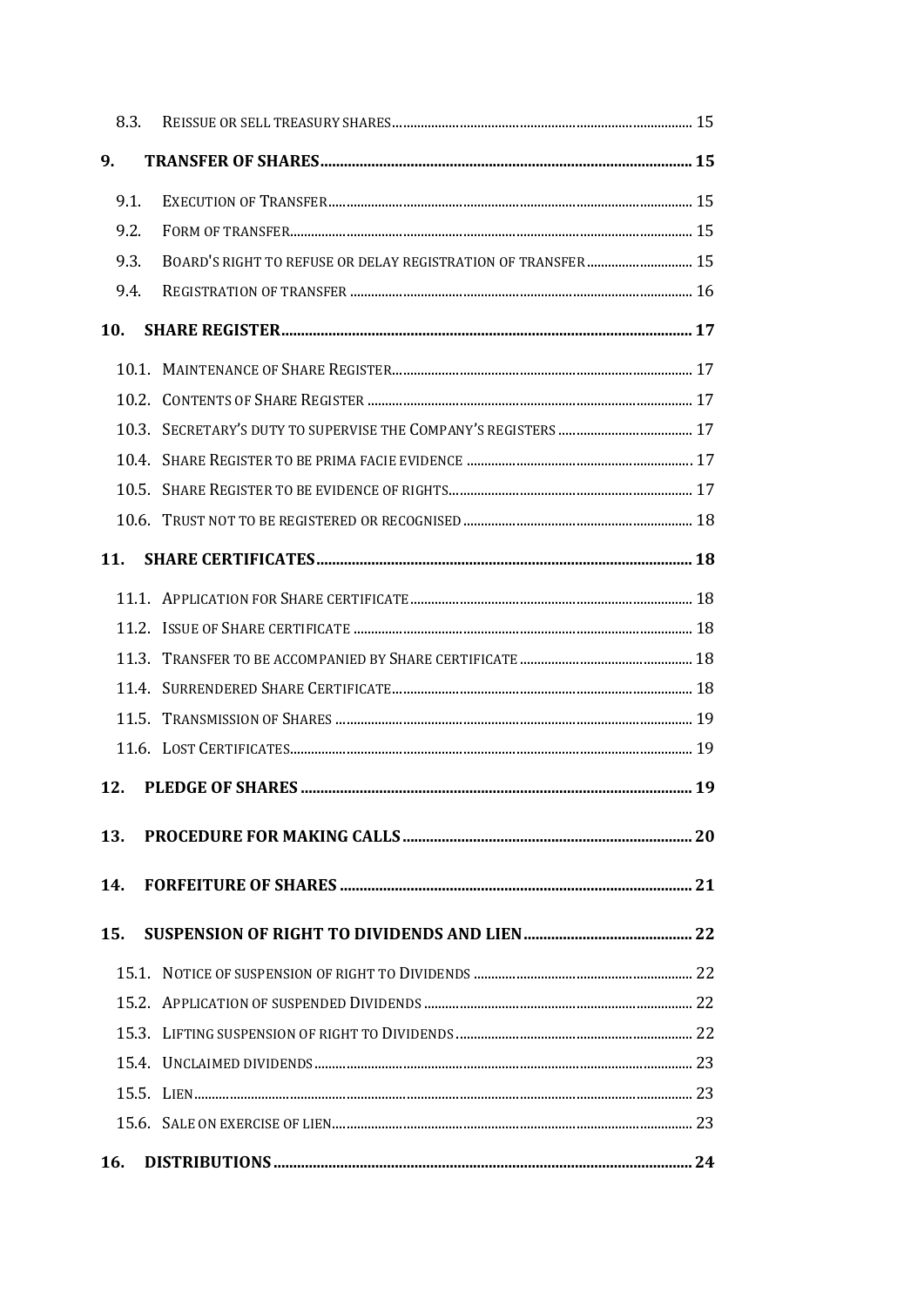| 17.        |  |
|------------|--|
| 18.        |  |
|            |  |
|            |  |
|            |  |
|            |  |
| <b>19.</b> |  |
|            |  |
|            |  |
|            |  |
|            |  |
|            |  |
|            |  |
|            |  |
|            |  |
|            |  |
|            |  |
|            |  |
|            |  |
|            |  |
|            |  |
|            |  |
| 20.        |  |
|            |  |
|            |  |
|            |  |
|            |  |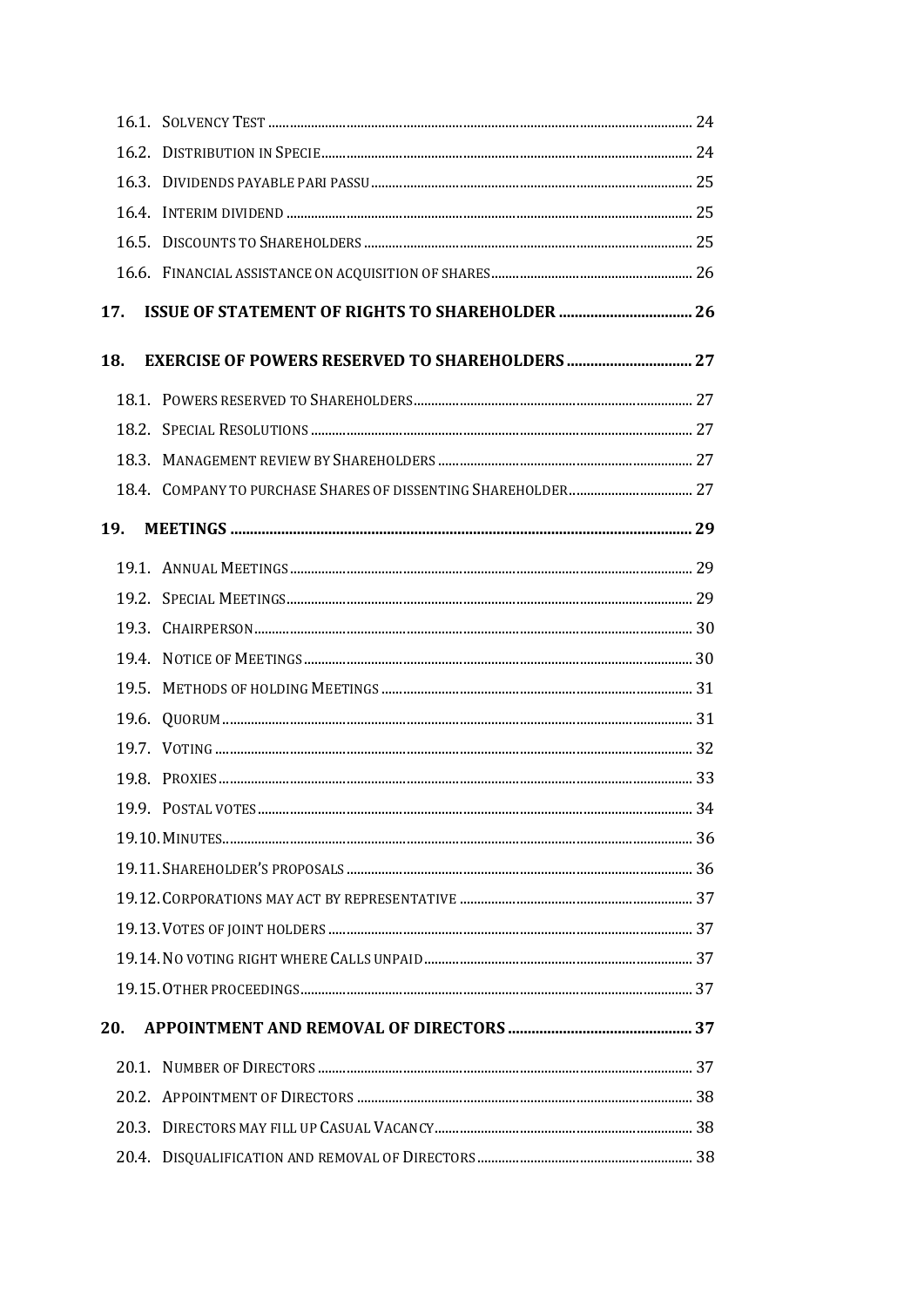| 21. |                                                                           |  |
|-----|---------------------------------------------------------------------------|--|
|     |                                                                           |  |
|     |                                                                           |  |
|     | 21.3. DIRECTORS TO ACT IN GOOD FAITH AND IN BEST INTERESTS OF COMPANY  41 |  |
|     | 21.4. MAJOR TRANSACTIONS AND OTHER TRANSACTIONS UNDER SECTION 130         |  |
|     |                                                                           |  |
| 22. |                                                                           |  |
|     |                                                                           |  |
|     |                                                                           |  |
|     |                                                                           |  |
|     |                                                                           |  |
|     |                                                                           |  |
|     |                                                                           |  |
|     |                                                                           |  |
| 23. | REMUNERATION AND OTHER INTERESTS OF DIRECTORS  45                         |  |
|     |                                                                           |  |
|     |                                                                           |  |
|     |                                                                           |  |
|     |                                                                           |  |
|     |                                                                           |  |
|     |                                                                           |  |
| 24. |                                                                           |  |
| 25. |                                                                           |  |
|     |                                                                           |  |
|     |                                                                           |  |
|     |                                                                           |  |
|     |                                                                           |  |
| 26. |                                                                           |  |
| 27. |                                                                           |  |
|     |                                                                           |  |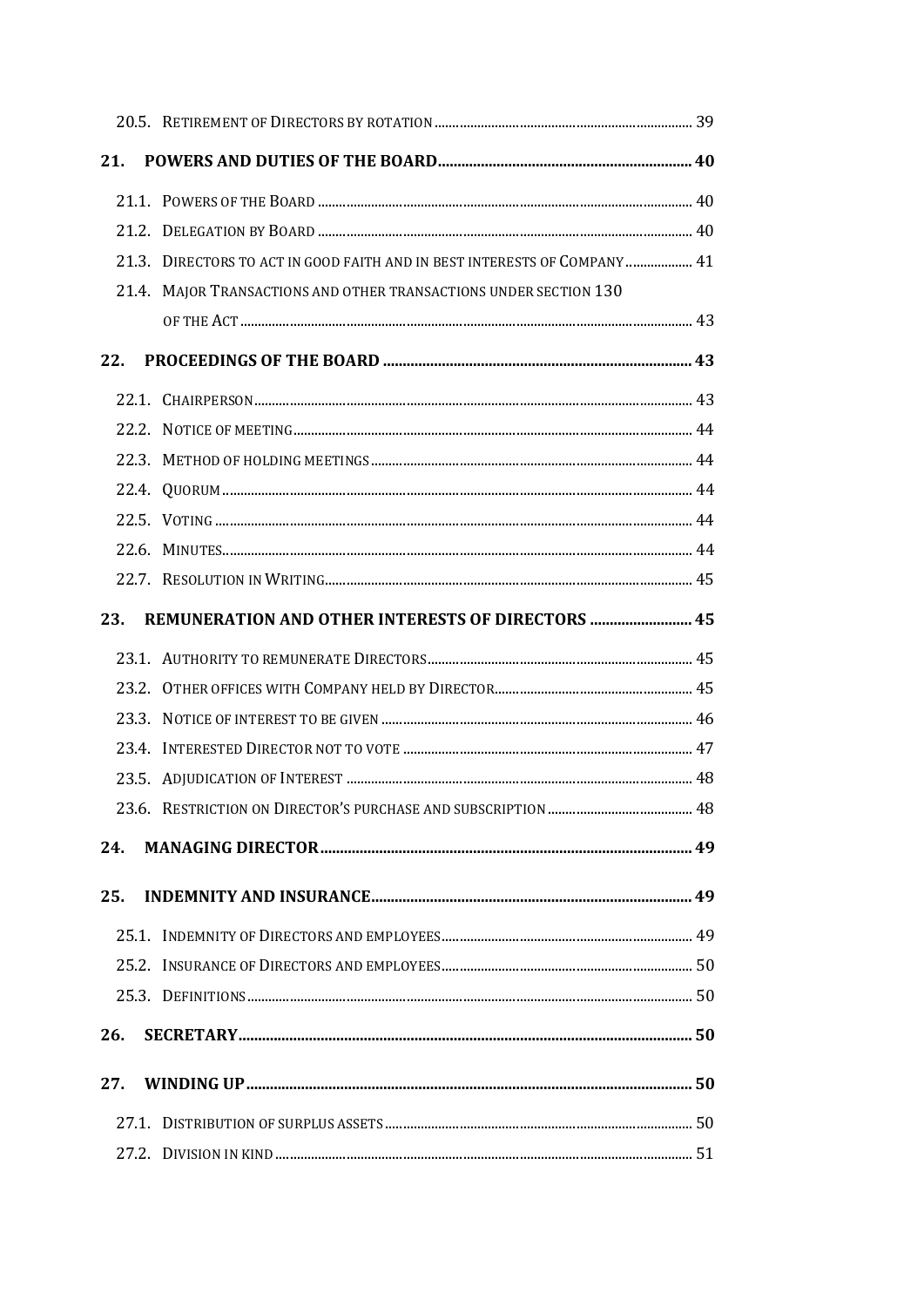| 28. COMMON SEAL, AUTHENTICATION OF DEEDS AND DOCUMENTS  51   |  |
|--------------------------------------------------------------|--|
|                                                              |  |
|                                                              |  |
|                                                              |  |
| 32. PROVISIONS WITH RESPECT TO THE SCHEME OF ARRANGEMENT  52 |  |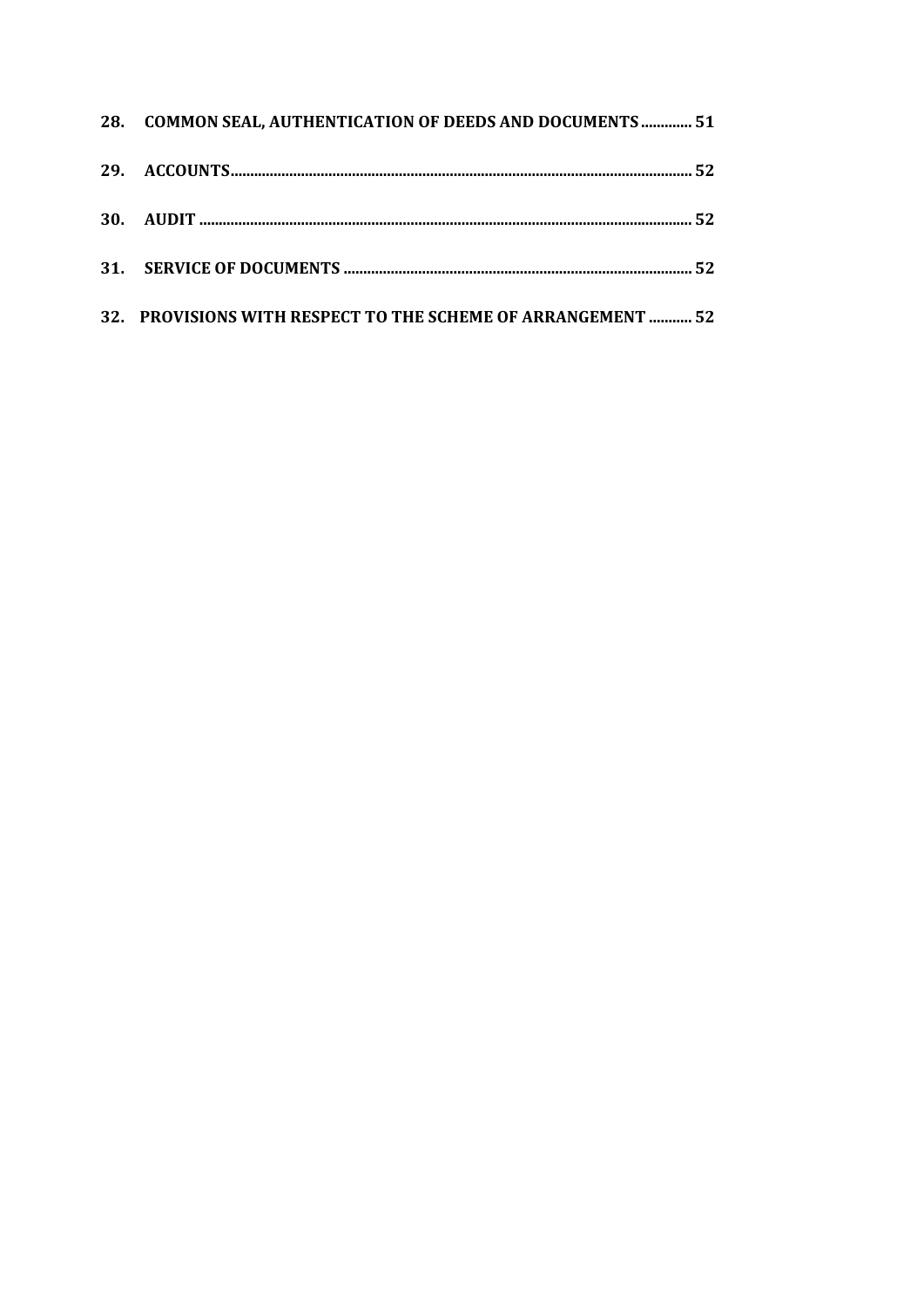#### **CONSTITUTION OF**

#### **TERRA Mauricia Ltd**

#### **PURSUANT TO THE COMPANIES ACT 2001**

#### **1. DEFINITIONS**

#### **1.1. Definition in this Constitution**

In this Constitution, unless the context otherwise requires, the following words and expressions have the meanings given to them in this clause:

Act means the Companies Act 2001.

Alternate Director means a Director appointed pursuant to clause 20.7

- Amalgamation means the completed act of the Company and one or more other companies amalgamating pursuant to sections 244 to 252 of the Act and continuing as one Company, which may be one of the amalgamating companies or a new company.
- Annual Meeting means a meeting of Shareholders held pursuant to section 115 of the Act.
- Associate **means** in relation to a Director or a company the meaning set out in the Listing Rules of the Stock Exchange of Mauritius Limited.
- Balance Sheet Date means the date adopted by the Company as the end of its financial year for the purpose of its annual financial statements.
- Board means the Directors numbering not less than the required quorum acting together as the Board of Directors of the Company, and where the Company has only one Director or where one Director is a quorum, that Director.
- Call The means a resolution of the Board under clause 13 requiring Shareholders to pay all or part of the unpaid amount of the issue price of any Shares and, where the context requires, means the obligation of a Shareholder to meet the amount due pursuant to such a resolution.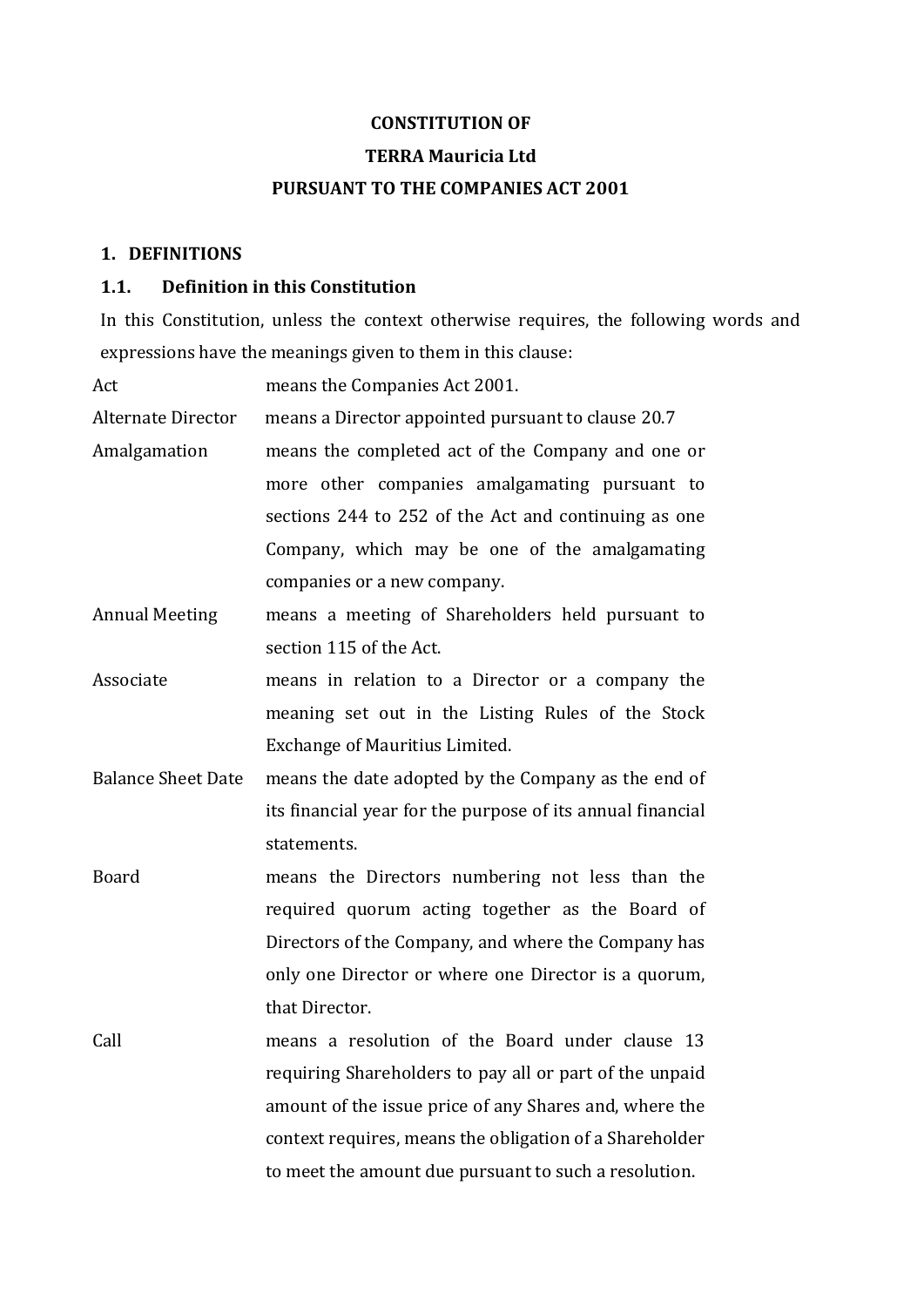Class and Class of Shares means a Class of Shares having attached to them identical rights, privileges, limitations, and conditions. Chairperson means the Chairperson of the Board, elected under clause 22.1.

Company means **"TERRA Mauricia Ltd"**

- Constitution means this Constitution of the Company and all amendments to it made from time to time.
- Director means, subject to section 128 of the Act, a person appointed and continuing in office for the time being, in accordance with this Constitution, as a Director of the Company.
- Distribution **in relation to Shares held by a Shareholder**, means the direct or indirect transfer of money or property, other than Shares, by the Company, to or for the benefit of that Shareholder; or the incurring of a debt by the Company to or for the benefit of a Shareholder, whether by means of a purchase of property, the redemption or other acquisition of Shares, a Distribution of indebtedness or by some other means.
- Dividend means a Distribution by the Company other than a Distribution to which section 68 (acquisition of Company's own Shares) or section 81 (financial assistance in acquisition of company's shares) of the Act applies.
- Meeting means any meeting of Shareholders, other than an Interest Group meeting.
- Interest Group in relation to any action or proposal affecting rights attached to Shares, means a group of Shareholders whose affected rights are identical; and whose rights are affected by the action or proposal in the same way; and who comprises the holders of one or more Classes of Shares.

For the purposes of this definition one or more Interest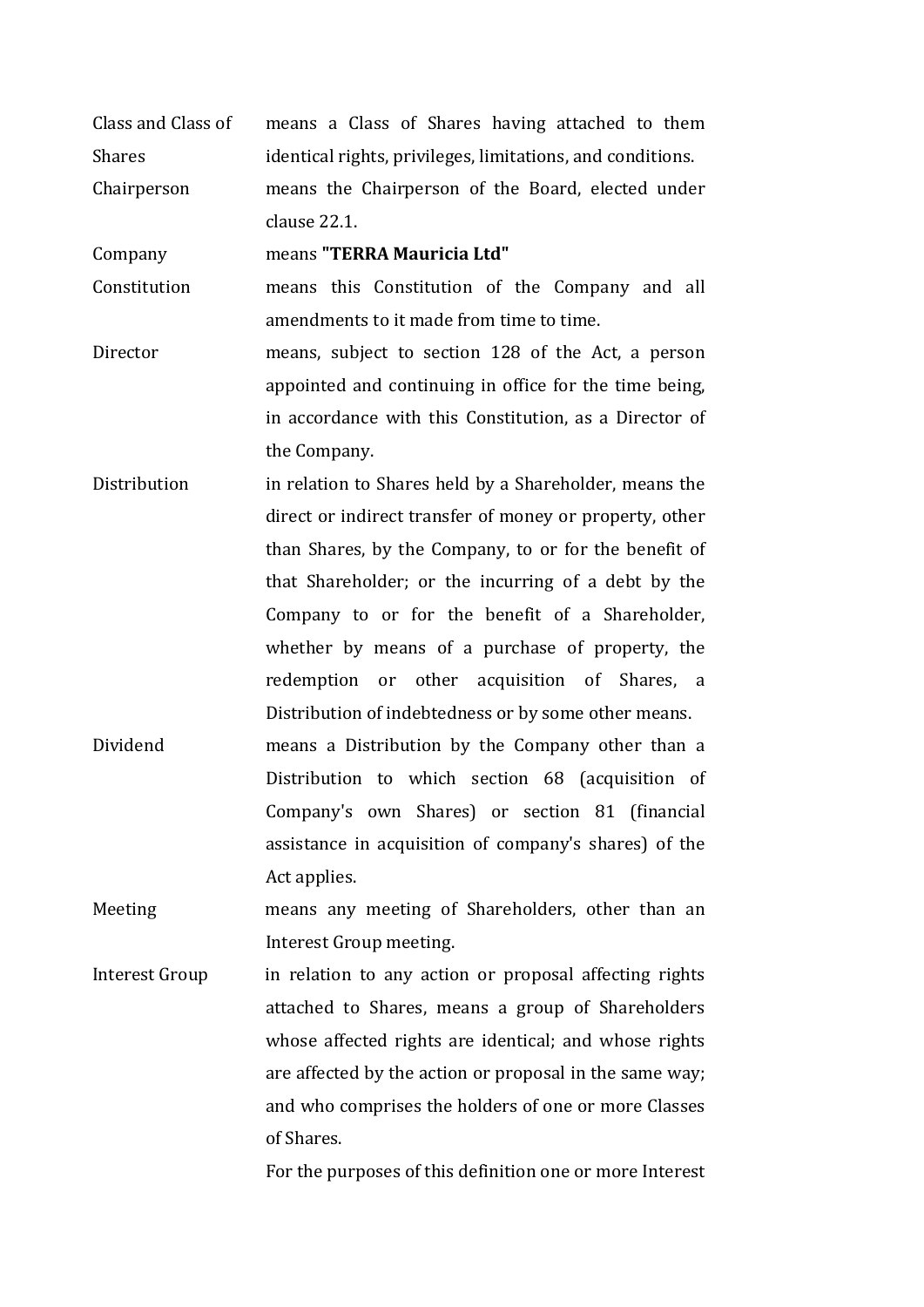Groups may exist in relation to any action or proposal; and if action is taken in relation to some holders of Shares in a Class and not others; or a proposal expressly distinguishes between some holders of Shares in a Class and other holders of Shares of that Class, holders of Shares in the same Class may fall into two (2) or more Interest Groups.

- Interests Register means a register kept by the Company at its registered office as required by section  $190(2)(c)$  of the Act, but always subject to section 271 of the Act.
- International Accounting Standards means the International Accounting Standards issued by the International Accounting Standards Committee; and includes the Interpretations of the Standing Interpretations Committee issued by the International Accounting Standards Committee; and any other entity to which the responsibility for setting accounting standards has been assigned by the International Accounting Standards Committee.

International Standards on means the International Standards on Auditing issued by the International Federation of Accountants.

Auditing 

Listing Rules The means the Listing Rules issued by the Stock Exchange of Mauritius Limited. 

Major Transaction in relation to the Company, means, subject to sections  $130(5)$  and  $130(6)$  of the Act:

- (a) the acquisition of, or an agreement to acquire, whether contingent or not, assets the value of which is more than seventy five per cent of the value of the Company's assets before the acquisition; or
- (b) the disposition of; or an agreement to dispose of, assets of the Company the value of which is more than seventy five per cent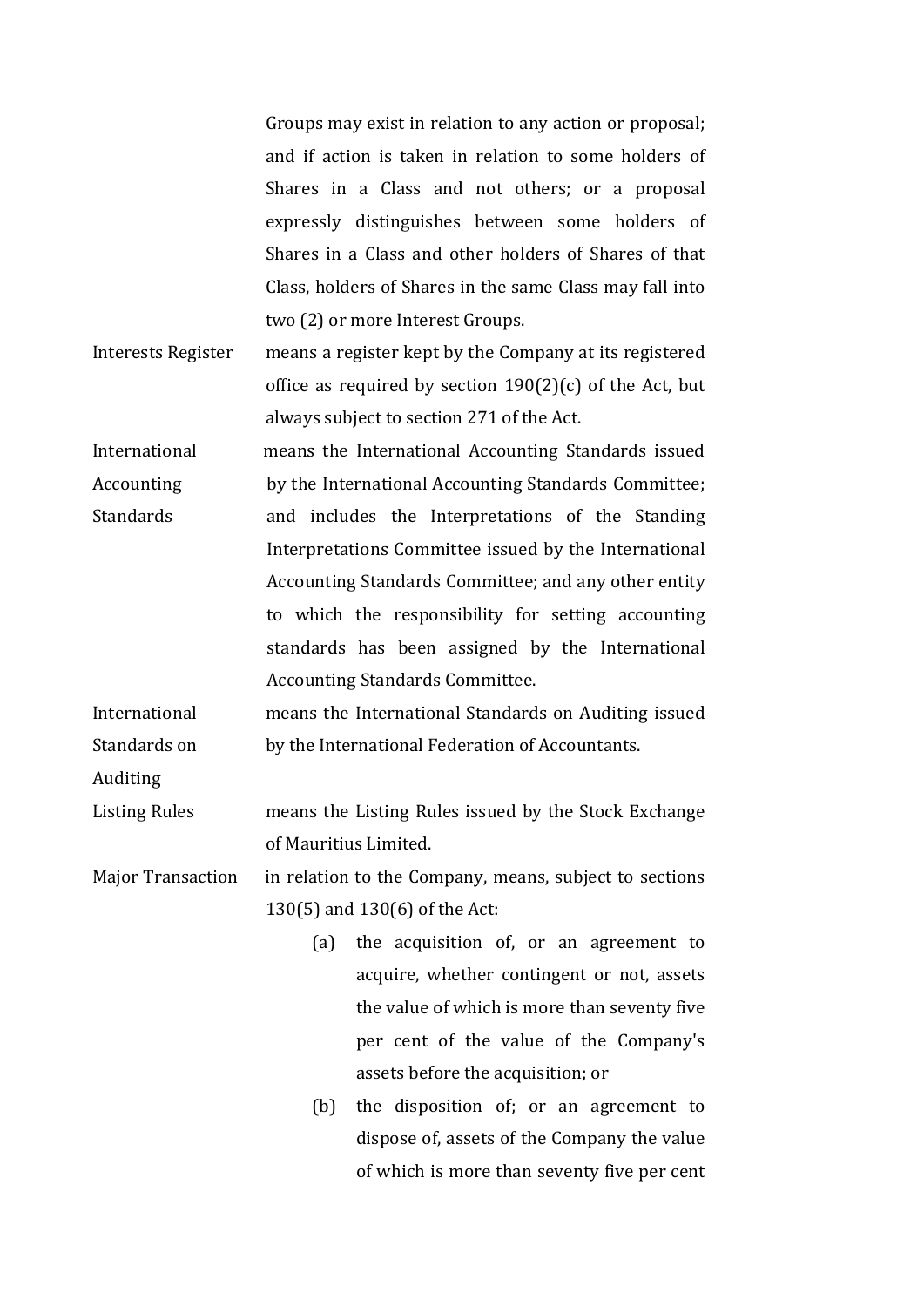of the value of the Company's assets before the disposition; or

- $(c)$  a transaction that has or is likely to have the effect of the Company acquiring rights or interests or incurring obligations or liabilities, the value of which is more than seventy five per cent of the value of the Company's assets before the transaction.
- Managing Director means a Director who is appointed under clause 24 as an employee of the Company, with the responsibility for the management of the Company.

Month means a calendar month.

- Ordinary Resolution means a resolution approved by a simple majority of the votes of those Shareholders entitled to vote and voting on the matter which is the subject of the resolution.
- Ordinary Share has the meaning set out in clause 7.1 of this Constitution.

Register of Debenture Holders means the Register of Debenture Holders required to be kept by section 124 of the Act.

- Registrar The means the Registrar of Companies appointed under section 10 of the Act.
- Secretary means the Secretary of the Company duly appointed pursuant to the Act

Share means a share in the share capital of the Company.

Shareholder means a person:

- (a) whose name is entered in the Share Register as the holder for the time being of one or more Shares; or
- $(b)$  until the person's name is entered in the Share Register, a person named as a Shareholder in the application for registration of the Company at the time of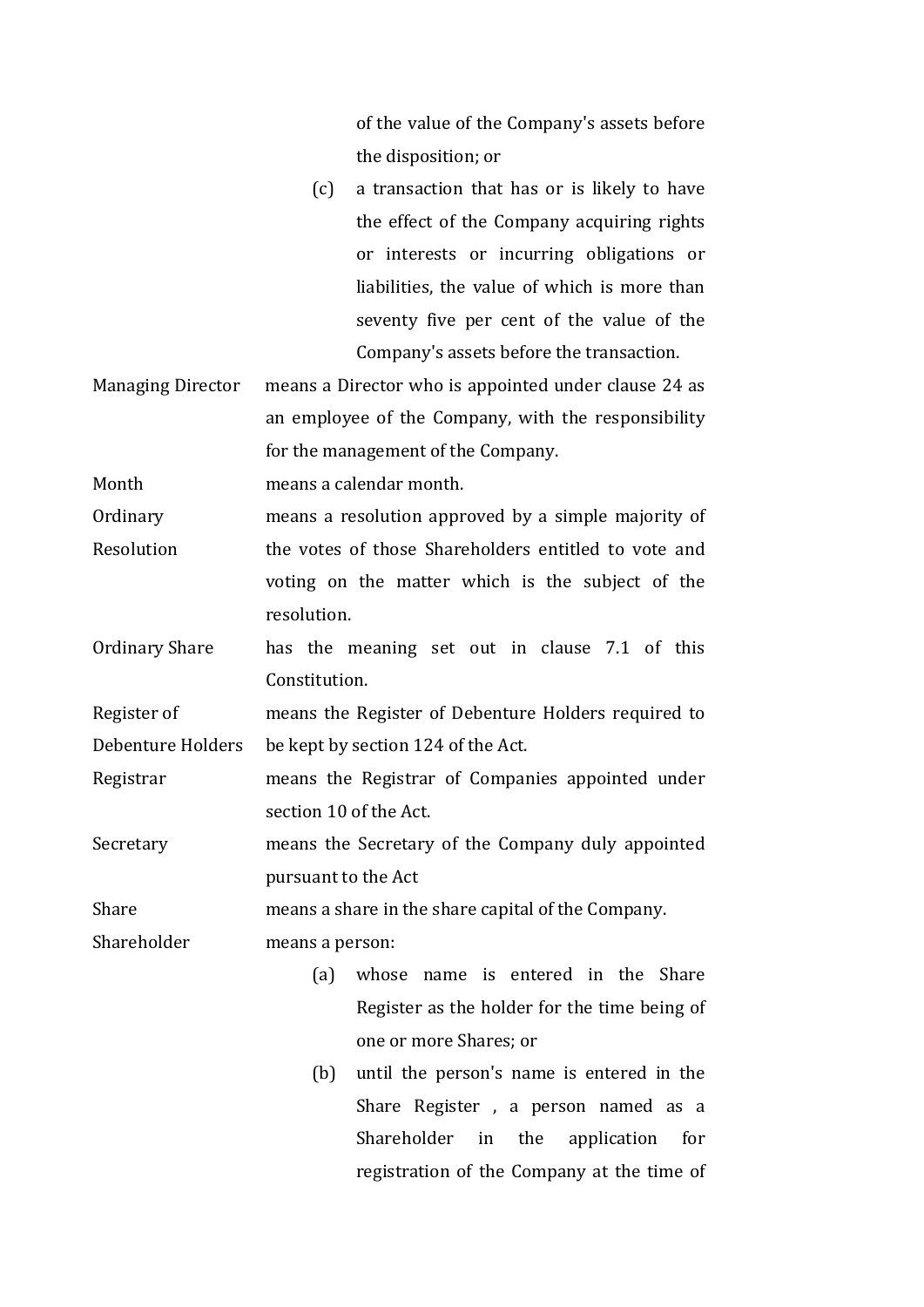incorporation of the Company; or

- $(c)$  until the person's name is entered in the Share Register, a person who is entitled to have his name entered in the Share Register under a registered Amalgamation proposal, as a shareholder in an amalgamated company.
- Share Register means the register of Shares required to be maintained by clause 5 of this Constitution and section 91 of the Act.
- Signed (a) means subscribed by a person under his hand with his signature; and
	- (b) includes the signature of the person given electronically where it carries that person's personal encryption

Solvency Test has the meaning as set out in section 6 of the Act.

- Special Meeting means any Meeting (other than an Annual Meeting) of the Shareholders entitled to vote on an issue, called at any time by the Board, or by any other person who is authorised by this Constitution or by the Act to call Special Meetings of Shareholders.
- Special Resolution means a resolution of Shareholders approved by a majority of seventy five per cent  $(75\%)$  of the votes of those Shareholders entitled to vote and voting on the question.
- Writing includes the recording of words in a permanent or legible form and the display of words by any form of electronic or other means of communication in a manner that enables the word to be readily stored in a permanent form and, with or without the aid of any equipment, to be retrieved and read.

#### **1.2. Rules of interpretation**

(a) Words importing the singular include the plural and vice versa.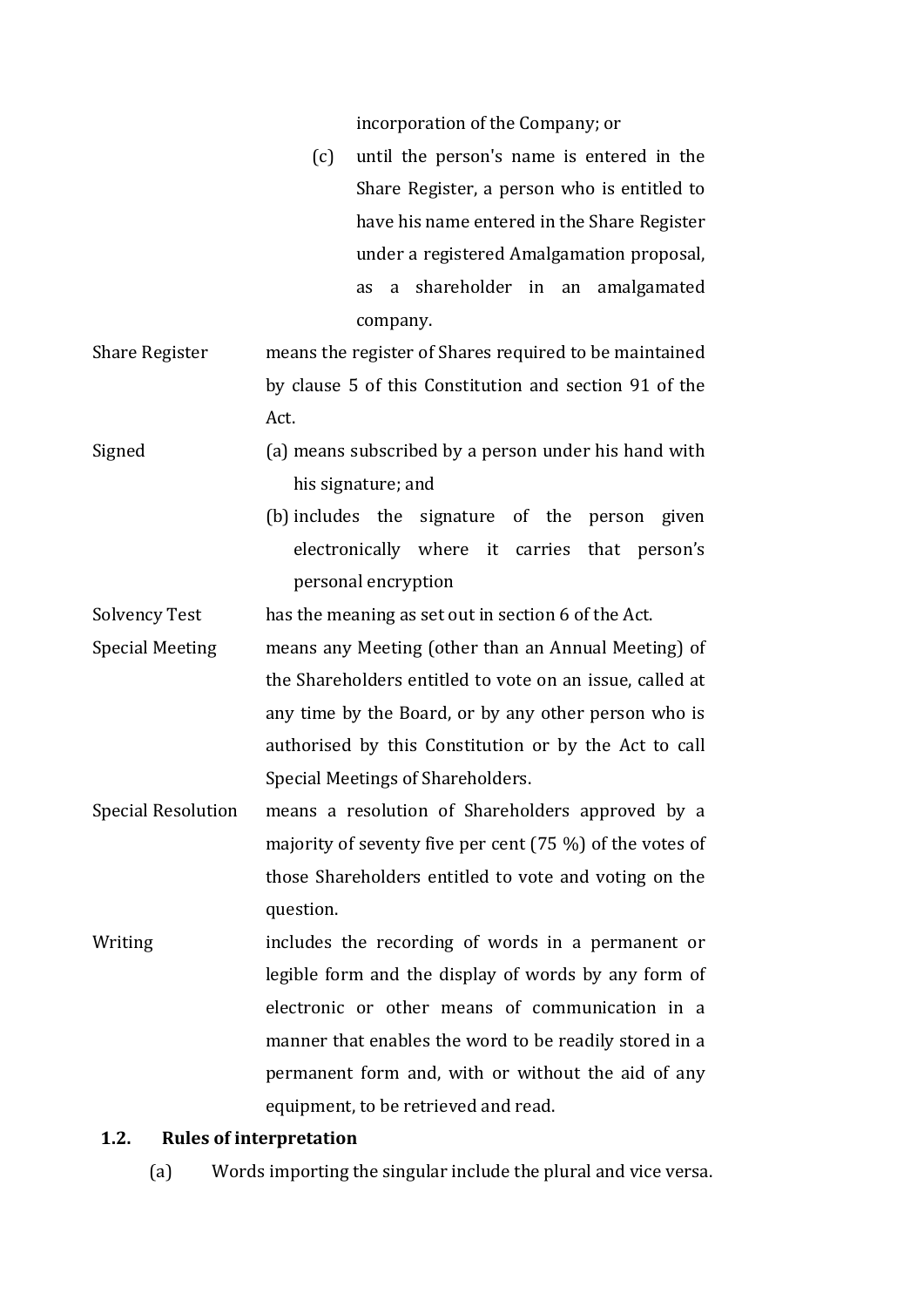- (b) A reference to a person includes any firm, company or group of persons, whether corporate or unincorporate.
- (c) Words importing one gender include the other genders.
- (d) Subject to this clause 1, expressions contained in this Constitution bear the same meaning as specified in the Act at the date on which this Constitution becomes binding on the Company.
- (e) A reference to a clause means a clause of this Constitution.
- (f) The clause headings are included for convenience only and do not affect the construction of this Constitution.

# **2. REGISTERED OFFICE**

The registered office of the Company shall be in the place specified in the application made under section  $23(2)$  of the Act for the incorporation of the Company, or in such other place as the Board may, from time to time, determine.

# **3. ACCOUNTING PERIOD**

The Accounting Period shall begin and end on such dates as the Board shall determine from time to time.

# **4. TYPE OF COMPANY**

The Company shall be a public company limited by shares.

# **5. DURATION**

The duration of the Company is unlimited.

# **6. BUSINESS AND ACTIVITIES**

- (a) Subject to clause  $6(b)$ , the Company shall have, both within and outside the Republic of Mauritius, full capacity to carry and/or undertake any business or activities, to do any act or enter into any transaction which are permissible under the Laws of Mauritius.
- (b) For the purposes of carrying out its business or activities, the Company shall have the rights, powers and privileges set out under the Act, unless otherwise restricted or limited by this Constitution.

# **7. ISSUE OF SHARES**

# **7.1. Shares**

(a) The Company has issued ONE (1) Ordinary Share which shall confer upon the holder thereof a right to one  $(1)$  vote on a poll at any Meeting, and in connection with any Distribution, the rights set out in clause 16, and in a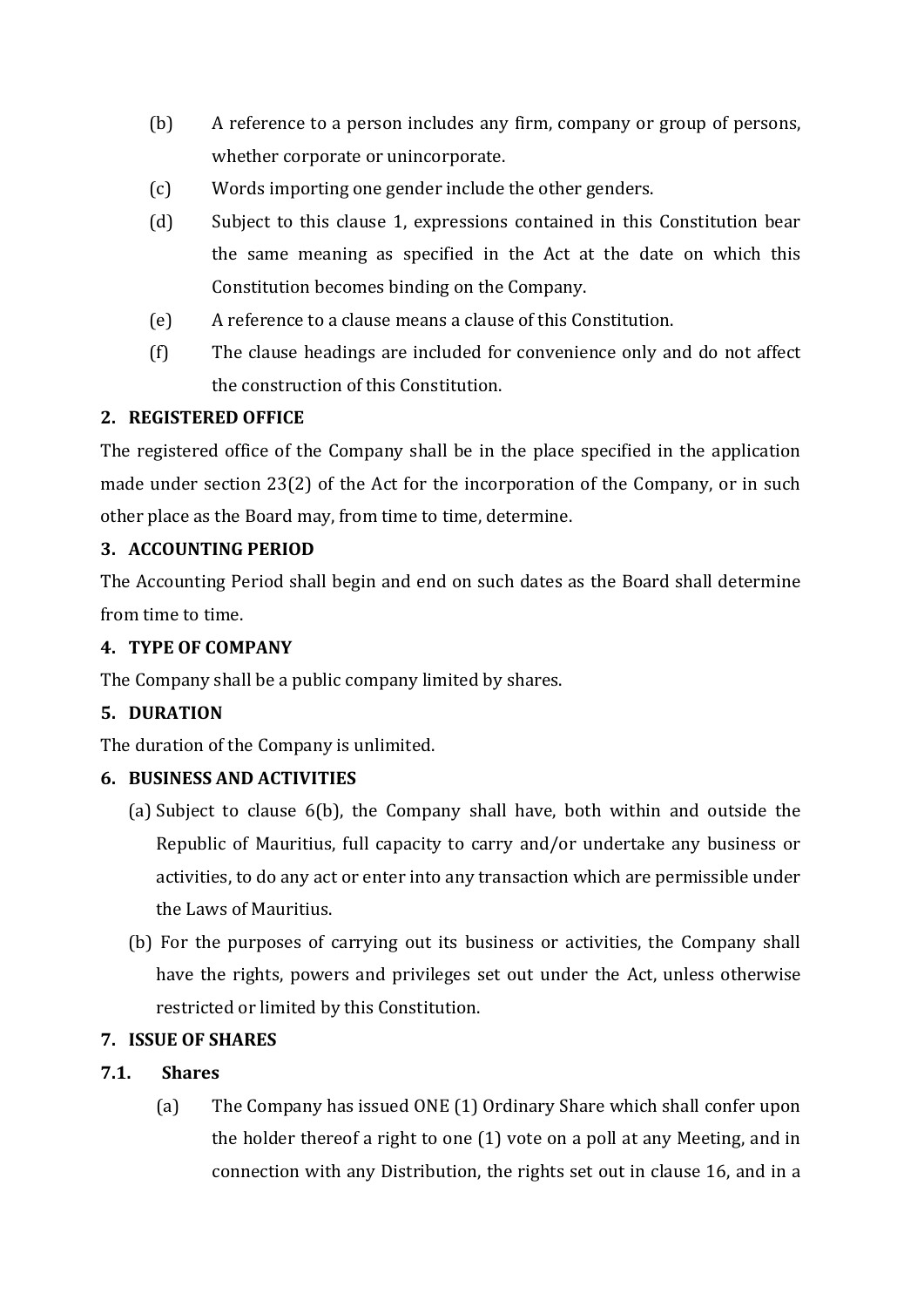Winding Up, the rights set out in clause 27. The rights attached to the Shares shall otherwise be in accordance with the provisions of this Constitution. 

(b) When listed, the Company will have in issue to the public the minimum percentage of its Shares as provided for by Rule 6.21 and 6.22 of the Listing Rules.

### **7.2. Board may issue Shares**

- (a) Subject to the Act, this Constitution, the approval of an Ordinary Resolution and the terms of issue of any existing Shares, the Board may issue Shares (and rights or options to acquire Shares) of any Class at any time, to any person and in such numbers as the Board thinks fit.
- (b) Notwithstanding section 55 of the Act and unless the terms of issue of any Class of Shares specifically provide otherwise, the Board may, subject to the approval of an Ordinary Resolution, issue Shares that rank (as to voting, Distribution or otherwise) equally with or in priority to, or in subordination to the existing Shares without any requirement that the Shares be first offered to existing Shareholders.
- (c) If the Board issues Shares which do not carry voting rights the words "non-voting" shall appear in the designation of such shares, and if the Board issue Shares with different voting rights, the designation of each Class of Shares, other than those with most favourable voting rights, shall include the words "restricted voting" or "limited voting".

### **7.3. Consideration for issue of Shares**

- (a) Subject to clause 7.2 (b), before the Board issues Shares (other than Shares issued upon incorporation), it must:
	- (i) determine the amount of the consideration for which the Shares will be issued and the terms on which they will be issued;
	- (ii) if the Shares are to be issued for consideration other than cash, determine the reasonable present cash value of the consideration for the issue and ensure that the present cash value of that consideration is fair and reasonable to the Company and is not less than the amount to be credited in respect of the Shares; and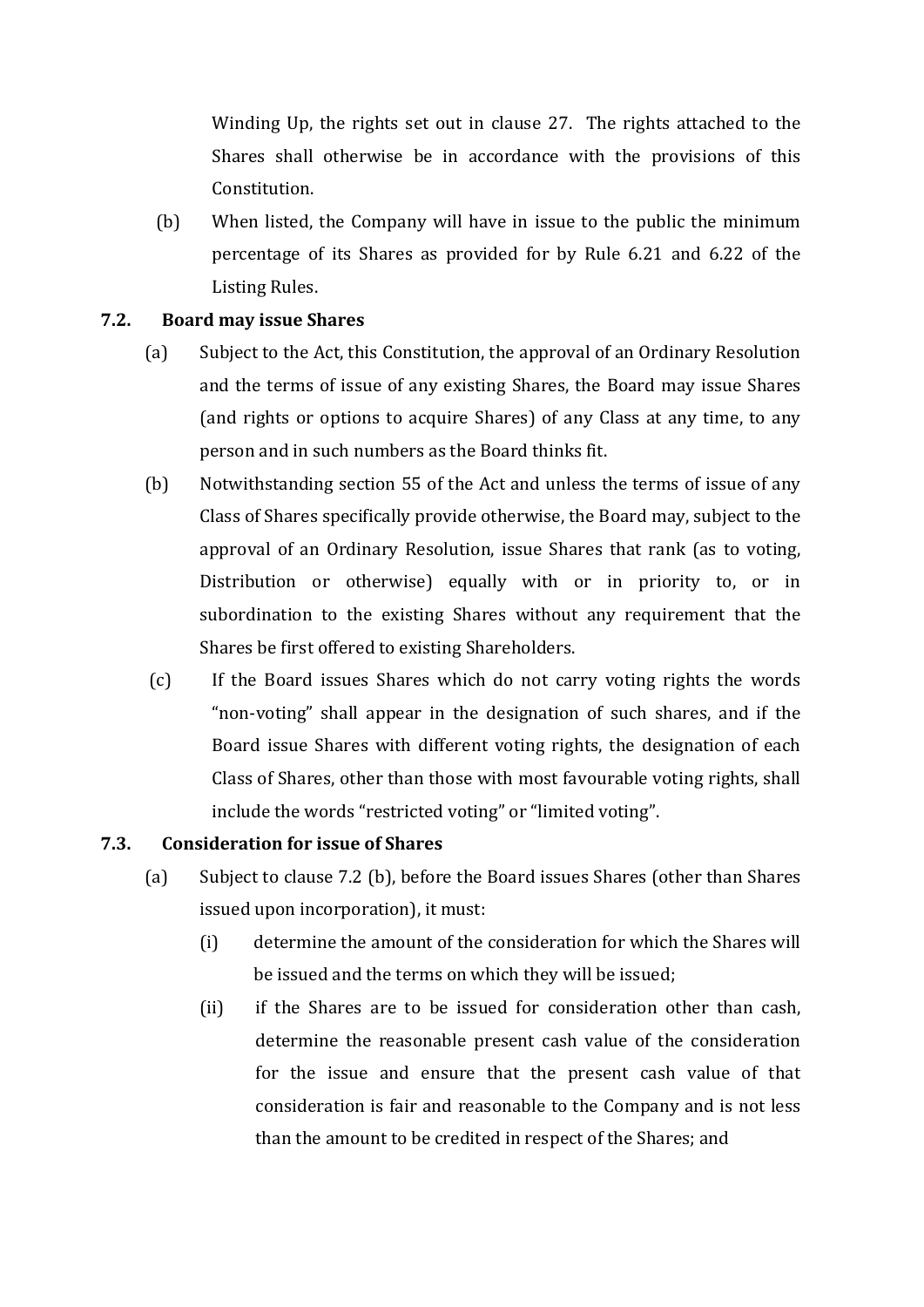- (iii) resolve that, in its opinion, the consideration for the Shares and their terms of issue are fair and reasonable to the Company and to all existing Shareholders.
- (b) Clause 7.2 (a) and 7.3 shall not apply to the issue of Shares on the conversion of any convertible securities; or the exercise of any option to acquire Shares in the Company.

# **7.4. Directors' certificate on consideration for issue of Shares not paid for in cash**

- (a) When issuing Shares for consideration other than cash, any one of the Directors or his agent authorised in writing shall sign a certificate stating:
	- (i) the present cash value of the consideration and the basis for assessing it:
	- (ii) that the present cash value of the consideration is fair and reasonable to the Company and to all existing Shareholders; and
	- (iii) that the present cash value of the consideration is not less than the amount to be credited in respect of the Shares.
- (b) A copy of the certificate given under clause 7.3(a) shall be filed with the Registrar within fourteen  $(14)$  days of its signature.

# **7.5. Amount owing on issue of Shares**

Where money or other consideration is due at a fixed time to the Company on Shares in accordance with their terms of issue, that amount shall not be treated as a Call and no notice shall be required to be given to the Shareholder (or other person liable under the terms of issue) before the Company may enforce payment of the amount due.

# **7.6. Interest on Calls**

If the sum payable in respect of any call or installment is not paid on or before the day appointed fro payment thereof, the person from whom the sum is due shall be liable to pay interest on the sum from the day appointed for the payment thereof to the time of actual payment at such rate as the Directors may determine, but the Directors shall be at liberty to waive payment of that interest wholly or in part.

# **7.7. Shares issued in lieu of Dividend**

The Board may issue Shares to any Shareholders who have agreed to accept the issue of Shares, wholly or partly, in lieu of a proposed dividend or proposed future dividends provided that -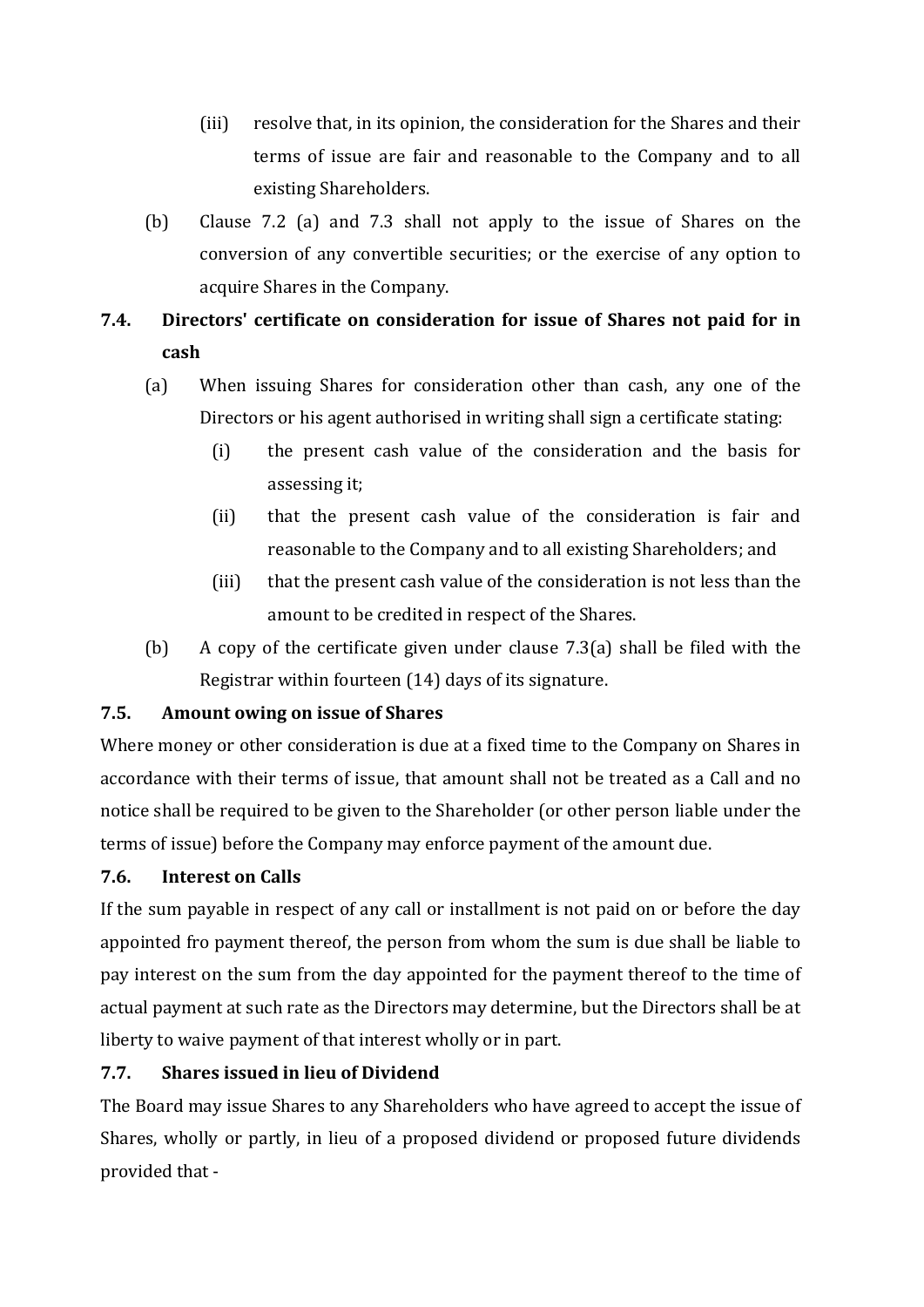- (a) the right to receive Shares, wholly or partly, in lieu of the proposed dividend or proposed future dividends has been offered to all Shareholders of the same Class on the same terms;
- (b) where all Shareholders elected to receive the Shares in lieu of the proposed dividend, relative voting or distribution rights, or both, would be maintained;
- (c) the Shareholders to whom the right is offered are afforded a reasonable opportunity of accepting it;
- (d) the Shares issued to each Shareholder are issued on the same terms and subject to the same rights as the Shares issued to all Shareholders in that Class who agree to receive the Shares; and
- (e) the provisions of section 56 of the Act are complied with by the Board.

# **7.8. Variation of rights**

If at any time the share capital of The Company is divided into different Classes of Shares, the Company, conformably to the provisions of Section 114 of the Act, shall not take any action which varies the rights attached to a Class of Shares unless that variation is approved by a Special Resolution, passed at a separate Meeting of the Shareholders of that class, or by consent in Writing of the holders of seventy-five  $(75)$ percent of the Shares of the said Class. To any such Meeting, all the provisions of this Constitution relative to Meetings shall apply "mutadis mutandis".

# **7.9. Fractional Shares**

The Company may not issue fractions of Shares. Any Shares arising from fractions shall be sold by the Board on the Stock Exchange at the prevailing market value and the net proceeds distributed to the Shareholders entitled thereto.

# **8. PURCHASE BY COMPANY OF ITS SHARES**

# **8.1. Authority to purchase own Shares**

The Company may purchase or otherwise acquire its Shares in accordance with, and subject to, sections  $68$  to  $74$ ,  $106$ , and  $108$  to  $110$  of the Act and any subsidiary legislation or regulations and may own the acquired Shares conformably to section 72 of the Act.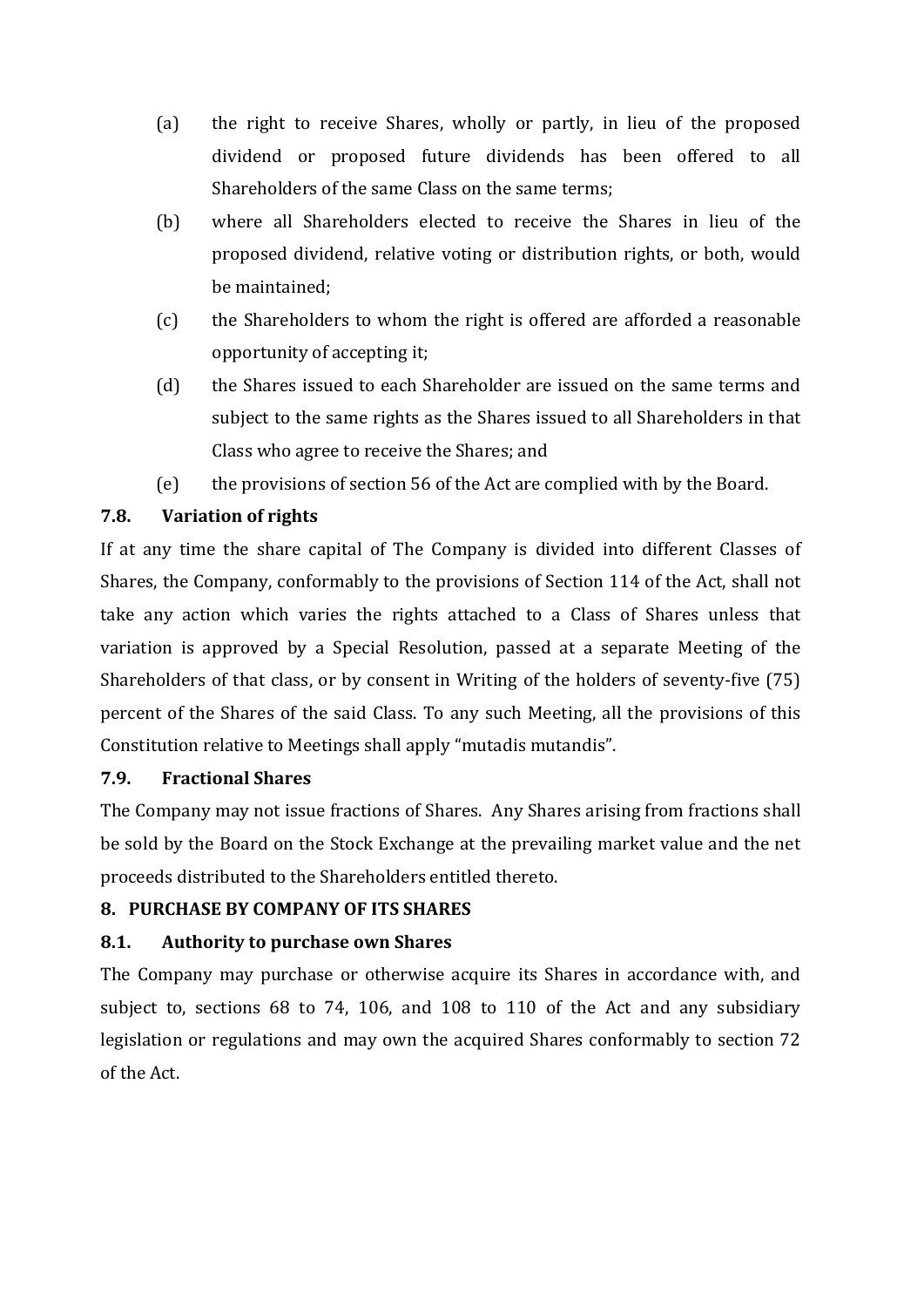### **8.2. Tender offer to all Shareholders of a Class**

If the Company proposes to purchase or otherwise acquire more than twenty five percent  $(25\%)$  of a Class of Shares it must make a tender offer to all the holders of the relevant Class of Shares.

### **8.3. Reissue or sell treasury shares**

The Company may reissue or sell any treasury shares pursuant to section 74 of the Act.

### **9. TRANSFER OF SHARES**

### **9.1. Execution of Transfer**

- (a) The instrument of transfer of any Share or debenture shall be executed by or on behalf of the transferor and the transferee and the transferor shall be deemed to remain the holder of the Share or debenture (as the case may be) until the transferee is entered in the register in respect thereof.
- (b) A transfer of the Share, debenture or other interest of a deceased Shareholder made by his heir or by the curator appointed under the Curatelle Act shall, subject to any enactment relating to stamp duty or registration dues, be as valid as if he had been such a Shareholder at the time of the execution of the instrument of transfer, even if the heir or the curator is not himself a Shareholder.
- (c) Before entering a transfer made under clause 9.1 (b) in the Share Register or the Register of Debenture Holders, the Directors of the Company may require production of proper evidence of the title of the heir or, in the case of the curator, of the vesting order.

# **9.2. Form of transfer**

- (a) A Shareholder may transfer all or any of his Shares by executing an instrument in writing drawn up in the form required by clause  $9.1(a)$  and section 24 of the Registration Duty Act.,
- (b) Nothing in clause  $9.2(a)$  shall prejudice any power to register as a Shareholder a person to whom a right to any Share has been transmitted by operation of law.

# **9.3. Board's right to refuse or delay registration of transfer**

(a) Fully paid Shares shall be free from any restriction on right of transfer and any form of lien. Partly paid Shares may be subject to restrictions provided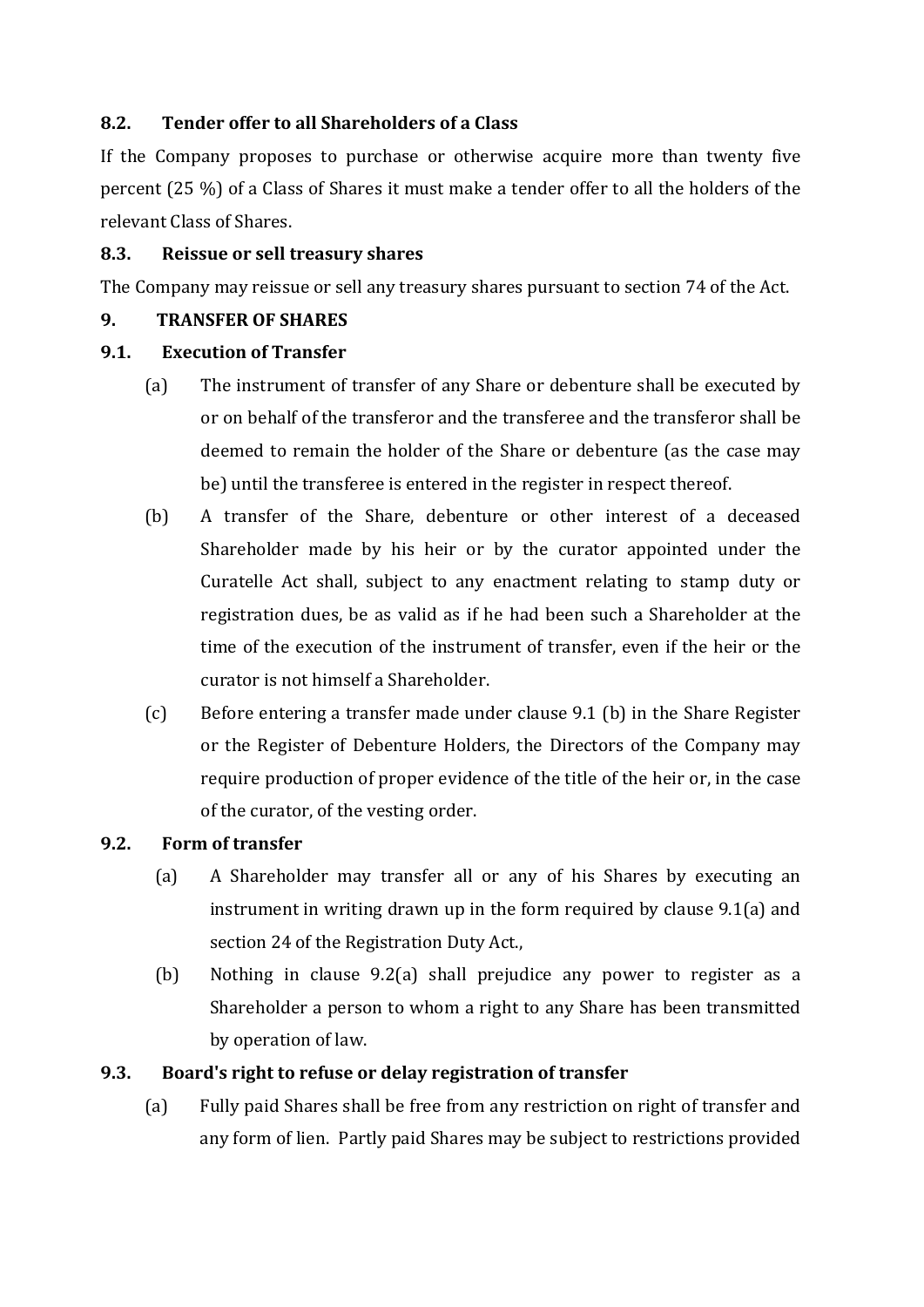that the restrictions are not such as to prevent dealings in the Shares from taking place on an open and proper basis.

(b) The Board may, subject to compliance with section 87 to 89 of the Act, refuse or delay the registration of any transfer of any Share to any person, whether that person be an existing Shareholder or not, where:

- (i) so required by law;
- (ii) registration would impose on the transferee a liability to the Company and the transferee has not signed the transfer;
- (iii) a holder of any such Share has failed to pay on the due date any amount payable thereon either in terms of the issue thereof or in accordance with the Constitution (including any Call made thereon);
- $(iv)$  the transferee is a minor or a person of unsound mind;
- $(v)$  the transfer is not accompanied by such proof as the Board reasonably requires of the right of the transferor to make the transfer;
- (vi) the provisions contained in clause 10.5 have not been complied with;
- (vii) the Board acting in good faith decides in its sole discretion that registration of the transfer would not be in the best interests of the Company.
- $(c)$  A copy of the resolution of the Board refusing or delaying a transfer of any Share shall be sent to the transferor and the transferee within twenty-eight (28) days of the date on which such transfer was delivered to the Board.

### **9.4. Registration of transfer**

- (a) Subject to clauses 9.1 and 9.2, and section 97 of the Act on receipt of a duly completed and registered form of transfer the Company shall enter the name of the transferee on the Share Register as holder of the Shares transferred, unless the Board has resolved in accordance with clause 9.3 to refuse or delay the registration of the transfer of the Shares.
- (b) Save and except when the Share is purchased by the Company, no Share in

the capital of the Company shall be sold or transferred by any Shareholder unless and until the rights conferred in clause 10.5 have been exhausted.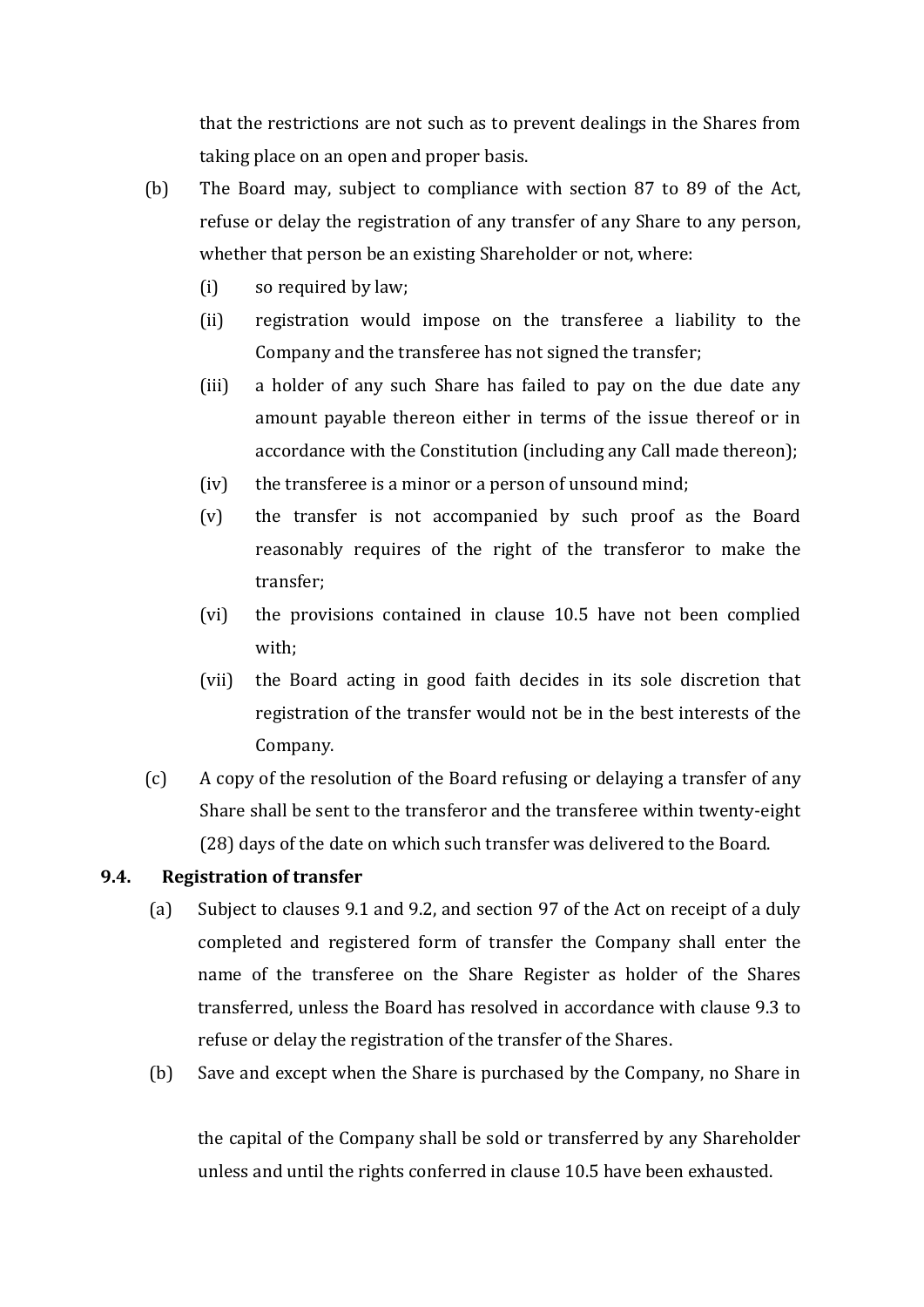### **10. SHARE REGISTER**

### **10.1. Maintenance of Share Register**

- (a) The Company shall maintain a Share Register in accordance with section 91 of the Act, in which all Shares issued by the Company shall be recorded.
	- (b) The Company may, subject to section 91 (4) of the Act, appoint an agent to maintain the Share Register.
	- (c) If, and so long as, the Company shall be a subsidiary or the holding company of a public company, it shall maintain a register of substantial Shareholders in accordance with section 91 of the Act.

### **10.2. Contents of Share Register**

The Share Register shall state, with respect to each Class of Shares:

- (a) the names, in an alphabetical order, and the last known address of each person who is, or has, within the last seven (7) years, been a Shareholder;
- (b) the number of Shares of that Class held by each Shareholder within the last seven (7) years; and
- $(c)$  the date of any:
	- (i) issue of Shares to;
	- (ii) repurchase or redemption of Shares from; or
	- (iii) transfer of Shares by or to;

each Shareholder within the last seven (7) years; and in relation to the transfer, the name of the person to or from whom the Shares were transferred. 

# **10.3. Secretary's duty to supervise the Company's registers**

It shall be the duty of the Secretary to take reasonable steps to ensure that all the registers required to be maintained by the Company, are properly maintained and that the appropriate entries are promptly entered on them.

# **10.4. Share Register to be prima facie evidence**

Subject to section 95 of the Act, the entry of the name of a person in the Share Register as holder of a Share shall be *prima facie* evidence that the legal title to the Share is vested in that person.

# **10.5. Share Register to be evidence of rights**

The Company may treat the registered holder of a Share as the only person entitled to:

(a) exercise the right to vote attaching to the Share;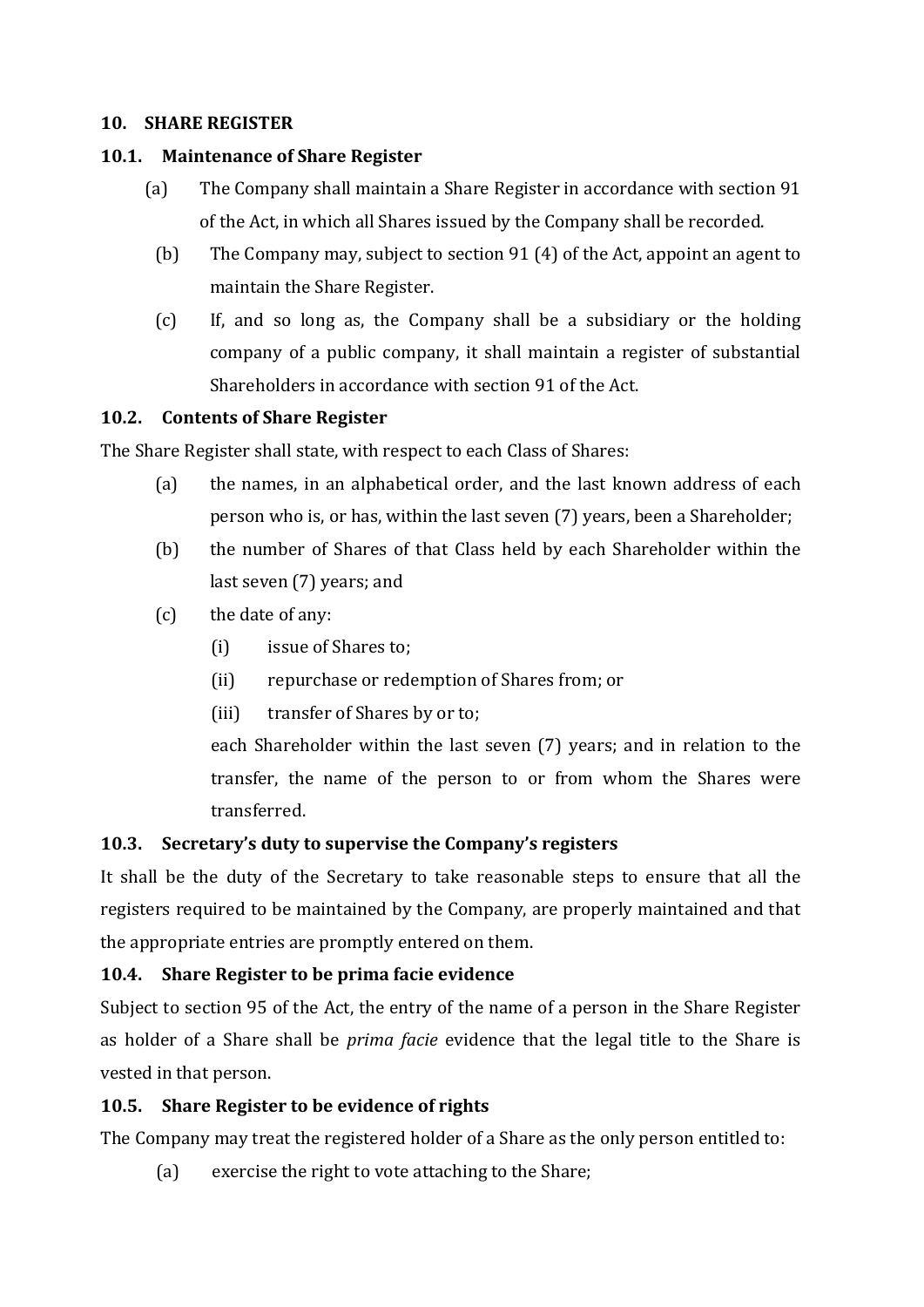- (b) receive notices in respect of the Share;
- (c) receive a Distribution in respect of the Share; and
- $(d)$  exercise the other rights and powers attaching to the Share.

# **10.6. Trust not to be registered or recognised**

No notice of a trust, whether express, implied, or constructive, may be entered on the Share Register.

# **11. SHARE CERTIFICATES**

# **11.1. Application for Share certificate**

A Shareholder may apply to the Company for a certificate relating to some or all of his Shares. 

# **11.2. Issue of Share certificate**

- (a) Subject to section 97 of the Act, the Company shall, within twenty eight  $(28)$ days after receiving an application for a Share certificate under clause 11.1, send to the Shareholder a certificate, stating the name of the Company, the Class of Shares held by the Shareholder and the number of Shares to which the certificate relates. The Share Certificates shall be under seal, or facsimile thereof, which shall only be affixed with the authority of the Directors.
- (b) If the application relates to some but not all of the applicant's Shares, the Company shall separate the Shares shown in the Share Register as owned by the applicant into two separate parcels; one parcel including the Shares to which the Share certificate relates, and the other parcel including any remaining Shares.

# **11.3. Transfer to be accompanied by Share certificate**

Subject to section 97 of the Act, where a Share certificate has been issued, a transfer of the Shares to which it relates shall not be registered by the Company unless the form of transfer is accompanied by the Share certificate relating to the Shares (or by evidence as to its loss or destruction and, if required in accordance with clause  $11.5(c)$ , an indemnity in a form required by the Board).

# **11.4. Surrendered Share Certificate**

Subject to section 97 of the Act, where Shares to which a Share certificate relates are transferred, and the Share certificate has been sent to the Company to enable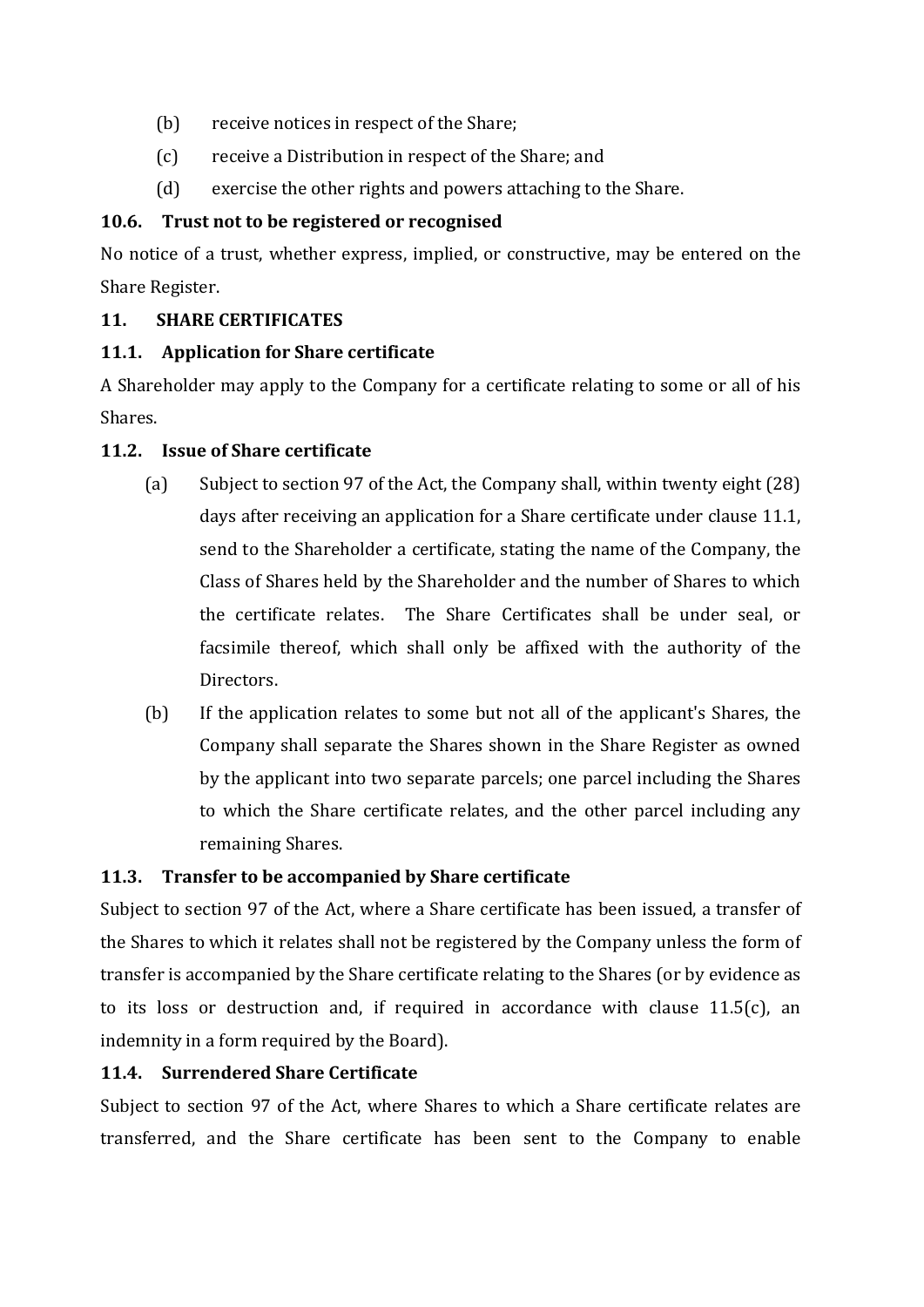registration of the transfer, the Share certificate will be cancelled and no further Share certificate will be issued except at the request of the transferee.

### **11.5. Transmission of Shares**

- (a) In the case of the death of a Shareholder, the survivor (where the deceased was a joint holder) or the legal personal representative of the deceased (where the deceased was a sole holder) will be the only person recognised by the Company as having any title to the deceased's interest in the shares. Nothing contained in this clause  $11.5(a)$  will release the estate of a deceased joint holder from any liability in respect of any Share which had been jointly held by the deceased with other persons.
- (b) Notwithstanding clause 10.6, the assignee of the property of a bankrupt Shareholder is entitled to be registered as the holder of the shares held by the bankrupt.

# **11.6. Lost Certificates**

- (a) Subject to clauses  $11.5(b)$  and (c), where a Share certificate or any document of title to a debenture is lost or destroyed, the Company shall, on application being made by the owner and on payment of the fee specified in item 1 of the Third Schedule to the Act, issue a duplicate certificate or document to the owner.
- (b) The application shall be accompanied by a written undertaking that where the certificate or document is found, or received by the owner, it shall be returned to the Company.
- (c) Where the value of the Shares or debentures represented by the certificate or document is greater than ten thousand rupees, the Directors shall, before accepting an application for the issue of a duplicate certificate or document, require the applicant to furnish such indemnity as the Directors consider to be adequate against any loss following the production of the original certificate or document.

# **12. PLEDGE OF SHARES**

(a) The Company shall keep a register, at its Registered Office or at such other place as may be notified to the Registrar pursuant to section  $190(4)$  of the Act, in which pledges of Shares or debentures shall be inscribed stating that the pledgee holds the Shares or debentures not as owner but in pledge of a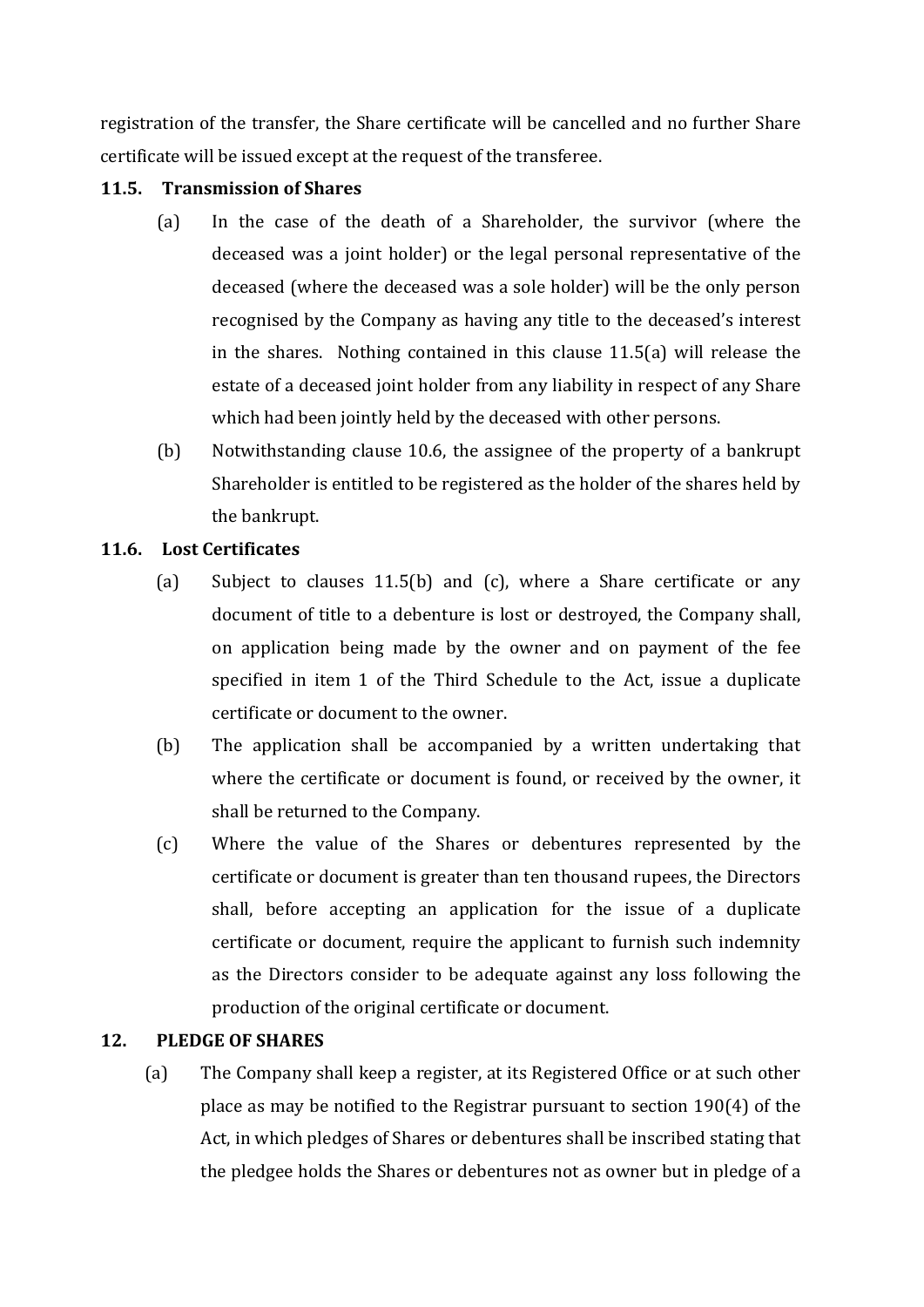debt, the amount of which shall be mentioned. A pledge shall be sufficiently proved by the inscription in that register.

- (b) If the pledgee so requires, there shall be delivered to him a certificate, signed by the Secretary, which shall enumerate the number of Shares given in pledge and the amount and nature of the debt in respect of which the pledge was constituted.
- (c) Subject to the terms and conditions of the pledge, the owner of the Shares given in pledge shall continue to be the party entitled to attend Meetings of the Company and to vote with respect to such Shares and to cash all dividends in respect thereof.

### **13. PROCEDURE FOR MAKING CALLS**

- (a) The Board may, from time to time, make such Calls as it thinks fit in respect of any amount unpaid on Shares and not made payable at a fixed time or times by the conditions of issue, and each Shareholder shall, subject to receiving at least fourteen (14) days' written notice specifying the time or times and place of payment, pay to the Company at the time or times and place so specified the amount called; a Call so made may be revoked or postponed as the Board may determine.
- (b) A Call may be made payable at such times and in such amount as the Board may determine.
- (c) The joint holders of a Share shall be jointly and severally liable to pay all Calls in respect thereof.
- (d) Where an amount called in respect of a Share is not paid on or before the time appointed for payment thereof, the person from whom the amount is due shall pay interest on that amount from the time appointed for payment thereof to the time of actual payment at such rate not exceeding ten per cent  $(10\%)$  per annum as the Board may determine; the Board may waive, wholly or partly, any interest payable hereunder.
- (e) Any amount which by the terms of issue of a Share becomes payable on issue or at any fixed time shall for all purposes be deemed to be a Call duly made and payable at the time at which by the terms of issue the same becomes payable and, in case of non-payment, all the relevant provisions of this clause relating to payment of interest and expenses, forfeiture or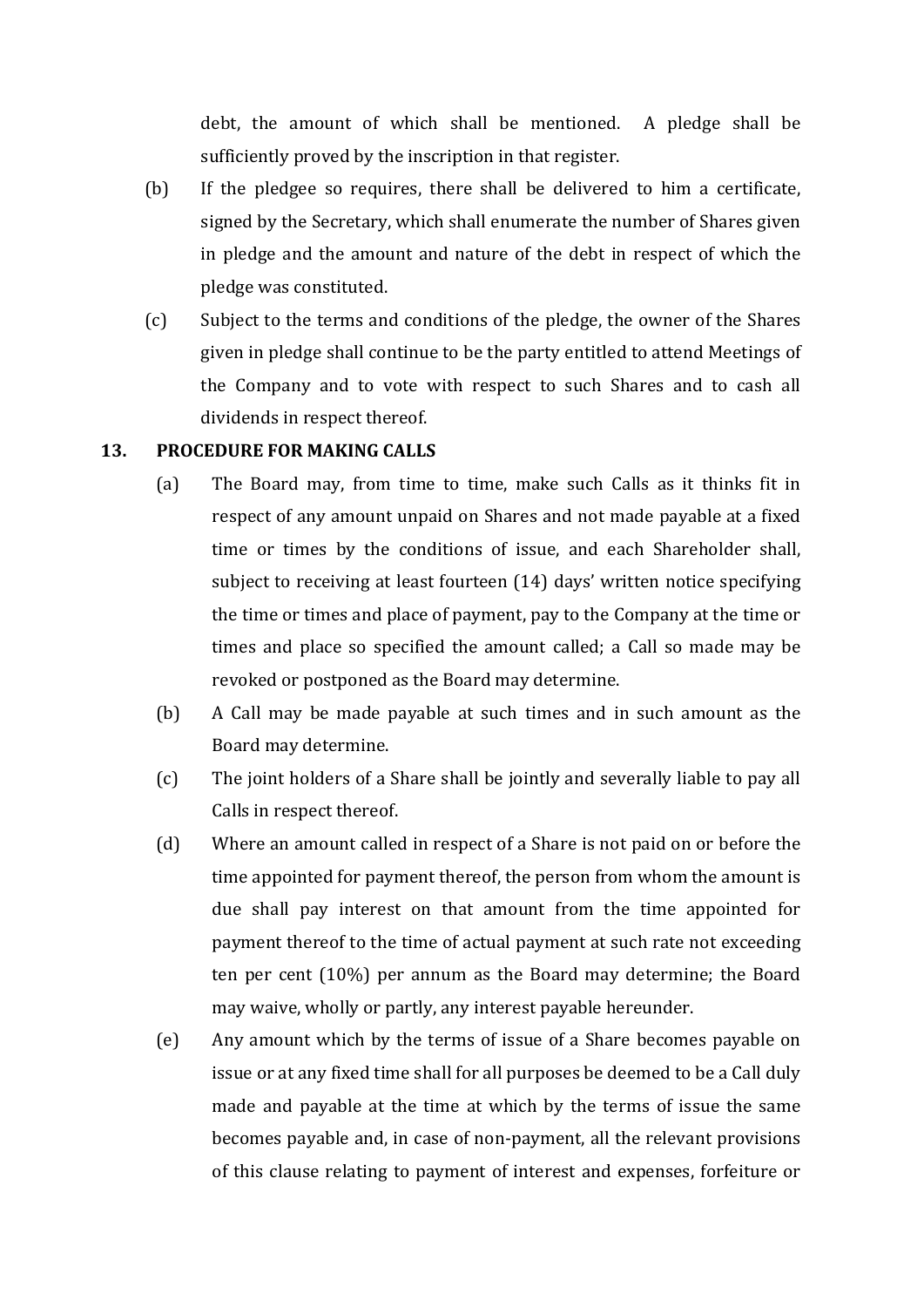otherwise shall apply as if the amount had become payable by virtue of a Call duly made and notified.

(f) The Board may, on the issue of Shares, differentiate between the holders as to the amount of Calls to be paid and the times of payment.

### **14. FORFEITURE OF SHARES**

- (a) Where any person fails to pay any Call or any instalment of a Call for which such person is liable at the time appointed for payment, the Board may, at any time thereafter, serve notice on such person requiring payment of the amount unpaid together with any interest which may have accrued.
- (b) The notice under clause  $14(a)$  shall name a further day, not earlier than the expiration of fourteen days from the date of service of the notice, on or before which the payment required by the notice shall be made, and shall state that, in the event of non payment on or before the time appointed, the Shares in respect of which the amount was owing are liable to be forfeited.
- (c) Where the requirements of the notice under clause 14 (b) are not complied with, any Share in respect of which the notice has been given may be forfeited, at any time before the required payment has been made. by resolution of the Board to that effect; Any forfeiture under this clause shall include all dividends and bonuses declared in respect of the forfeited Share and not actually paid before the forfeiture.
- (d) A forfeited Share may be sold or otherwise disposed of on such terms and in such manner as the Board in its sole discretion thinks fit and, at any time before a sale or disposition, the forfeiture may be cancelled on such terms as the Board thinks fit; Where any forfeited Share is sold within twelve  $(12)$  months of the date of forfeiture, the residue, if any, of the proceeds of sale after payment of all costs and expenses of such sale or any attempted sale and all amounts owing in respect of the forfeited Share and interest thereon shall be paid to the person whose Share has been forfeited.
- (e) A person whose Share has been forfeited shall cease to be a Shareholder in respect of the forfeited Share, but shall, nevertheless, remain liable to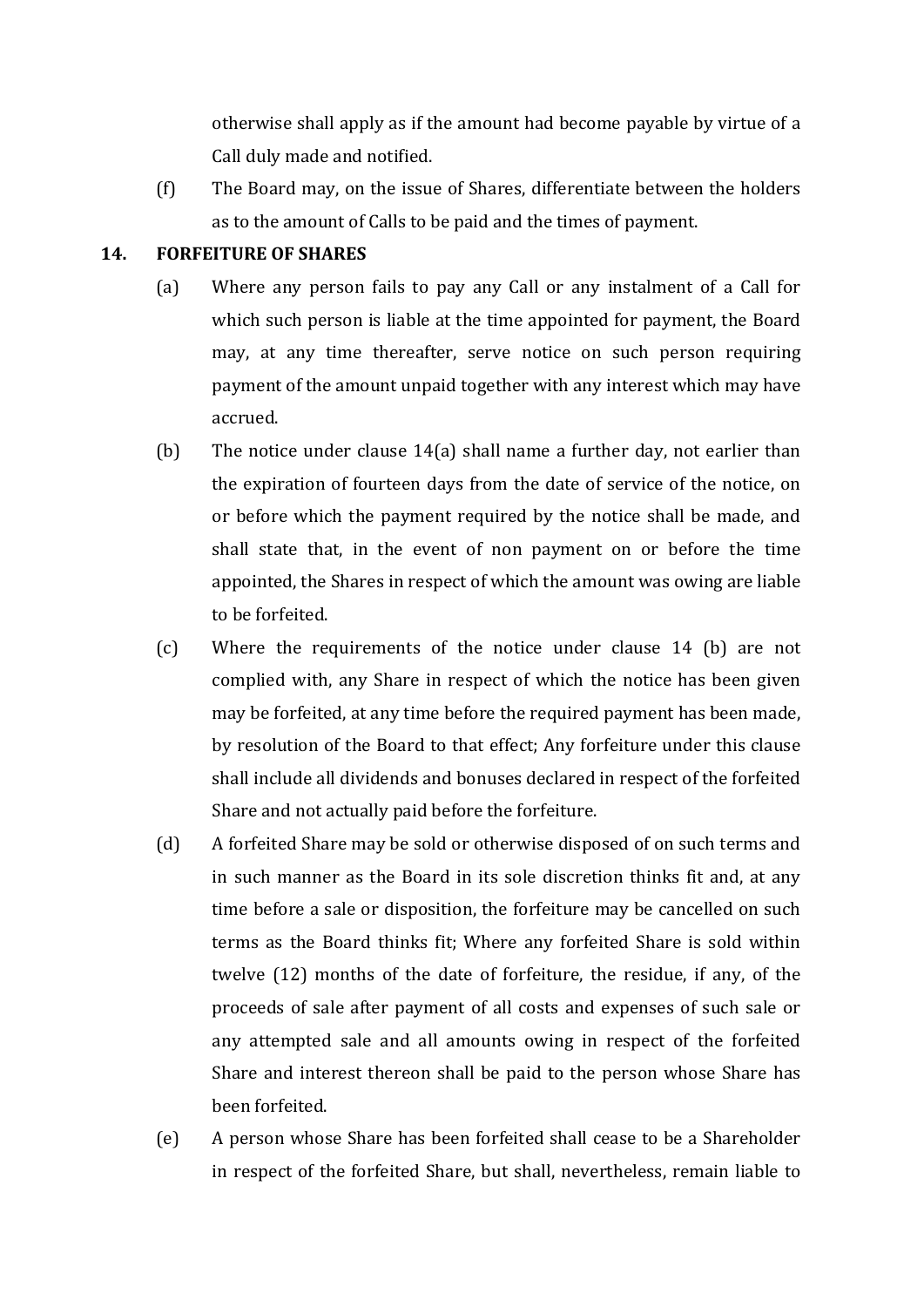pay to the Company all amounts which, at the time of forfeiture, were payable by such person to the Company in respect of the Share, but liability shall cease if and when the Company receives payment in full of all such amounts.

- $(f)$  A declaration in writing by a Director that a Share in the Company has been duly forfeited on a date stated in the declaration shall be conclusive evidence of such fact as against all persons claiming to be entitled to the Share.
- $(g)$  The Company may receive the consideration, if any, given for a forfeited Share on any sale or disposition thereof and may execute a transfer of the Share in favour of the person to whom the Share is sold or disposed of, and such person shall then be registered as the holder of the Share and shall not be bound to see to the application of the purchase money, if any, nor shall such person's title to the Share be affected by any irregularity or invalidity in the proceedings in reference to the forfeiture, sale or disposal of the Share.

### **15. SUSPENSION OF RIGHT TO DIVIDENDS AND LIEN**

### **15.1. Notice of suspension of right to Dividends**

- (a) If a Shareholder fails to pay any Call (or instalment of a Call) on the day appointed for payment, the Board may at any time after that date, while any part of the Call or instalment payable by the Shareholder remains unpaid, suspend payment of any Dividends payable to the Shareholder.
- (b) The amount owing under the Call for the purposes of clauses  $15.1$ ,  $15.2$ and 15.3 may include any interest which may have accrued and all expenses which may have been incurred by the Company by reason of non-payment by the Shareholder of the amount owing under the Call.

# **15.2. Application of suspended Dividends**

All Dividends suspended pursuant to clause  $15.1(a)$  may be applied by the Company to reduce the amount owing under the Call. Dividends so applied will be deemed to have been paid in full.

# **15.3. Lifting suspension of right to Dividends**

When the total Dividends withheld and applied under clause 15.2 equal the total amount owing under the Call, including amounts owing under clause  $15.1(b)$ , the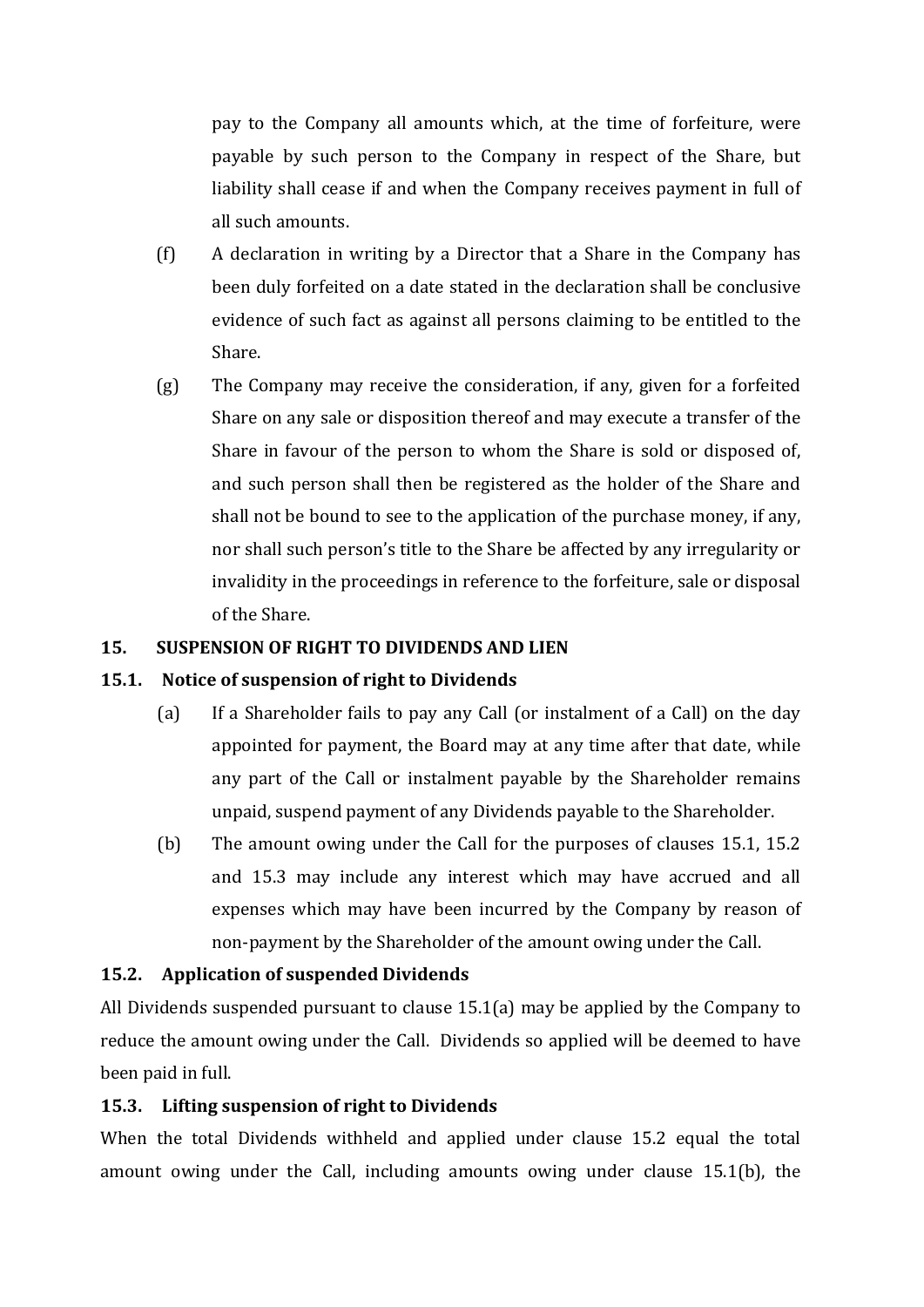suspension of the right to Dividends will be lifted and all rights to be paid Dividends on the shares will resume.

# **15.4. Unclaimed dividends**

All dividends unclaimed for one year after having been authorized may be invested or otherwise made use of by the Board for the benefit of the Company until claimed, and all dividends unclaimed for five years after having been declared may be forfeited by the Board for the benefit of the Company. The Board may, however, annul any such forfeiture and agree to pay a claimant who produces evidence of entitlement to the Board's satisfaction the amount of any forfeited dividends unless in the opinion of the Board such payment would embarrass the Company.

# **15.5. Lien**

- (a) The Company shall have a first and paramount lien upon every Share registered in the name of a Shareholder (whether solely or jointly with others) and upon the proceeds of sale of those Shares. This lien shall be for:
	- (i) all money payable (whether presently or not) in respect of Shares held by the Shareholder;
	- (ii) all other money presently payable by the Shareholder to the Company on any account whatever; and
- (b) The lien extends to all Dividends from time to time declared in respect of the Shares.

# **15.6. Sale on exercise of lien**

- (a) Subject to this clause, the Company may sell in such a manner as the Board thinks fit any Shares on which the Company has a lien. No sale may be made until:
	- $(i)$  a sum in respect of which the lien exists is due and payable;
	- (ii) a notice in Writing stating, and demanding payment of, the amount due and payable (in respect of which the lien exists) has been given to the current registered holder of the Share (or the person entitled to that Share by reason of the registered holder's death or bankruptcy); and
	- (iii) fourteen  $(14)$  days have expired since the giving of that notice.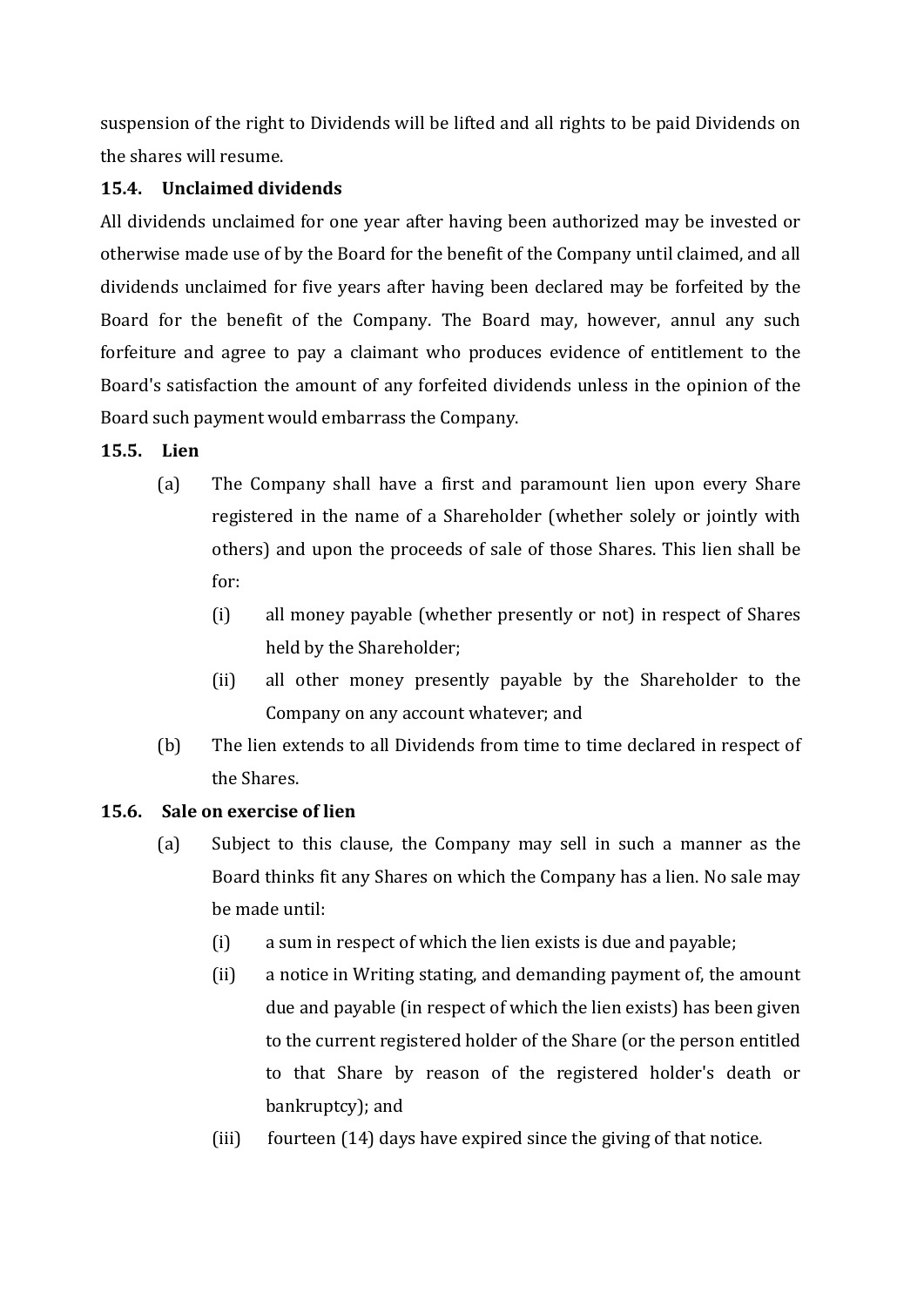- (b) The net proceeds of the sale of any Shares sold for the purpose of enforcing a lien shall be applied in or towards satisfaction of any unpaid Calls, installments or any other money in respect of which the lien existed. The residue, if any, shall be paid to the former holder of the Shares.
- (c) For giving effect to any sale enforcing a lien in purported exercise of the powers given in this Constitution, the Board may authorise some person to transfer the Shares sold to the purchaser. The purchaser will be registered as the holder of the Shares comprised in the transfer and will not be bound to see to the application of the purchase money, nor will the purchaser's title to the Shares be affected by an irregularity or invalidity in the proceedings in reference to the sale. The remedy of any person aggrieved by the sale will be in damages only, and against the Company exclusively. If the certificate for the Shares is not delivered up to the Company, the Board may issue a new certificate distinguishing it as the Board thinks fit from the certificate not delivered up.

### **16. DISTRIBUTIONS**

### **16.1. Solvency Test**

- (a) Notwithstanding section  $61(1)(b)$  of the Act but subject to clause 16.2, the Board may, if it is satisfied on reasonable grounds that the Company will satisfy the Solvency Test immediately after the Distribution, authorise a Distribution by the Company to Shareholders of any amount and to any Shareholder as it thinks fit.
- (b) The Directors who vote in favour of a Distribution shall sign a certificate stating that, in their opinion, the Company will satisfy the Solvency Test immediately after the Distribution.

### **16.2. Distribution in Specie**

(a) Subject to clause 7.7, the Directors on making a Distribution and/or on declaring a Dividend may resolve that the payment of such Distribution or Dividend be made wholly or in part by the Distribution of specific assets, and in particular of paid up shares, debentures, debenture stock, bonds or other obligations of any other company or in any one or more or such ways.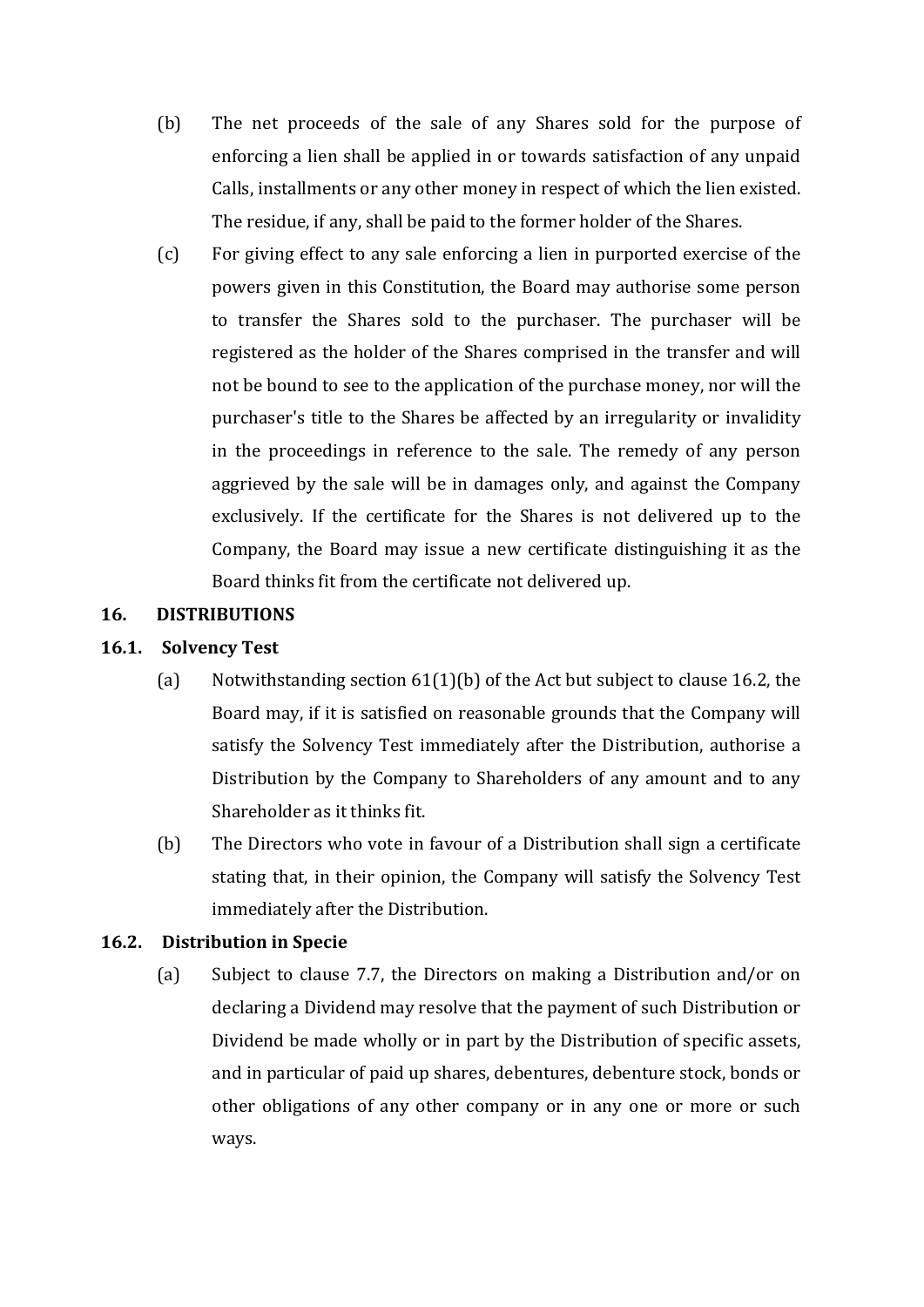- (b) Where any difficulty arises in regard to the Distribution, whether in respect of clause  $16.2(a)$  or clause 7.7, the Directors may settle the same as they think expedient and in particular may fix the value for Distribution of such specific assets or any part thereof and may determine that cash payments shall be made to any Shareholder upon the footing of the value so fixed in order to adjust the rights of all parties, and may vest any such assets in trustees upon such trust for the persons entitled to the Dividend as may seem expedient to the Directors. Where requisite a proper contract shall be filed in accordance with the Constitution and the Board may appoint any person to sign such contract on behalf of the persons entitled to the Distribution or Dividend, and such appointment shall be effective.
- (c) Notwithstanding clause  $16.2(b)$ , the cash consideration of any Shares distributed shall be the value of the Shares as may be determined by the Board.

### **16.3. Dividends payable pari passu**

The Board may not authorise a Dividend in respect of some but not all the Shares in a Class; or of a greater amount in respect of some Shares in a Class than other Shares in that Class except where:

- $(a)$  the amount of the Dividend is reduced in proportion to any liability attached to the Shares under this Constitution:
- (b) a Shareholder has agreed in Writing to receive no dividend, or a lesser dividend than would otherwise be payable;

unless it is paid out of retained earnings, after having made good any accumulated losses at the beginning of the Accounting Period.

### **16.4. Interim dividend**

The Board may from time to time pay to Shareholders such interim dividend as in their judgment the financial situation of the Company allows.

# **16.5. Discounts to Shareholders**

(a) The Board may pursuant to a discount scheme resolve that the Company shall offer to Shareholders discounts in respect of some or all goods sold, or services provided by, the Company.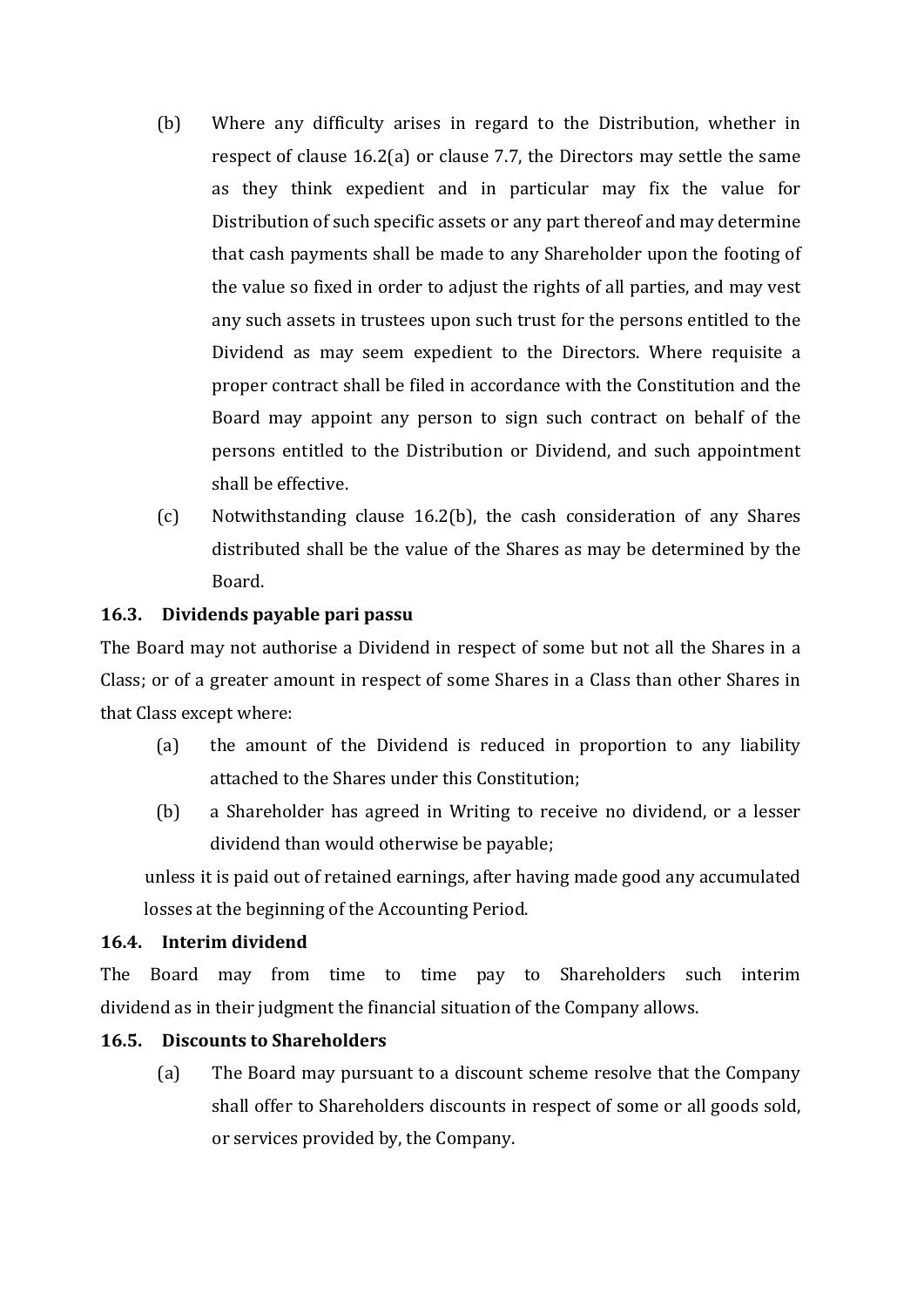- (b) The discount scheme shall be one where the Board has previously resolved that the proposed discounts:
	- (i) are fair and reasonable to the Company and all Shareholders; and
	- (ii) will be available to all Shareholders or to all Shareholders of the same Class on the same terms.
- (c) The discount scheme shall not be approved or continued by the Board unless the Board is satisfied, on reasonable grounds, that the Company will satisfy or is satisfying the Solvency Test.

# **16.6. Financial assistance on acquisition of shares**

Subject to and in accordance with section 81 of the Act the Company may, give financial assistance (whether directly or indirectly) to a person for the purpose of, or in connection with, the purchase of Shares issued (or to be issued) by the Company.

# **17. ISSUE OF STATEMENT OF RIGHTS TO SHAREHOLDER**

- (a) The Company shall issue to any Shareholder on request, a statement that sets out:
	- (i) the Class of Shares held by the Shareholder, the total number of Shares of that Class issued by the Company, and the number of Shares of that Class held by the Shareholder;
	- (ii) the rights, privileges, conditions, and limitations, including restrictions on transfer, attaching to the Shares held by the Shareholder; and
	- (iii) the rights, privileges, conditions, and limitations attaching to the Classes of Shares other than those held by the Shareholder.
- (b) The Company shall not be obliged to provide a Shareholder with a statement under clause  $17(a)$ , if:
	- (i) a statement that complies with clause  $17(a)(i)$  to (iii) has been provided within the previous  $s$ ix  $(6)$  months;
	- (ii) the Shareholder has not acquired or disposed of Shares since the previous statement was provided;
	- (iii) the rights attached to the Shares have not been altered since the previous statement was provided; and
	- (iv) there are no special circumstances which would make it unreasonable for the Company to refuse the request.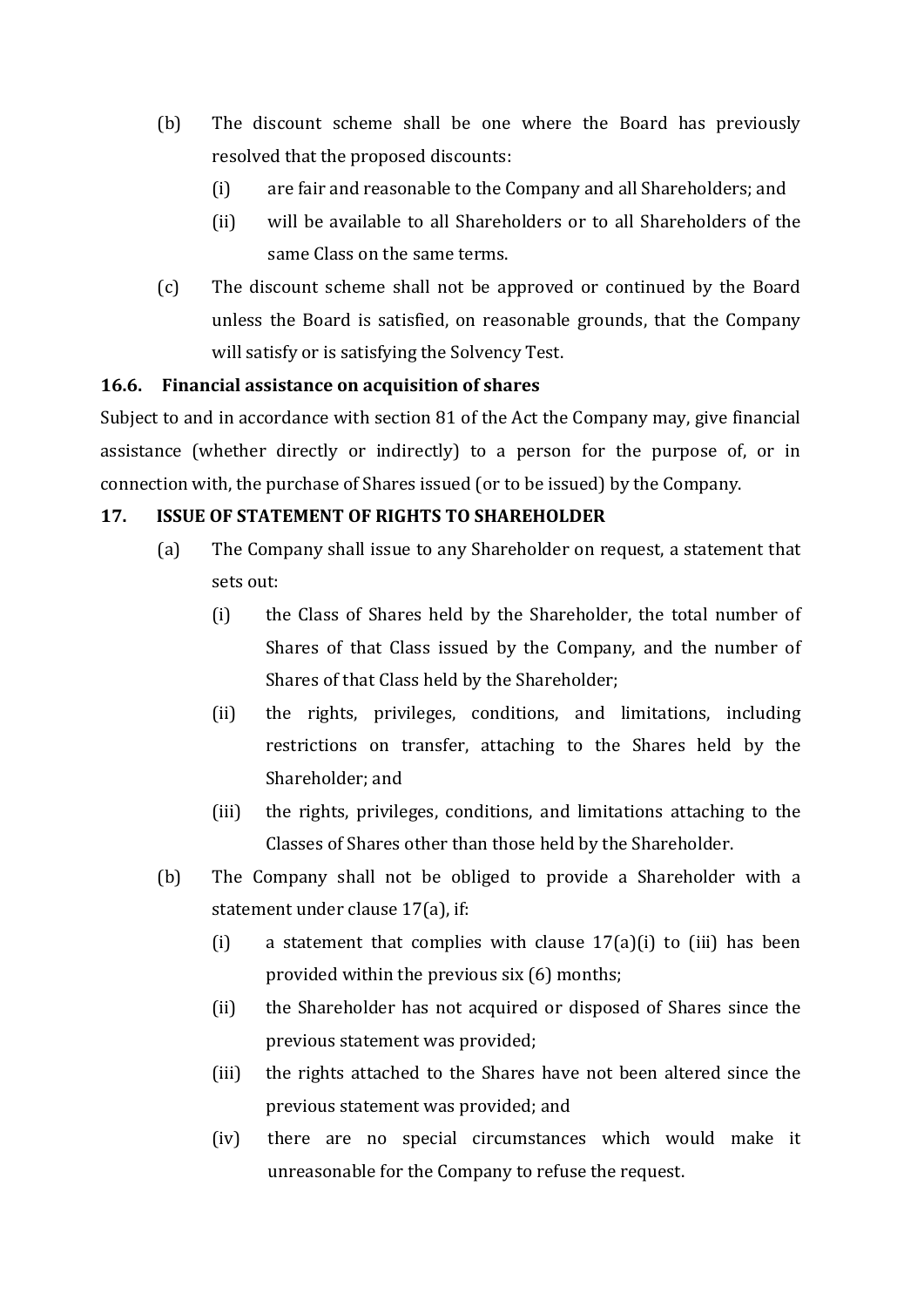(c) A statement issued pursuant to clause  $17(a)$  shall state in a prominent place that it is not evidence of title to the Shares or of the matters set out in it. 

# **18. EXERCISE OF POWERS RESERVED TO SHAREHOLDERS**

# **18.1. Powers reserved to Shareholders**

- (a) Powers reserved to Shareholders of the Company by the Act or by this Constitution may be exercised at a Meeting.
- (b) Unless otherwise specified in the Act or this Constitution, a power reserved to Shareholders may be exercised by an Ordinary Resolution.

# **18.2. Special Resolutions**

When Shareholders exercise a power to approve any of the following, that power may only be exercised by a Special Resolution:

- (a) an alteration to or revocation of this Constitution or the adoption of a new Constitution;
- (b) a Major Transaction, subject however to section 130 of the Act;
- (c) an Amalgamation;
- $(d)$  the liquidation of the Company.

Any decision made by Special Resolution pursuant to this clause may be rescinded only by a Special Resolution, provided that a resolution to put the Company into liquidation cannot be rescinded.

# **18.3. Management review by Shareholders**

- (a) The Chairperson of any Meeting shall give the Shareholders a reasonable opportunity to discuss and comment on the management of the Company.
- (b) A Meeting may pass a resolution which makes recommendations to the Board on matters affecting the management of the Company.
- (c) Notwithstanding section 107 of the Act or any other clause in this Constitution, a resolution, other than a special resolution, relating to the management of the Company passed at a Meeting (in accordance with clause  $18.3(b)$ ) is not binding on the Board.

# **18.4. Company to purchase Shares of dissenting Shareholder**

- (a) A Shareholder may require the Company to purchase his Shares where:
	- (i) a Special Resolution is passed under clause  $18.2(a)$  for the purposes of altering the Constitution of the Company with a view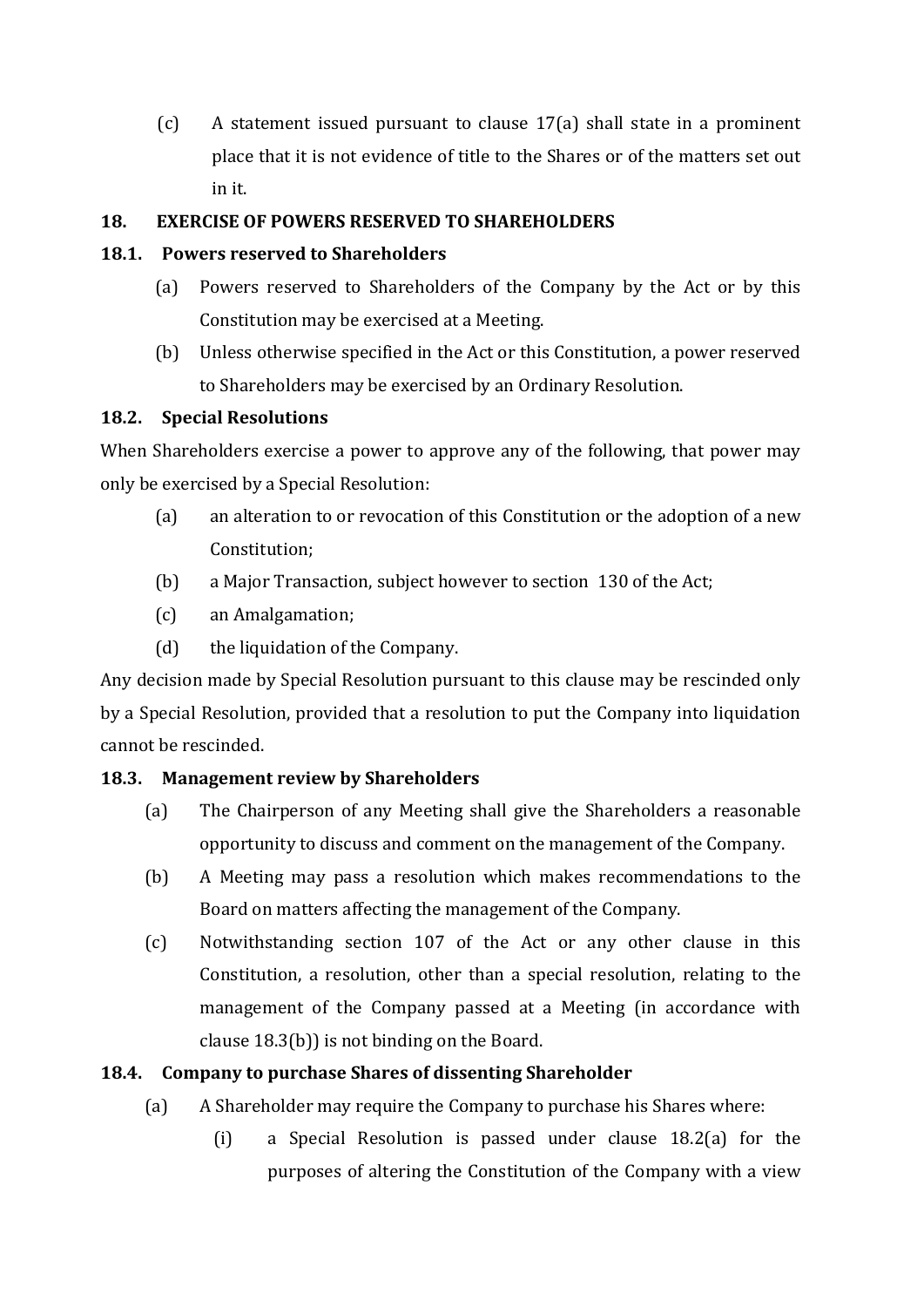to imposing or removing a restriction on the business or activities of the Company, or clause  $18.2(b)$  or  $(c)$ ; and

- (ii) the Shareholder casts all the votes attached to Shares registered in his name and for which he is the beneficial owner against the resolution;
- (b) A request under clause  $18.4(a)$  shall be addressed to the Company by the dissenting Shareholder by notice in Writing within fourteen (14) days of either the passing of the resolution at a Meeting or the date on which notice of the passing of the written resolution is given to him.
- (c) Upon receiving a notice from a dissenting Shareholder given under clause 18.4 (b), the Board shall:
	- (i) agree to the purchase of the Shares by the Company from the Shareholder giving the notice; or
	- (ii) arrange for some other person to agree to buy the Shares; or
	- (iii) apply to the Court under section 112 or section 113 of the Act for an order exempting the Company from the obligation to purchase the Shares; or
	- (iv) arrange, before taking the action concerned, for the Special Resolution entitling the Shareholder to give the notice, to be rescinded by a Special Resolution, or decide in the appropriate manner not to take the action concerned; and
- (d) The Board shall within twenty-eight  $(28)$  days of receipt of the notice under clause 18.4 (b) give written notice to the dissenting Shareholder of its decision under clause 18.4 (c).
- (e) Where the Board agrees to the Company purchasing the Shares, pursuant to clause  $18.4(c)(i)$ , it shall do so in accordance with section 110 of the Act.
- (f) The Board may also require a dissenting Shareholder to sell his Shares to the Company at a fair price when the Board considers it is in the best interest of the Company so to do. It shall be deemed to be in the best interest of the Company when:
	- $(i)$  an injunction is sought under section 169 of the Act against any action proposed to be taken by the Company or the Board; or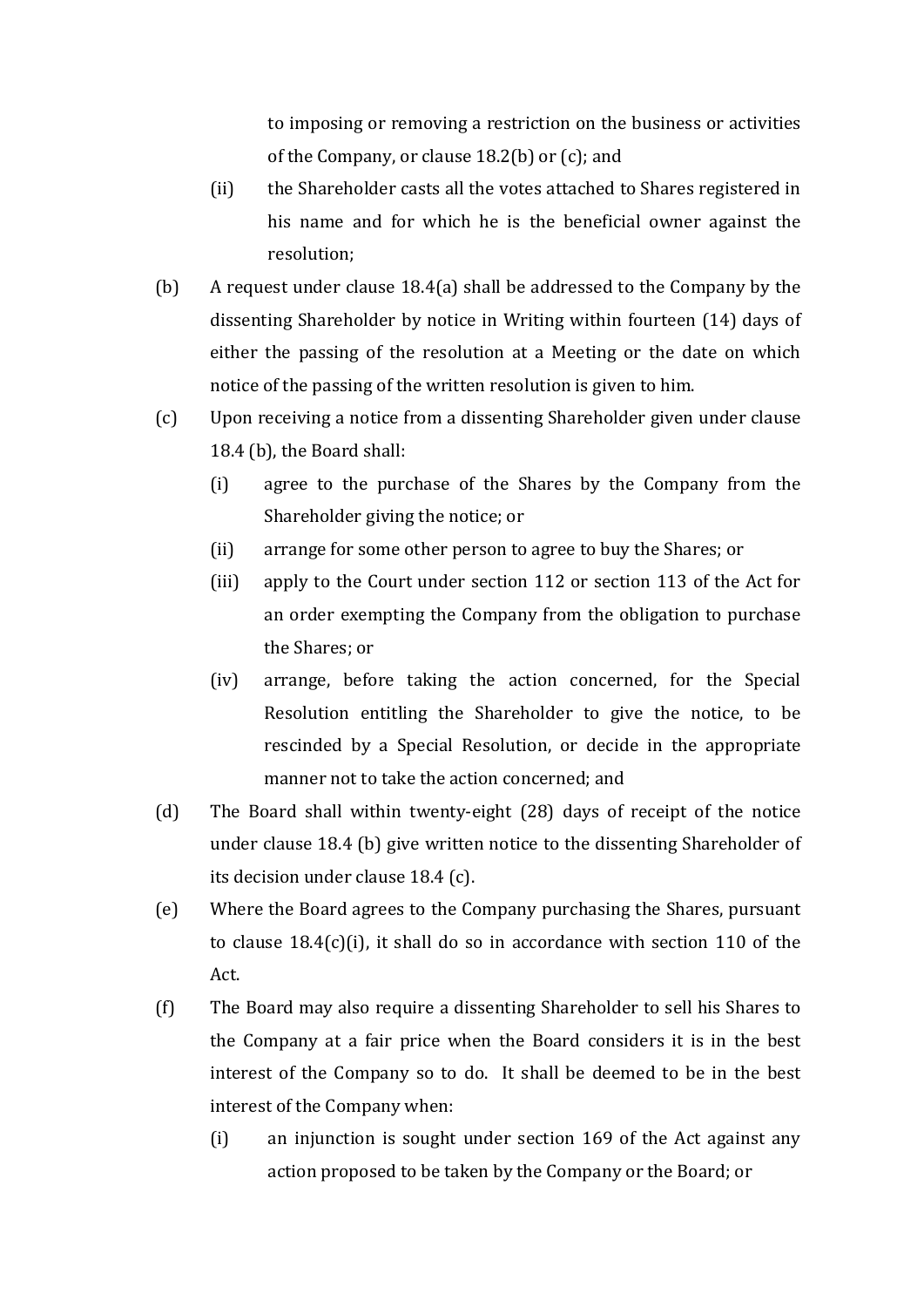- (ii) a derivative action, or leave to issue a derivative action under section 170 of the Act is lodged before court; or
- (iii) any action is issued against the Company or the Board pursuant to sections 174, 175 and 178 of the Act.
- (g) for the purposes of clause  $18.4(f)$ , the fair price shall be the quoted price of the Shares on the official list.
- (h) where the Board requires a Shareholder to sell his Shares pursuant to clause  $18.4(f)$ , it shall send a notice to that effect to the Shareholder and the provisions of sections  $110(2)$  to  $(12)$  and 69 and 70 of the Act shall apply.

# **19. MEETINGS**

# **19.1. Annual Meetings**

- (a) The Board shall call an Annual Meeting of Shareholders to be held:
	- (i) not more than once in each year;
	- (ii) not later than six (6) months after the Balance Sheet Date of the Company; and
	- $(iii)$  not later than fifteen  $(15)$  months after the previous Annual Meeting.
- (b) The business to be transacted at an Annual Meeting shall, unless already dealt with by the Company, include:
	- $(i)$  the consideration and approval of the financial statements;
	- $(i)$  the receiving of any auditor's report;
	- (iii) the consideration of the annual report;
	- (iv) the appointment of any Directors including those whose annual appointment is required by the Act;
	- $(v)$  the appointment of any auditor pursuant to section 200 of the Act; and
	- (vi) the remuneration of any Director and of the auditor.

# **19.2. Special Meetings**

A Special Meeting may be called at any time by the Board and shall be so called on the written request of Shareholders holding Shares carrying together not less than five per cent  $(5\%)$  of the voting rights entitled to be exercised on the issue.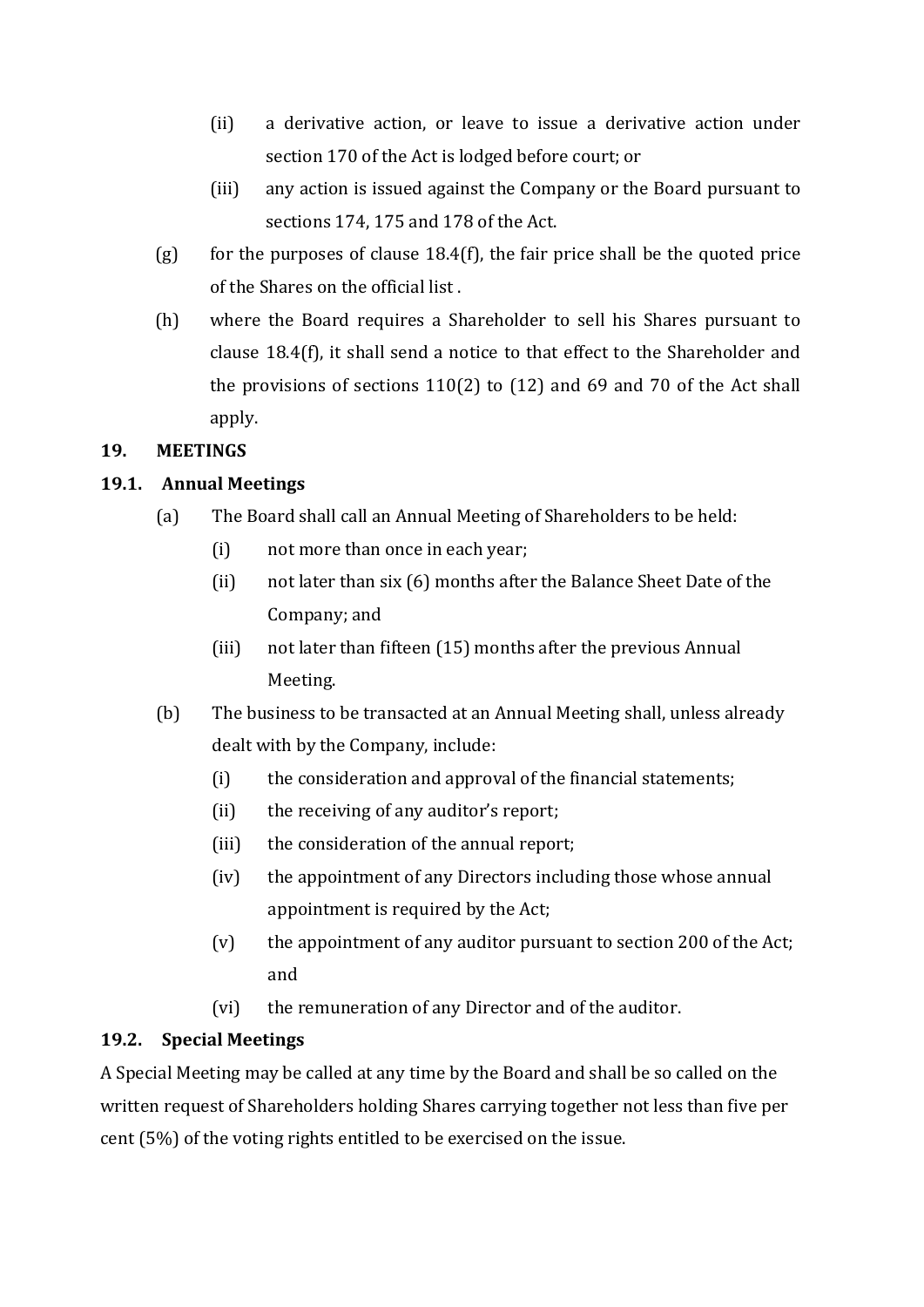#### 19.3. **Chairperson**

- (a) Where the Directors have elected a Chairperson of the Board, and the Chairperson of the Board is present at a Meeting, he shall chair the Meeting.
- (b) Where no Chairperson of the Board has been elected or if, at any Meeting, the Chairperson of the Board is not present within fifteen (15) minutes of the time appointed for the commencement of the Meeting, the Directors present shall elect one of their number to be Chairperson of the Meeting.
- (c) Where no Director is willing to act as Chairperson, or where no Director is present within fifteen  $(15)$  minutes of the time appointed for holding the Meeting, the Shareholders present may choose one of their number to be Chairperson of the Meeting.

### **19.4. Notice of Meetings**

- (a) Written notice of the time and place of a Meeting shall be sent to every Shareholder entitled to receive notice of the Meeting and to every Director, secretary and auditor of the Company not less than fourteen  $(14)$ days before the Meeting.
- (b) The notice shall state:
	- (i) the nature of the business to be transacted at the Meeting in sufficient detail to enable a Shareholder to form a reasoned judgment in relation to it; and
	- (ii) the text of any Special Resolution to be submitted to the Meeting.
- (c) Any irregularity in a notice of a Meeting shall be waived where all the Shareholders entitled to attend and vote at the Meeting attend the Meeting without protest as to the irregularity, or where all such Shareholders agree to the waiver.
- (d) Any accidental omission to give notice of a Meeting to, or the failure to receive notice of a Meeting by, a Shareholder shall not invalidate the proceedings at that Meeting.
- (e) The Chairperson may, or where directed by the Meeting, shall, adjourn the Meeting from time to time and from place to place, but no business shall be transacted at any adjourned Meeting other than the business left unfinished at the Meeting from which the adjournment took place.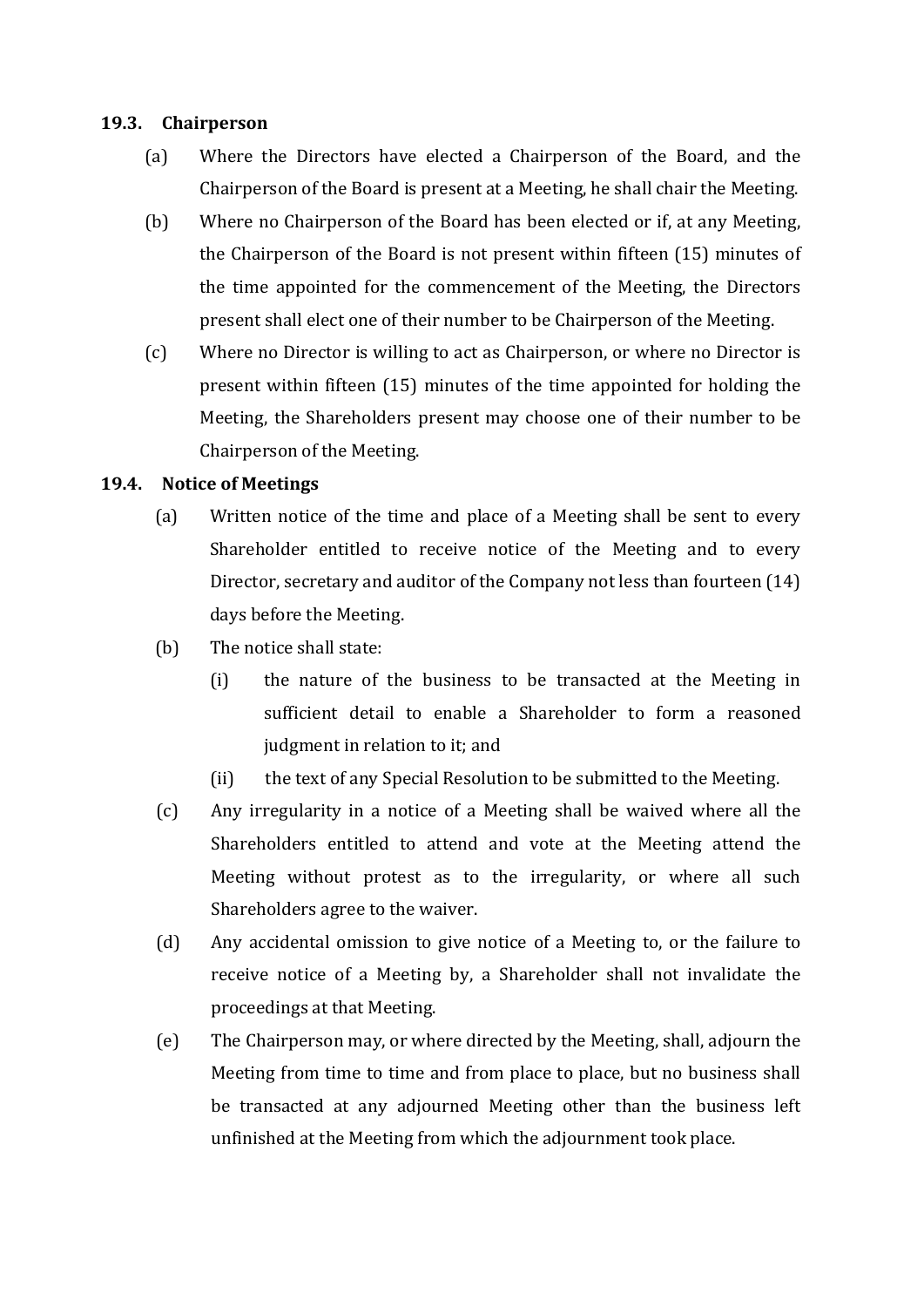- (f) When a Meeting is adjourned for thirty  $(30)$  days or more, notice of the adjourned Meeting shall be given as in the case of an original Meeting.
- (g) Notwithstanding clauses 19.5 (a), (b) and (c), it shall not be necessary to give any notice of an adjournment or of the business to be transacted at an adjourned Meeting.

# **19.5. Methods of holding Meetings**

A Meeting shall be held either:

- (a) by a number of Shareholders who constitute a quorum, being assembled together at the place, date, and time appointed for the Meeting; or
- (b) by means of audio, or audio and visual, communication by which all Shareholders participating and constituting a quorum, can simultaneously hear each other throughout the Meeting.

# **19.6. Quorum**

- (a) Where a quorum is not present, no business shall, subject to clause 19.6 (c), be transacted at a Meeting.
- (b) A quorum for a Meeting shall be present where Four  $(4)$  Shareholders, their representatives, or proxies are present or have cast postal votes representing at least One Fourth  $(1/4)$  of the voting rights that may be cast on the business to be transacted by that Meeting.
- (c) Where a quorum is not present within thirty  $(30)$  minutes after the time appointed for the Meeting:
	- (i) in the case of a Meeting called under section  $118(1)(b)$  of the Act, the Meeting shall be dissolved;
	- (ii) in the case of any other Meeting, the Meeting shall be adjourned to the same day in the following week at the same time and place, or to such other date, time and place as the Directors may appoint; and
	- (iii) where, at the adjourned Meeting, a quorum is not present within thirty (30) minutes after the time appointed for the Meeting, the Shareholders or their proxies present shall be a quorum.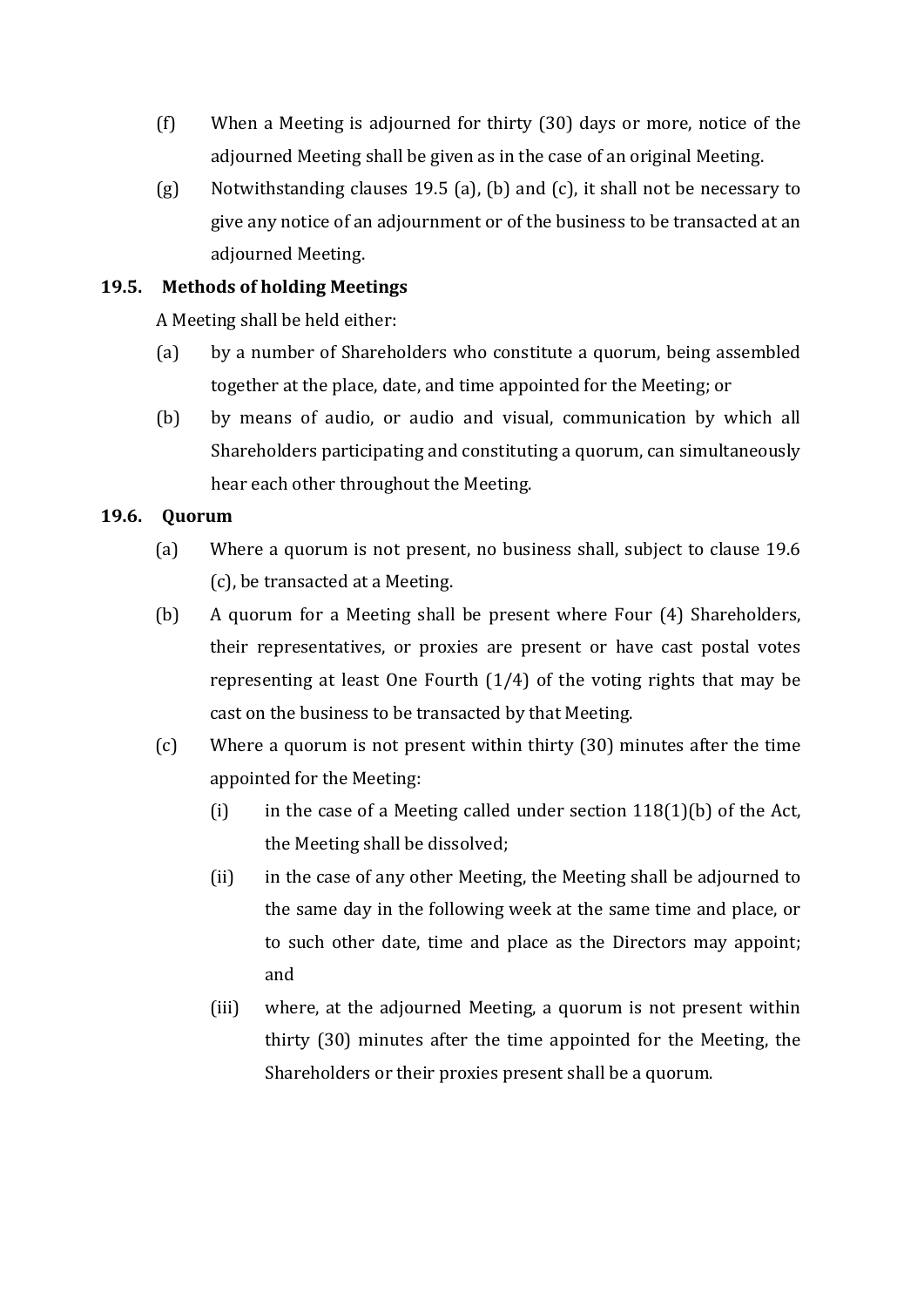### **19.7. Voting**

- (a) Where a Meeting is held under clause 19.1, unless a poll is demanded, voting at the Meeting shall be by whichever of the following methods is decided by the Chairperson of the Meeting:
	- (i) voting by voice; or
	- (ii) voting by show of hands.
- (b) Where a Meeting is held under clause 19.2, unless a poll is demanded, voting at the Meeting shall be by the Shareholders signifying individually their assent or dissent by voice.
- (c) A declaration by the Chairperson of the Meeting that a resolution is carried by the requisite majority shall be conclusive evidence of that fact unless a poll is demanded in accordance with clause 19.7(d).
- (d) At a Meeting, a poll may be demanded by :
	- (i) not less than five  $(5)$  Shareholders having the right to vote at the Meeting;
	- (ii) a Shareholder or Shareholders representing not less than ten percent  $(10\%)$  of the total voting rights of all Shareholders having the right to vote at the Meeting;
	- (iii) by a Shareholder or Shareholders holding Shares in the Company that confer a right to vote at the Meeting and on which the aggregate amount paid up is not less than ten percent  $(10\%)$  of the total amount paid up on all Shares that confer that right; or
	- (iv) the Chairperson of the Meeting.
- (e) (i) A poll shall be demanded either before or after the vote is taken on a resolution.
	- (ii) Where a poll is taken, votes shall be counted according to the votes attached to the Shares of each Shareholder present in person or by proxy and voting.
	- (iii) The demand for a poll may be withdrawn.
	- (iv) Where a poll is duly demanded, it shall, subject to this clause 19.7 (e), be taken in such manner as the Chairperson directs, and the result of the poll shall be deemed to be the resolution of the Meeting at which the poll is demanded.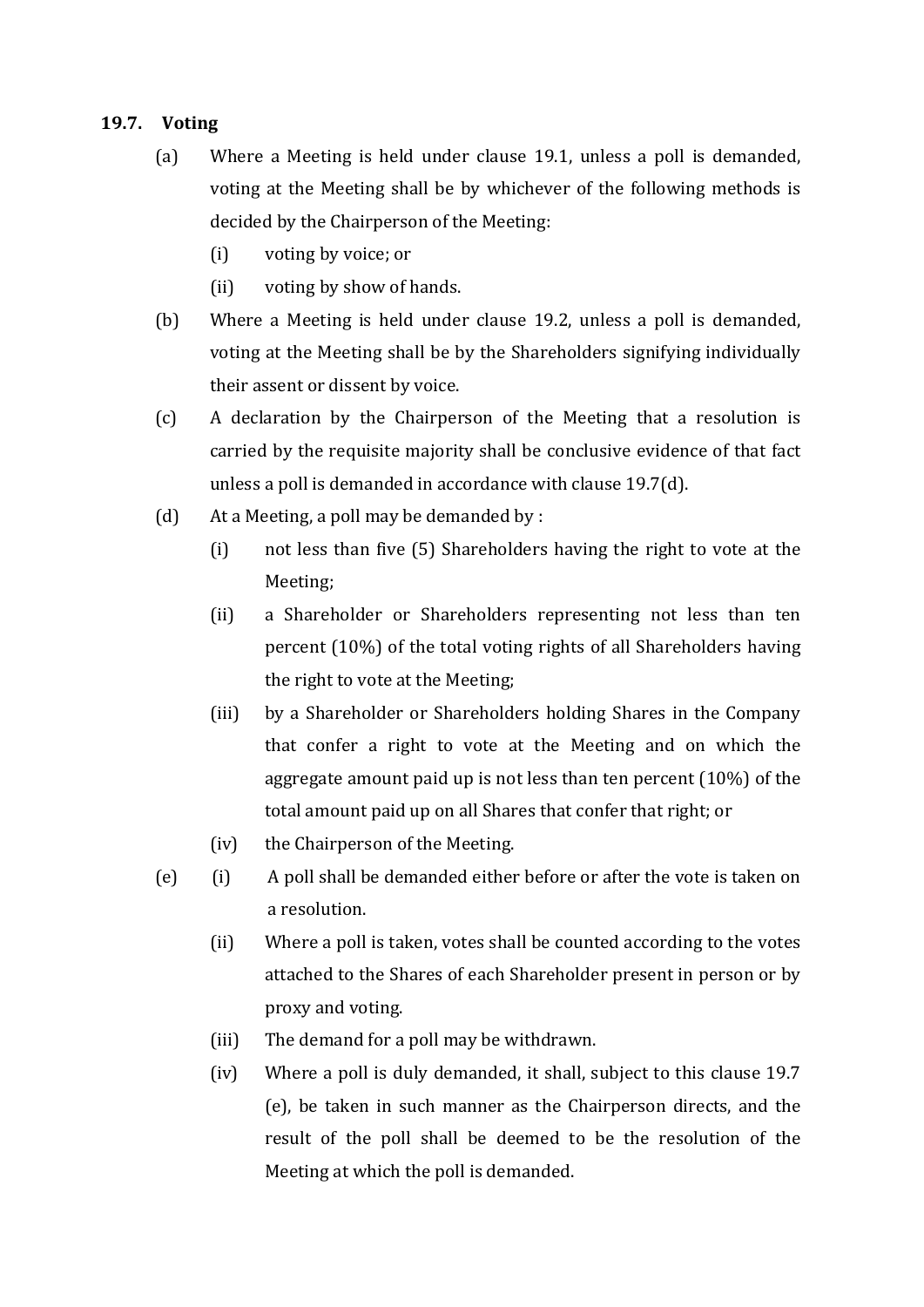- $(v)$  A poll demanded on the election of a Chairperson or on a question of adjournment, shall be taken immediately. On any other question, if a poll is demanded, it shall be taken at such time and place as the Meeting directs. And any business other than that on which a poll is demanded may be proceeded with pending the taking of the poll.
- (f) The Chairperson of a Meeting shall be entitled to a casting vote.
- $(g)$  (i) For the purposes of clause 19.7, the instrument appointing a proxy to vote at a Meeting shall confer authority to demand or join in demanding a poll and a demand by a person as proxy for a Shareholder shall have the same effect as a demand by the Shareholder.
	- (ii) Subject to any rights or restrictions for the time being attached to any Class of Shares, every Shareholder present in person or by proxy and voting by voice or by show of hands and every Shareholder voting by postal vote (where this is permitted) shall have one vote.
	- (iii) The Chairperson may demand a poll on a resolution either before or after a vote thereon by voice or by show of hands.
- (h) In case of Shares conferring the right to vote burdened with an usufruct, the bare owner thereof shall be the only person entitled to vote.
- (i) Any power which the Act or this Constitution requires to be exercised by an Ordinary Resolution or a Special Resolution may be exercised by way of a Unanimous Resolution.

# **19.8. Proxies**

- (a) A Shareholder shall exercise the right to vote either by being present in person or by proxy.
- (b) A proxy for a Shareholder may attend and be heard at a Meeting as if the proxy were the Shareholder.
- (c) A proxy shall be appointed by notice in Writing signed by the Shareholder and the notice shall state whether the appointment is for a particular Meeting or a specified term.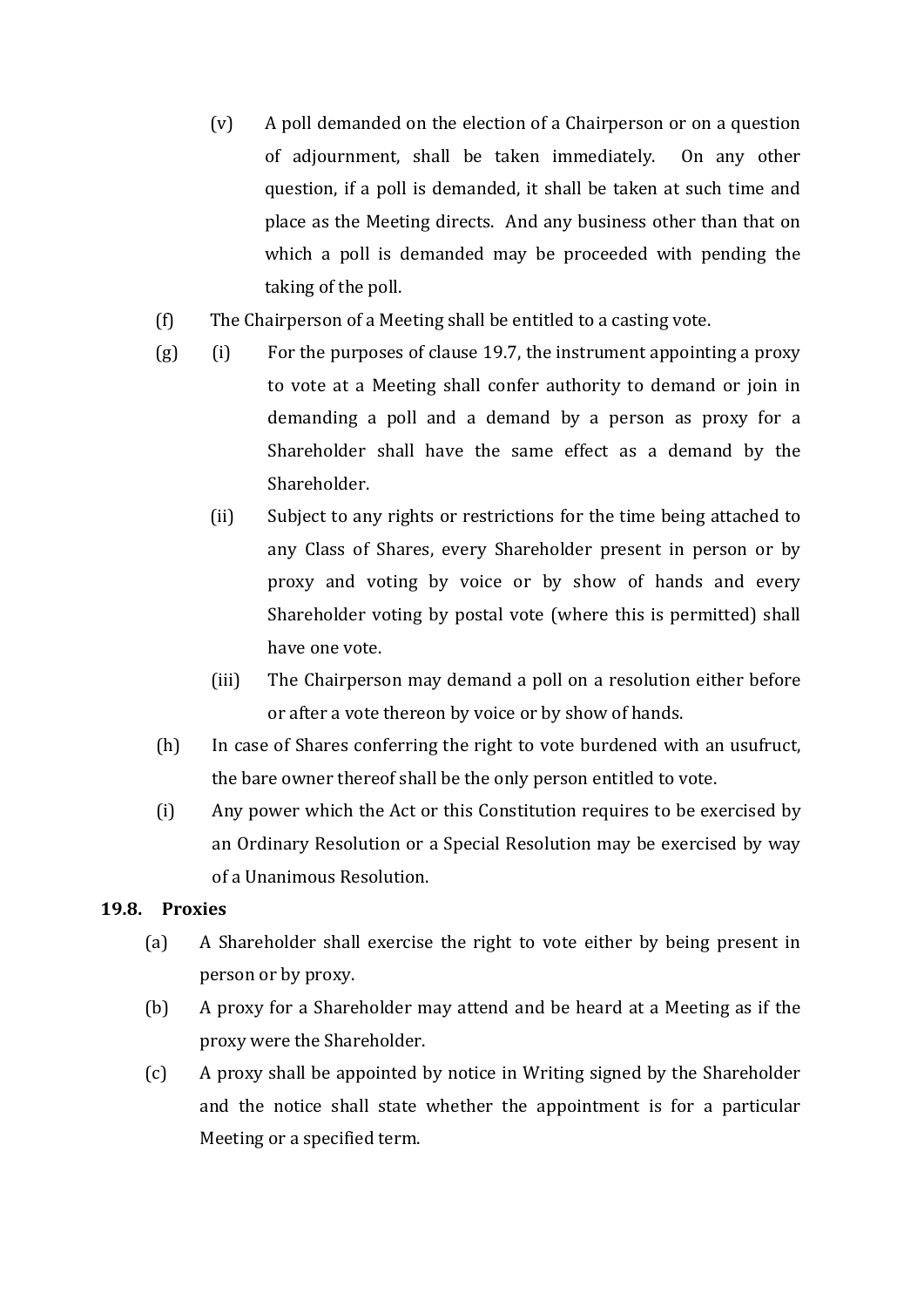- (d) No proxy shall be effective in relation to a Meeting unless a copy of the notice of appointment is produced not less than twenty-four  $(24)$  hours before the start of the Meeting.
- (e) Any power of attorney or other authority under which the proxy is signed or a notarially certified copy shall also be produced.
- $(f)$  A proxy form shall be sent with each notice calling a Meeting of the Company.
- $(g)$  The instrument appointing a proxy shall be in Writing under the hand of the appointer or of his agent duly authorised in Writing or in the case of a corporation under the hand of an officer or of an agent duly authorised.
- (h) The instrument appointing a proxy shall be in the following form  $-$

# **"TERRA Mauricia Ltd"**

I/we ................................. of .................. being shareholders of the above named company hereby appoint ..................…………………or failing him/her, ........………….......... of ...........................…….or the Chairperson as my/our proxy to vote for me/us at the Meeting of the company to be held on ....................... and at any adjournment thereof . The proxy will vote on the under-mentioned resolutions, as indicated:

| Resolutions: | For | Against | Abstain |
|--------------|-----|---------|---------|
| $1.$ []      |     |         |         |
|              |     |         |         |
| $2.$ []      |     |         |         |

If this form is signed and returned without any indication as to how the proxy shall vote, he will exercise his discretion both as to how he votes and whether or not he abstains from voting. 

Signed this ............. day of .........

# **19.9. Postal votes**

(a) A Shareholder may, when the Board shall have resolved that the notice convening the Meeting shall expressly provide for voting by way of postal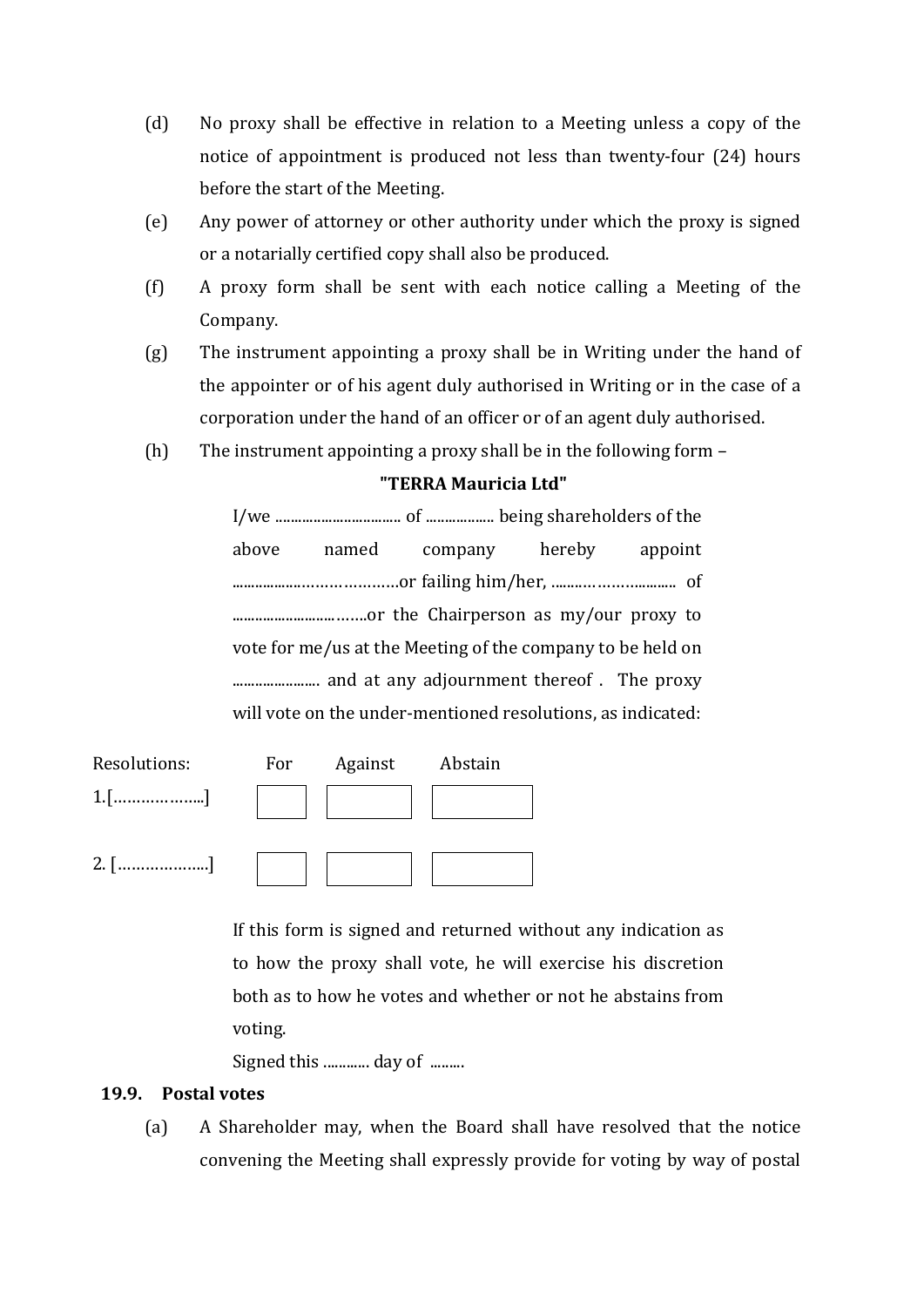votes, exercise the right to vote at a Meeting by casting a postal vote in accordance with this clause.

- (b) The notice of a Meeting at which Shareholders are entitled to cast a postal vote shall state the name of the person authorised by the Board to receive and count postal votes at that Meeting.
- (c) Where no person has been authorised to receive and count postal votes at a Meeting, or where no person is named as being so authorised in the notice of the Meeting, every Director shall be deemed to be so authorised.
- (d) A Shareholder may, subject to clause  $19.9(a)$ , cast a postal vote on all or any of the matters to be voted on at the Meeting by sending a notice of the manner in which his Shares are to be voted to a person authorised to receive and count postal votes at that Meeting. The notice shall reach that person not less than forty-eight (48) hours before the start of the Meeting.
- (e) A person authorised to receive and count postal votes at a Meeting shall:
	- (i) collect together all postal votes received by him or by the Company;
	- (ii) in relation to each resolution to be voted on at the Meeting, count the number of Shareholders voting in favour of the resolution, the number of votes cast by each Shareholder in favour of the resolution, the number of Shareholders voting against the resolution, and the number of votes cast by each Shareholder against the resolution;
	- (iii) sign a certificate that he has carried out the duties set out in clauses  $19.9(e)(i)$  and (ii) which sets out the results of the counting required by clause  $19.9(e)$ (ii); and
	- (iv) ensure that the certificate required by clause  $19.9(e)$ (iii) is presented to the Chairperson of the Meeting.
- $(f)$  Where a vote is taken at a Meeting on a resolution on which postal votes have been cast, the Chairperson of the Meeting shall:
	- (i) on a vote by show of hands, count each Shareholder who has submitted a postal vote for or against the resolution;
	- (ii) on a poll, count the votes cast by each Shareholder who has submitted a postal vote for or against the resolution.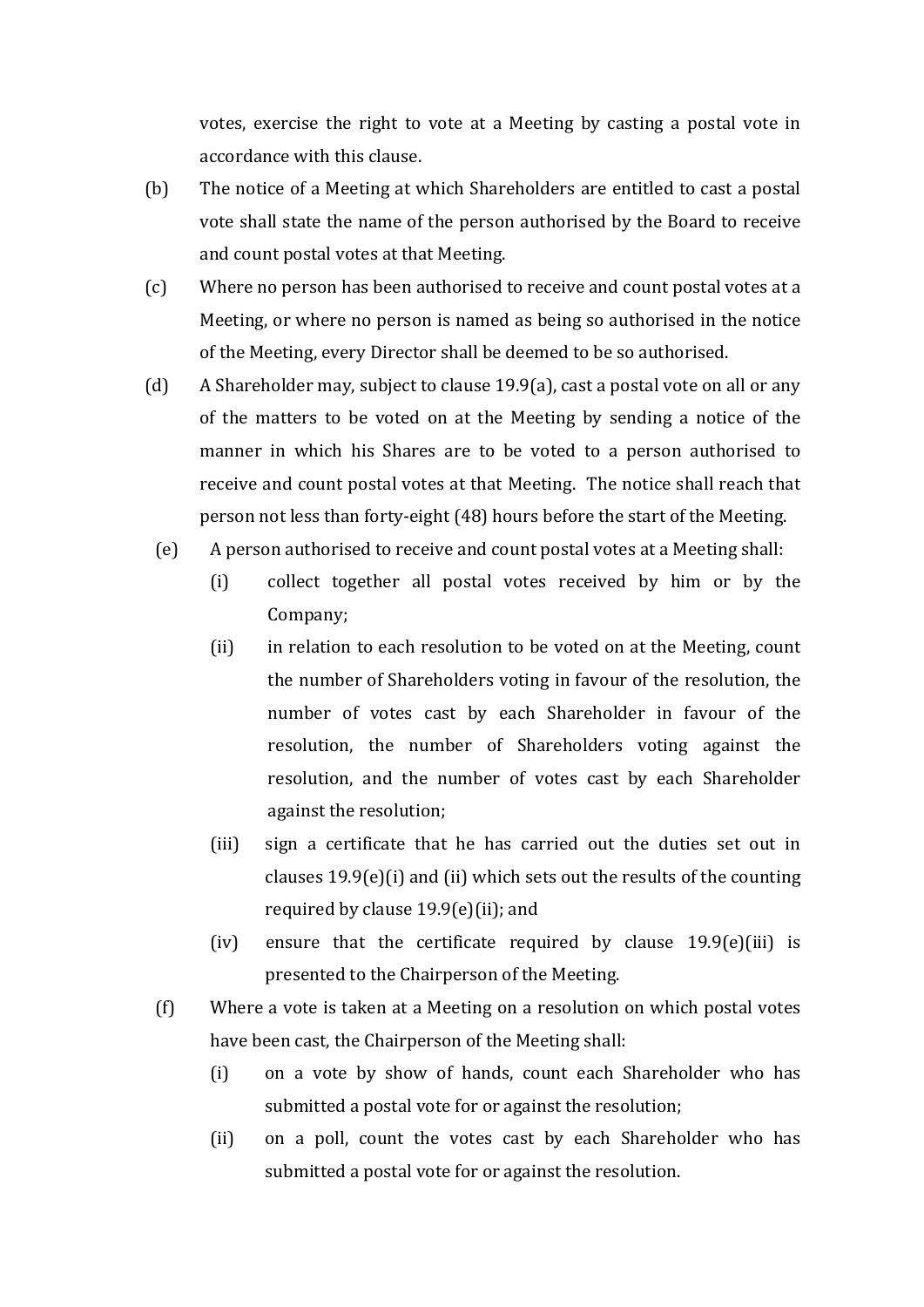- (g) The Chairperson of a Meeting shall call for a poll on a resolution on which he holds sufficient postal votes that he believes that, where a poll is taken, the result may differ from that obtained on a show of hands.
- (h) The Chairperson of a Meeting shall ensure that a certificate of postal votes held by him is annexed to the minutes of the Meeting.

#### **19.10. Minutes**

- (a) The Board shall ensure that minutes are kept of all proceedings at Meetings.
- (b) Minutes which have been certified correct and signed by the Chairperson of the Meeting shall be *prima facie* evidence of the proceedings.

### **19.11. Shareholder's proposals**

- (a) A Shareholder may give written notice to the Board of a matter the Shareholder proposes to raise for discussion or resolution at the next Meeting at which the Shareholder is entitled to vote.
- (b) Where the notice is received by the Board not less than twenty eight  $(28)$ days before the last day on which notice of the relevant Meeting is required to be given by the Board, the Board shall, at the expense of the Company, give notice of the Shareholder proposal and the text of any proposed resolution to all Shareholders entitled to receive notice of the Meeting.
- (c) Where the notice is received by the Board not less than seven (7) days and not more than twenty eight  $(28)$  days before the last day on which notice of the relevant Meeting is required to be given by the Board, the Board shall, at the expense of the Shareholder, give notice of the Shareholder's proposal and the text of any proposed resolution to all Shareholders entitled to receive notice of the Meeting.
- (d) Where the notice is received by the Board less than seven (7) days before the last day on which notice of the relevant Meeting is required to be given by the Board, the Board may, where practicable, and at the expense of the Shareholder, give notice of the Shareholder's proposal and the text of any proposed resolution to all Shareholders entitled to receive notice of the Meeting.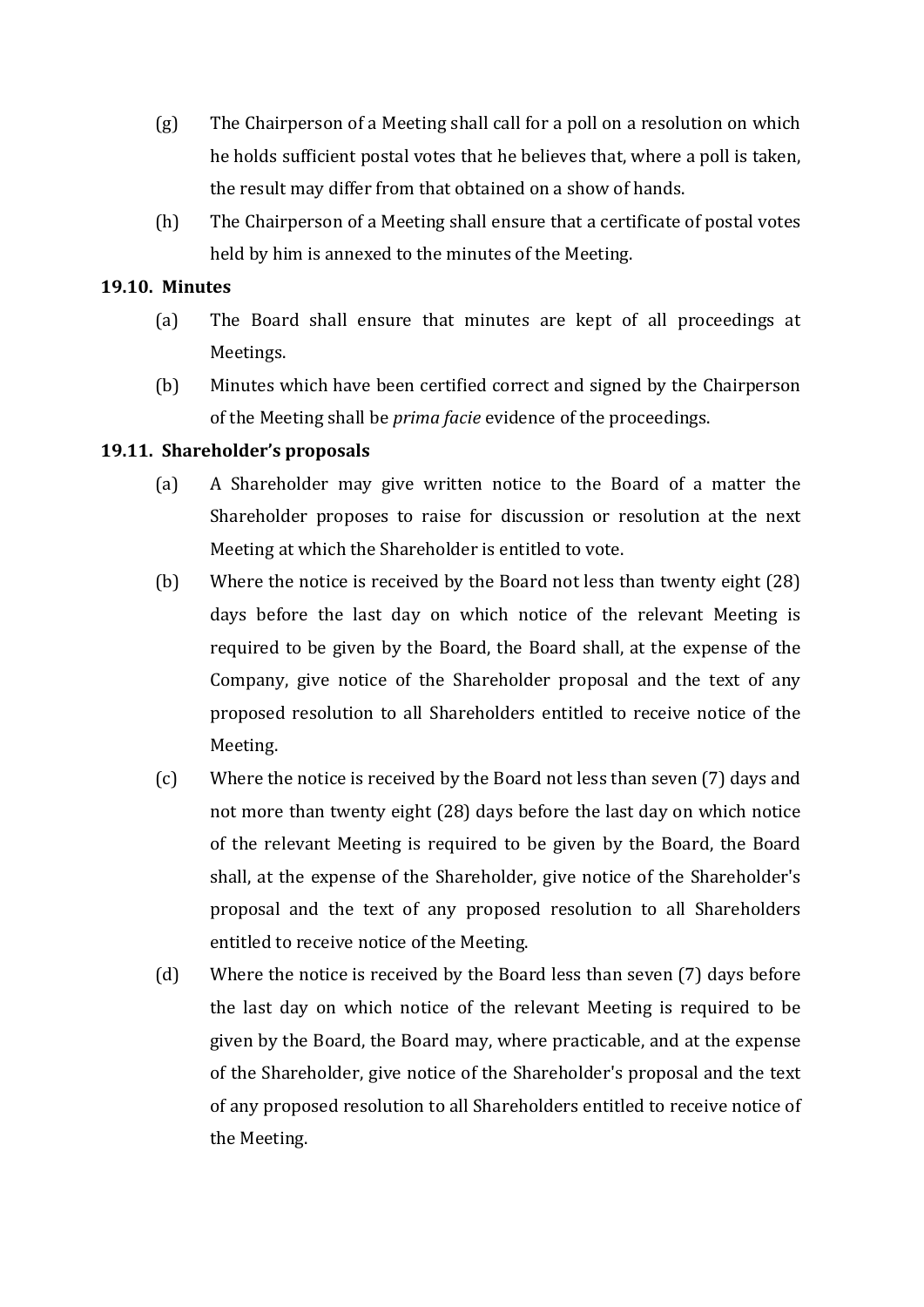- (e) Where the Directors intend that Shareholders may vote on the proposal by proxy or by postal vote, they shall give the proposing Shareholder the right to include in or with the notice given by the Board a statement of not more than one thousand  $(1000)$  words prepared by the proposing Shareholder in support of the proposal, together with the name and address of the proposing Shareholder.
- (f) The Board shall not be required to include in or with the notice given by the Board a statement prepared by a Shareholder which the Directors consider to be defamatory, frivolous, or vexatious.
- (g) Where the costs of giving notice of the Shareholder's proposal and the text of any proposed resolution are required to be met by the proposing Shareholder, the proposing Shareholder shall, on giving notice to the Board, deposit with the Company or tender to the Company a sum sufficient to meet those costs.

# **19.12. Corporations may act by representative**

A body corporate which is a Shareholder may appoint a representative to attend a Meeting on its behalf in the same manner as that in which it could appoint a proxy.

# **19.13. Votes of joint holders**

Where two  $(2)$  or more persons are registered as the holders of a Share, the vote of the person named first in the Share Register and voting on a matter shall be accepted to the exclusion of the votes of the other joint holders.

# **19.14. No voting right where Calls unpaid**

Where a sum due to the Company in respect of a Share has not been paid, that Share may not be voted at a Meeting other than a Meeting of an Interest Group.

# **19.15. Other proceedings**

Unless otherwise expressly provided in this Constitution, a Meeting may regulate its own procedure.

# **20. APPOINTMENT AND REMOVAL OF DIRECTORS**

# **20.1. Number of Directors**

Unless otherwise approved by the Shareholders by Special Resolution, the Board shall consist of not less than Seven (7) and not more than Eleven (11) Directors.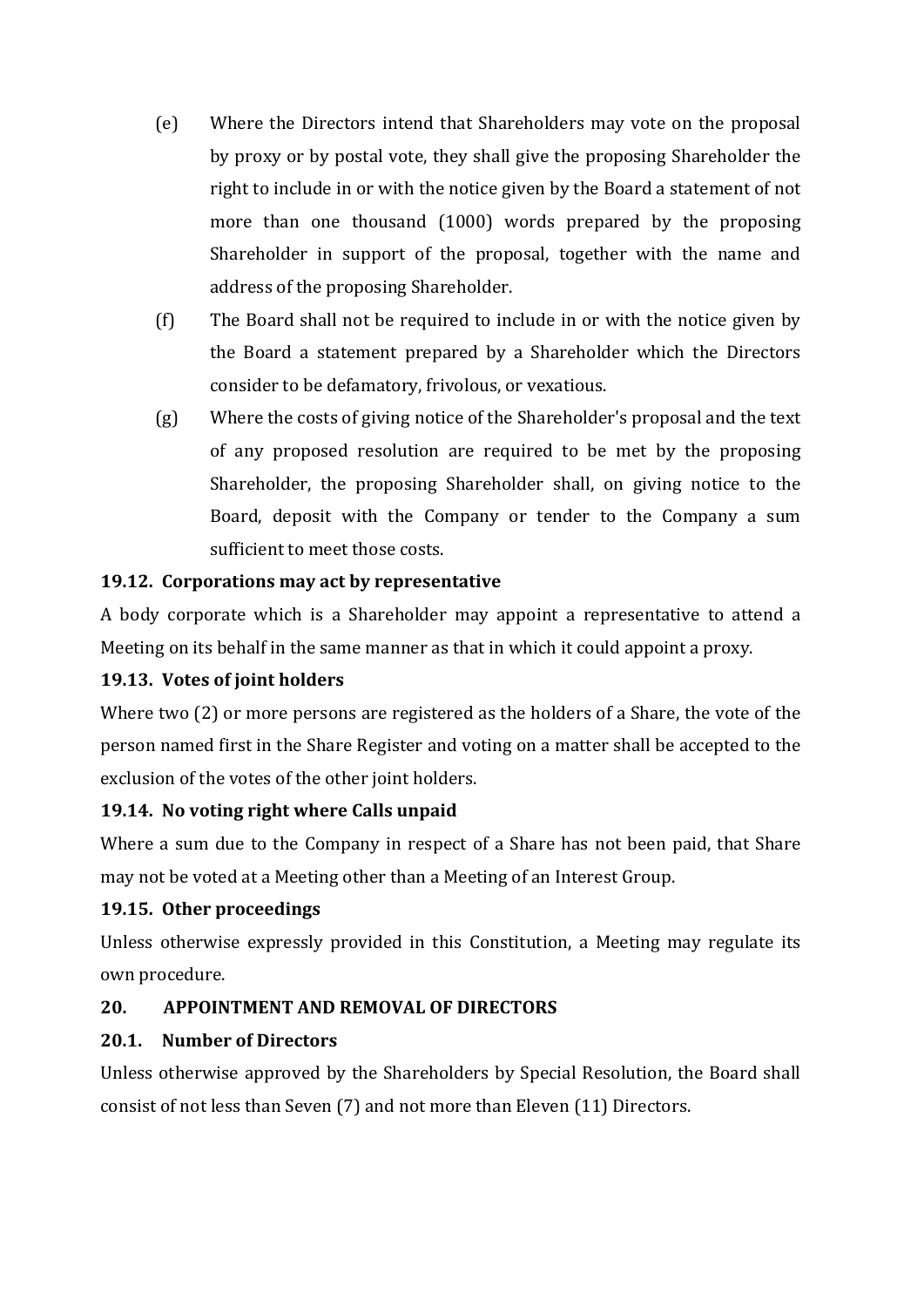### **20.2. Appointment of Directors**

- (a) Subject to clause 20.3, the Directors are appointed by an Ordinary Resolution.
- (b) A resolution to appoint two  $(2)$  or more Directors may be voted as one (1) single resolution without each appointment being voted individually.

### **20.3. Directors may fill up Casual Vacancy**

- (a) Notwithstanding Clauses 20.2 the Directors shall have power at any time, and from time to time, to appoint any person to be a Director, either to fill a casual vacancy or as an addition to the existing Directors but so that the total number of Directors shall not at any time exceed the number fixed in accordance with this Constitution. The Director appointed to fill up a casual vacancy or as an addition to the existing Directors shall hold office only until the next following Annual Meeting but shall then be eligible for re-election.
- (b) The continuing Directors shall act notwithstanding any vacancy on the Board. If their number is reduced below the number fixed by, or pursuant to, this Constitution as the minimum number of Directors, the continuing Directors will act only for the purpose of summoning a Special Meeting of the Company.

### **20.4. Disqualification and removal of Directors**

A person will be disqualified from holding the office of Director if he:

- (a) is removed by Ordinary Resolution passed at a Special Meeting called for that purpose; or
- $(b)$  resigns in Writing and is not reappointed in accordance with this Constitution: or
- (c) becomes disqualified from being a Director pursuant to section 133 of the Act; or
- (d) is (or, would, but for the repeal of section  $117$  of the companies act 1984), be prohibited from being a Director or promoter of or being concerned with or taking part in the management of a Company under section 337 or 338 of the Act; or
- (e) dies; or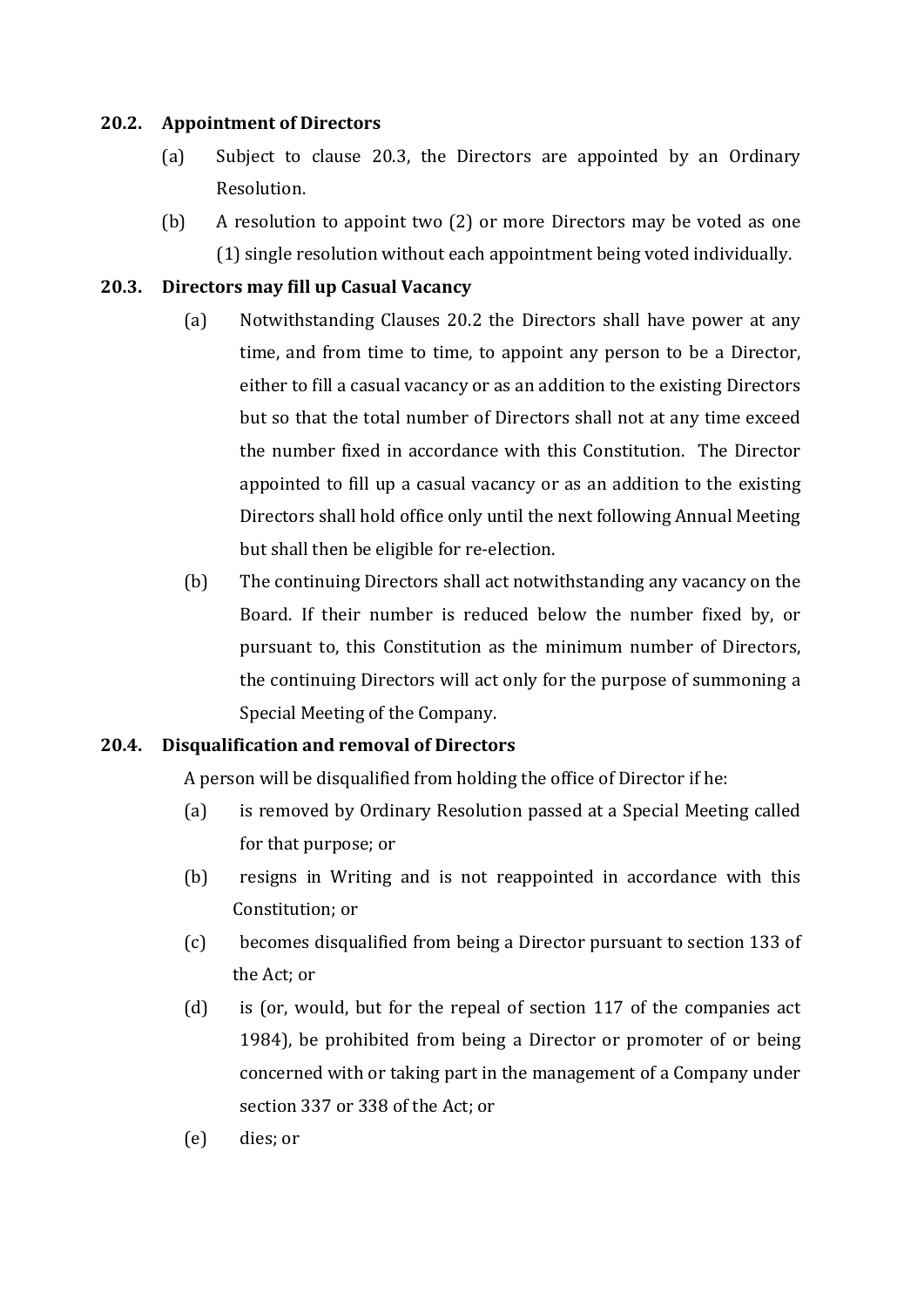- $(f)$  subject always to section 138 of the Act, attains or is over the age of seventy (70); or
- $(g)$  is under eighteen  $(18)$  years of age; or
- $(h)$  is an undischarged bankrupt; or
- (i) does not comply with any provision of this Constitution imposing qualifications for Directors.

#### **20.5. Retirement of Directors by rotation**

At the Annual Meeting to be held in Two Thousand and Twelve and at each subsequent Annual Meeting, three (3) Directors for the time being appointed by the Meeting shall retire from office, in addition to any Director who may be required to retire by reason of the fact that he has attained or is over the age of seventy (70) years.

- **20.5.1** Any retiring Director shall retain office until the dissolution or adjournment of the Meeting at which he is due to retire.
- **20.5.2** The Directors to retire in every year shall be those who have been longest in office since their last election, but as between persons who became Directors on the same day, those to retire shall, unless they otherwise agree among themselves, be determined by lot.
- **20.5.3** Subject to clauses 20.5.4 to 20.5.6, the Company at an Annual Meeting at which a Director retires in accordance with the preceding clauses, may fill the vacated office by electing a person thereto.
- **20.5.4** Subject to clause 20.5.6, a person (including a retiring director) shall be eligible for election to the office of Director, if:
	- (a) he shall have been recommended for appointment as Director by the Board; and
	- (b) not less than twenty-eight (28) days before the last day on which notice of the Meeting at which his election may be proposed is required to be given by the Board, there shall have been left at the registered office of the Company:
		- $(i)$  notice in writing, signed by a member duly qualified to attend and vote at that Meeting, of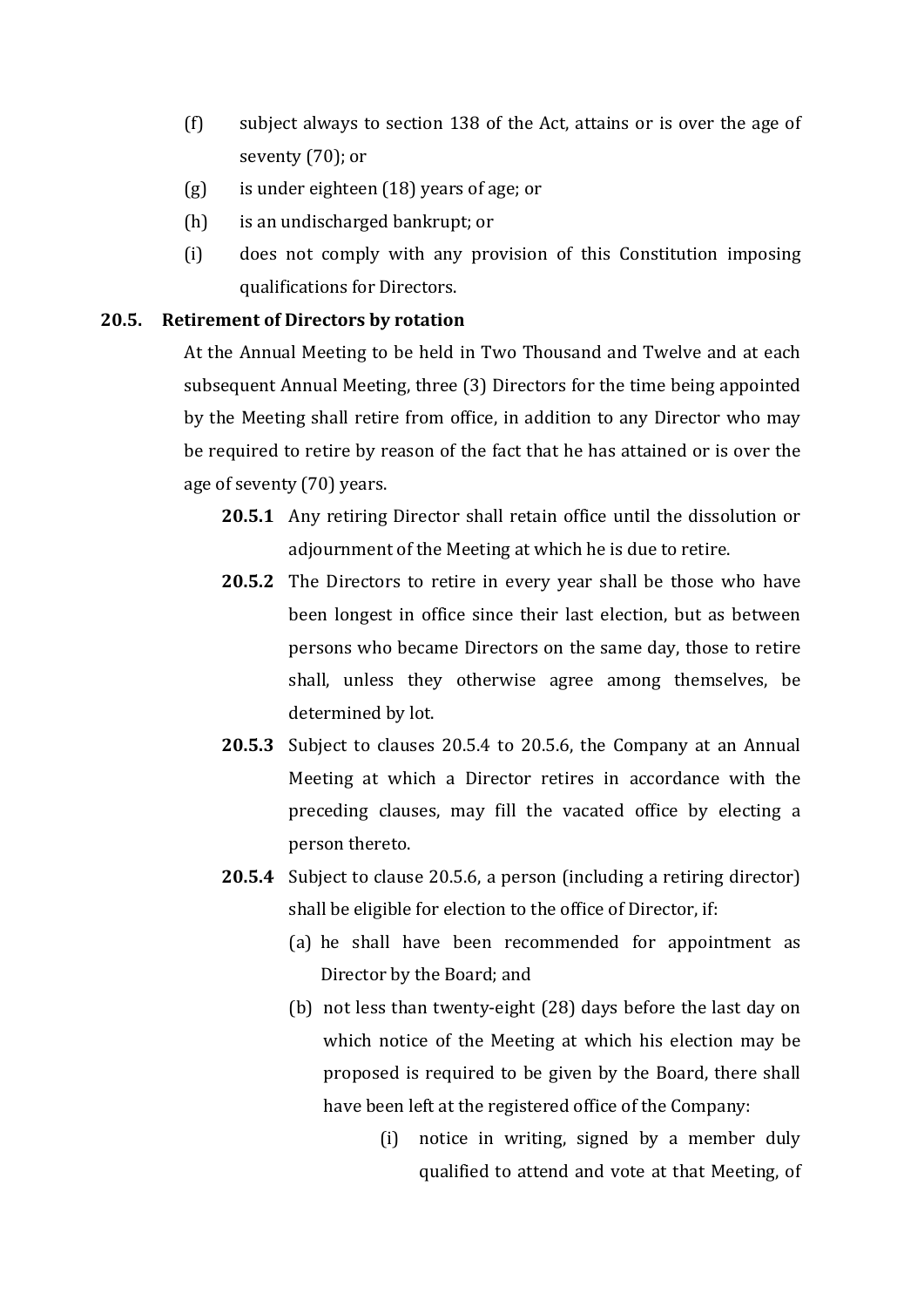his intention to propose for consideration by the Board such person for election; and

- (ii) notice in writing signed by that person of his willingness to be elected.
- **20.5.5** The decision of the Board whether to recommend a person for appointment as Director or not shall be final.
- **20.5.6** For the avoidance of doubt, notwithstanding the provisions of clause  $20.5.4$ , nothing in this clause  $20.5$  shall prejudice the right of a Shareholder to propose any person for appointment as Director by way of ordinary resolution at the Meeting of Shareholders. For the purposes of this clause, the Shareholder shall follow the procedure laid down in paragraph  $9$  of the Fifth Schedule of the Act.

### **21. POWERS AND DUTIES OF THE BOARD**

### **21.1. Powers of the Board**

- (a) Subject to any restrictions in the Act or this Constitution, the business and affairs of the Company shall be managed by or under the direction or supervision of the Board.
- (b) The Board shall have all the powers necessary for managing, and for directing and supervising the management of, the business and affairs of the Company except to the extent that this Constitution or the Act expressly requires those powers to be exercised by the Shareholders or any other person.
- (c) The Board shall moreover have all the powers of the Company as expressed in section 27 of the Act and clause 4 of this Constitution, including, but not limited to, the power to purchase and sell property, to borrow money and to mortgage, pledge or create charges on its assets and to issue debentures and other securities, whether outright or as security for any debt, liability, or obligation of the Company or of any third party.

### **21.2. Delegation by Board**

(a) The Board may delegate to a committee of Directors, a Director, an employee of the Company, or any other person, any one or more of its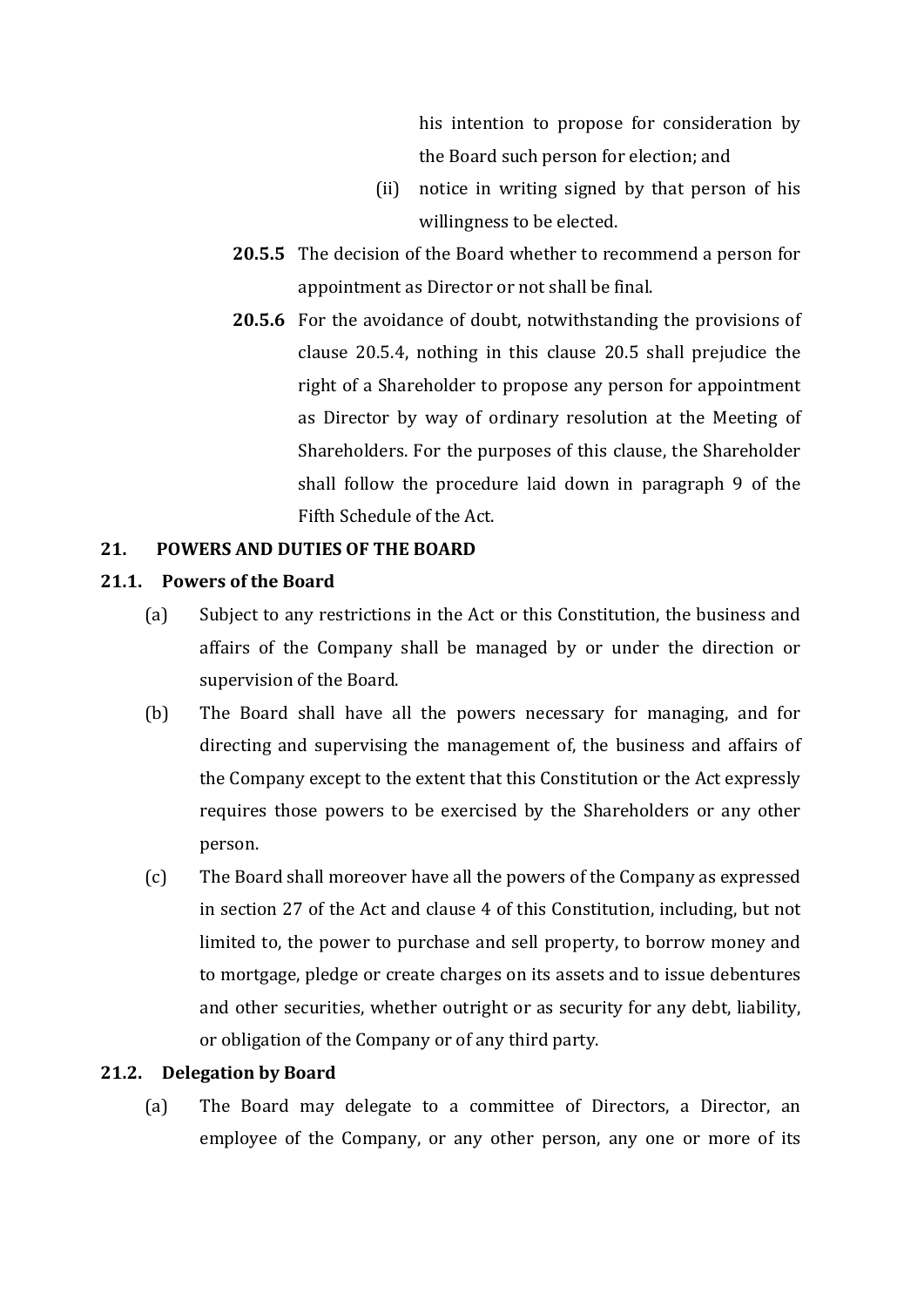powers, other than the powers provided for under any of the following sections which are listed in the Seventh Schedule to the Act:

- $(i)$  section 52 (Issue of other shares);
- (ii) section 56 (Consideration for issue of shares);
- (iii) section  $57(3)$  (Shares not paid for in cash);
- (iv) section 61 (Board may authorise Distribution);
- $(v)$  section 64 (Shares in lieu of Dividend);
- (vi) section 65 (Shareholder discount);
- (vii) section 69 (Purchase of own shares);
- (viii) section 78 (Redemption at option of Company);
- (ix) section 81 (Restrictions on giving financial assistance);
- $(x)$  section 188 (Change of registered office);
- (xi) section 246 (Approval of Amalgamation proposal);
- (xii) section 247 (Short form Amalgamation).
- (b) The Board shall be responsible for the exercise of a power by any delegate (where that power is delegated under this clause  $21.2$ ) as if the power had been exercised by the Board, unless the Board:
	- (i) believed on reasonable grounds at all times before the exercise of the power that the delegate would exercise the power in conformity with the duties imposed on the Directors by the Act and this Constitution; and
	- (ii) has monitored, by means of reasonable methods properly used, the exercise of the power by the delegate.

# **21.3. Directors to act in good faith and in best interests of Company**

- (a) Subject to this clause 21.3, the Directors of the Company shall:
	- (i) exercise their powers in accordance with the Act and with the limits and subject to the conditions and restrictions established by this Constitution;
	- (ii) obtain the authorisation of a Meeting before doing any act or entering into any transaction for which the authorisation or consent of such Meeting is required by the Act or this Constitution;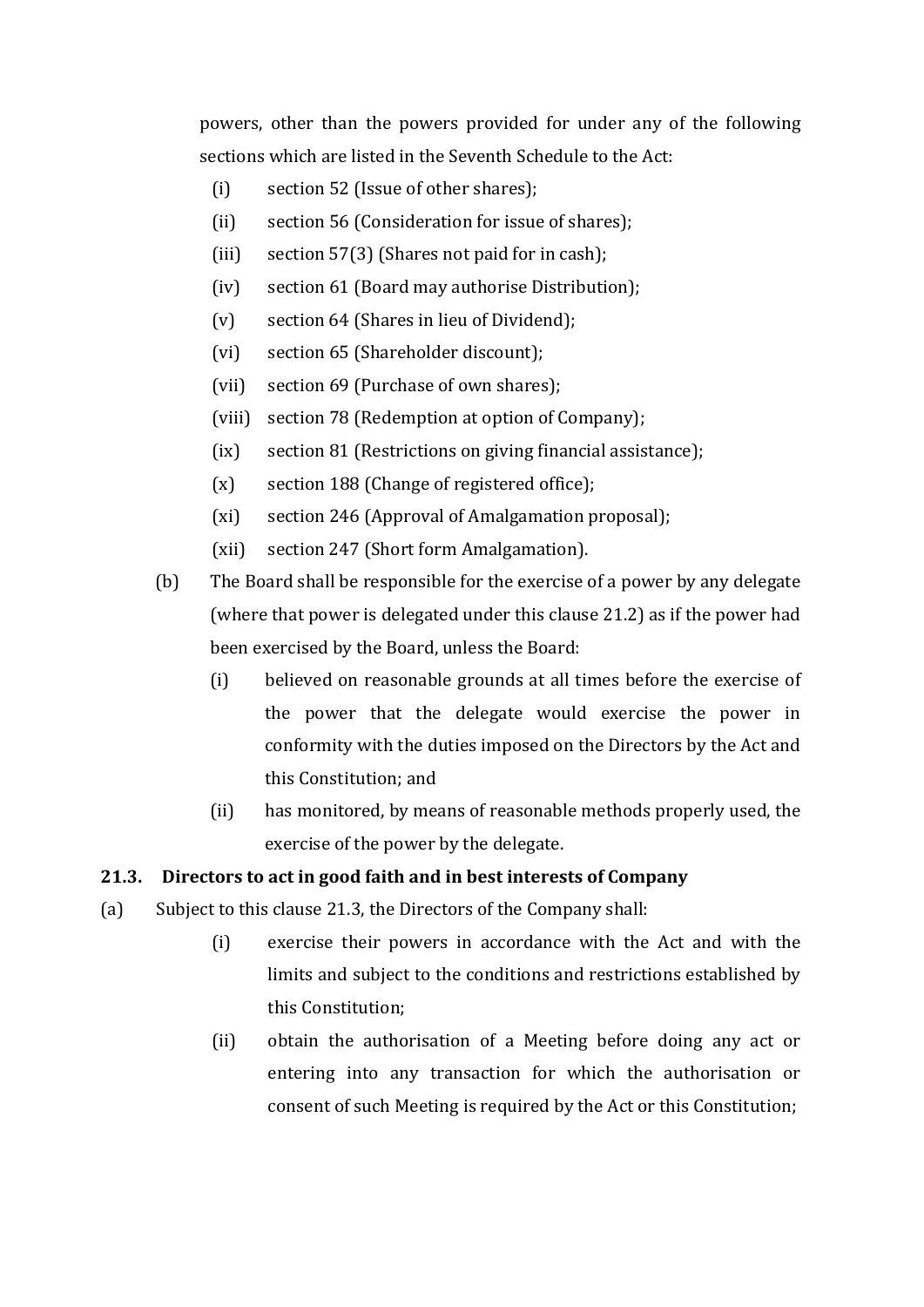- (iii) exercise their powers honestly, in good faith, in the best interests of the Company and for the respective purposes for which such powers are explicitly or impliedly conferred;
- (iv) exercise the degree of care, diligence and skill required by the Act;
- $(v)$  not agree to the Company incurring any obligation unless the Directors believe at that time, on reasonable grounds, that the Company shall be able to perform the obligation when it is required to do so;
- (vi) account to the Company for any monetary gain, or the value of any other gain or advantage, obtained by them in connection with the exercise of their powers, or by reason of their position as Directors of the Company, except remuneration, pensions provisions and compensation for loss of office in respect of their directorships of any company which are dealt with in accordance with the Act;
- (vii) not make use of, or disclose, any confidential information received by them on behalf of the Company as Directors otherwise than as permitted and in accordance with the Act;
- (viii) not compete with the Company or become a Director or officer of a competing company, unless it is approved by the Company;
- (ix) where Directors are interested in a transaction to which the Company is a party, disclose such interest;
- $(x)$  not use any assets of the Company for any illegal purpose or purpose in breach of subclauses  $(a)$  and  $(c)$ , and not do, or knowingly allow to be done, anything by which the Company's assets may be damaged or lost, otherwise than in the ordinary course of carrying on its business;
- (xi) transfer forthwith to the Company all cash or assets acquired on its behalf, whether before or after its incorporation, or as the result of employing its cash or assets, and until such transfer is effected to hold such cash or assets on behalf of the Company and to use it only for the purposes of the Company;
- (xii) attend meetings of the Directors with reasonable regularity, unless prevented from so doing by illness or other reasonable excuse; and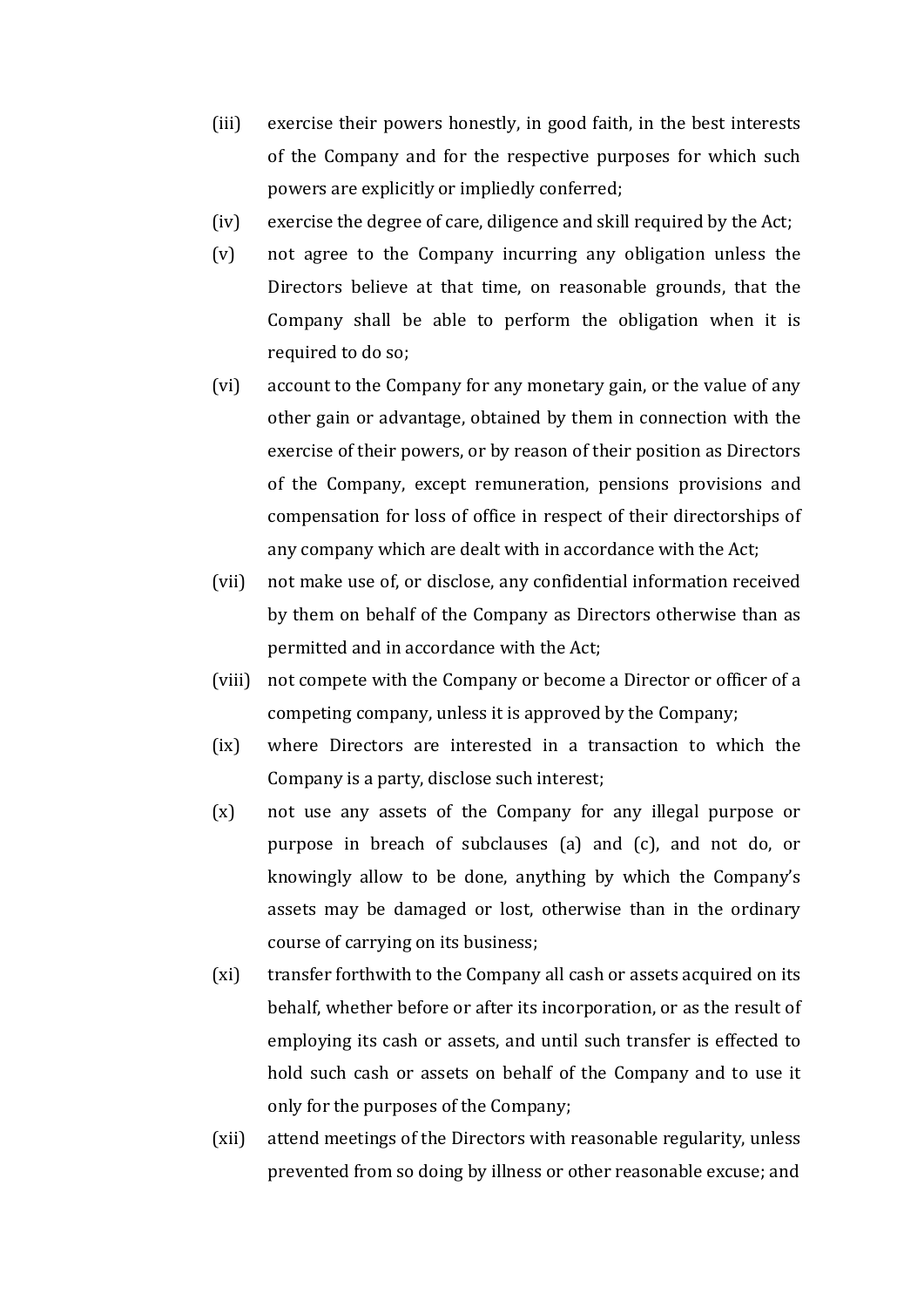- (xiii) keep proper accounting records in accordance with the Act and make such records available for inspection in accordance with the Act.
- (b) If the Company is a wholly-owned subsidiary, a Director (when exercising powers or performing duties as a Director), may act in a manner which he believes is in the best interests of the Company's holding Company even though it may not be in the best interests of the Company.
- $(c)$  If the Company is a subsidiary (but not a wholly-owned subsidiary), a Director may, when exercising powers or performing duties as a Director, with the prior agreement of the Shareholders (other than its holding Company), act in a manner which he believes is in the best interests of the Company's holding Company even though it may not be in the best interests of the Company.
- (d) Nothing in this clause 21.3 shall limit the power of a Director to make provision for the benefit of employees of the Company (as the terms "employees" and "Company" are defined in section 144 of the Act) in connection with the Company ceasing to carry on the whole or part of its business.

# **21.4. Major Transactions and other transactions under section 130 of the Act**

- (a) The Board shall not procure or permit the Company to enter into a Major Transaction unless the transaction is approved by a Special Resolution or contingent on approval by Special Resolution.
- (b) The Board shall not procure or permit the Company to enter into a transaction of the kind contemplated by section  $130(3)$  of the Act unless the transaction is approved by an Ordinary Resolution or contingent on approval by Ordinary Resolution.

# **22. PROCEEDINGS OF THE BOARD**

### **22.1. Chairperson**

- (a) The Directors shall elect one of their number as Chairperson of the Board.
- (b) Where no Chairperson is elected, or where at a meeting of the Board the Chairperson is not present within fifteen  $(15)$  minutes after the time appointed for the commencement of the meeting, the Directors present shall choose one of their number to be Chairperson of the meeting.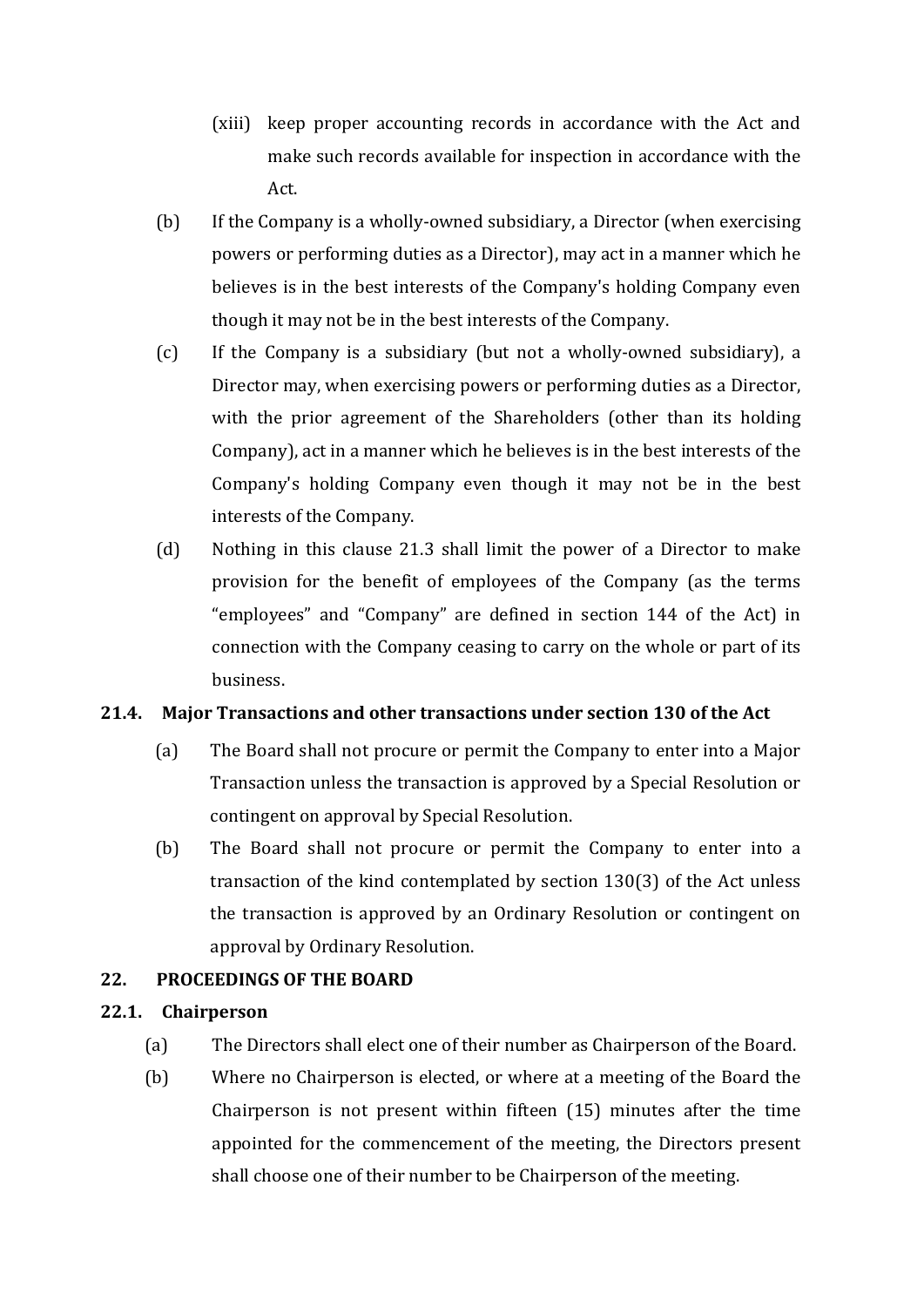### **22.2. Notice of meeting**

- (a) A Director or, if requested by a Director to do so, an employee of the Company, may convene a meeting of the Board by giving notice in accordance with this clause  $22.2(p)$ .
- (b) A notice of a meeting of the Board shall be sent to every Director, and the notice shall include the date, time, and place of the meeting and the matters to be discussed.
- (c) An irregularity in the notice of a meeting shall be waived where all Directors entitled to receive notice of the meeting attend the meeting without protest as to the irregularity or where all Directors entitled to receive notice of the meeting agree to the waiver.

# **22.3. Method of holding meetings**

A meeting of the Board shall be held either:

- (a) by a number of the Directors who constitute a quorum, being assembled together at the place, date, and time appointed for the meeting; or
- (b) by means of audio, or audio and visual, communication by which all Directors participating and constituting a quorum can simultaneously hear each other throughout the meeting.

# **22.4. Quorum**

- (a) Subject to Clause 23.4, a quorum for a meeting of the Board shall be more than half the number of Directors.
- (b) No business shall be transacted at a meeting of Directors if a quorum is not present.

# **22.5. Voting**

- (a) Subject to Clause 23.4, every Director shall have one vote.
- $(b)$  The Chairperson shall have a casting vote.
- (c) A resolution of the Board shall be passed if it is agreed to by a majority of the Directors present.

# **22.6. Minutes**

The Board shall ensure that minutes are kept of all proceedings at meetings of the Board.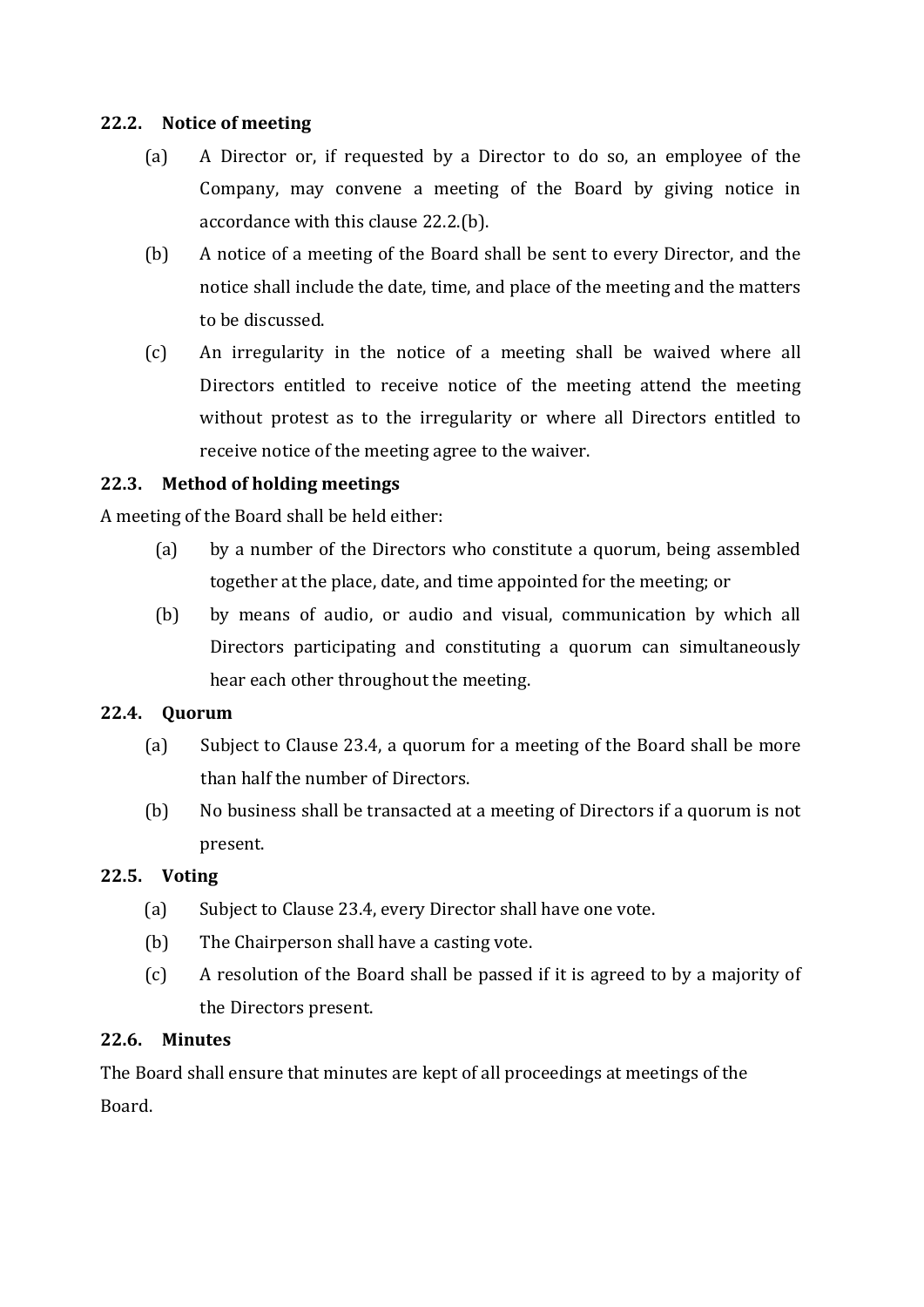### **22.7. Resolution in Writing**

- (a) A resolution in Writing, signed or assented to, by all the Directors then entitled to receive notice of a Board meeting, shall be as valid and effective as if it had been passed at a meeting of the Board duly convened and held.
- (b) Any such resolution may consist of several documents in like form each signed or assented to by one or more Directors.
- (c) A copy of any such resolution shall be entered in the minute book of Board proceedings.

### **23. REMUNERATION AND OTHER INTERESTS OF DIRECTORS**

### **23.1. Authority to remunerate Directors**

- (a) The Shareholders by Ordinary Resolution, or the Board if it is satisfied that to do so is fair to the Company, shall approve:
	- $(i)$  the payment of remuneration (or the provision of other benefits) by the Company to a Director for his services as a Director, or the payment of compensation for loss of office; and
	- (ii) the making of loans and the giving of guarantees by the Company to a Director in accordance with section 159 (6) of the Act.
- (b) The Board shall ensure that, forthwith after authorising any payment under clause  $23.1(a)$ , particulars of such payment are entered in the Interests Register, where there is one.
- (c) Notwithstanding the provisions of this clause, the Shareholders of the Company may, by Unanimous Resolution or by Unanimous Shareholder's Agreement, approve any payment, provision, benefit, assistance or other distribution referred to in section 159 of the Act provided that there are reasonable grounds to believe that, after the distribution, the Company is likely to satisfy the Solvency Test.

# **23.2. Other offices with Company held by Director**

(a) Any Director may act by himself, or his firm in a professional capacity for the Company; and the Director or the Director's firm will be entitled to remuneration for professional services as if the Director were not a Director. Nothing in this clause shall authorise a Director or a Director's firm to act as auditor for the Company.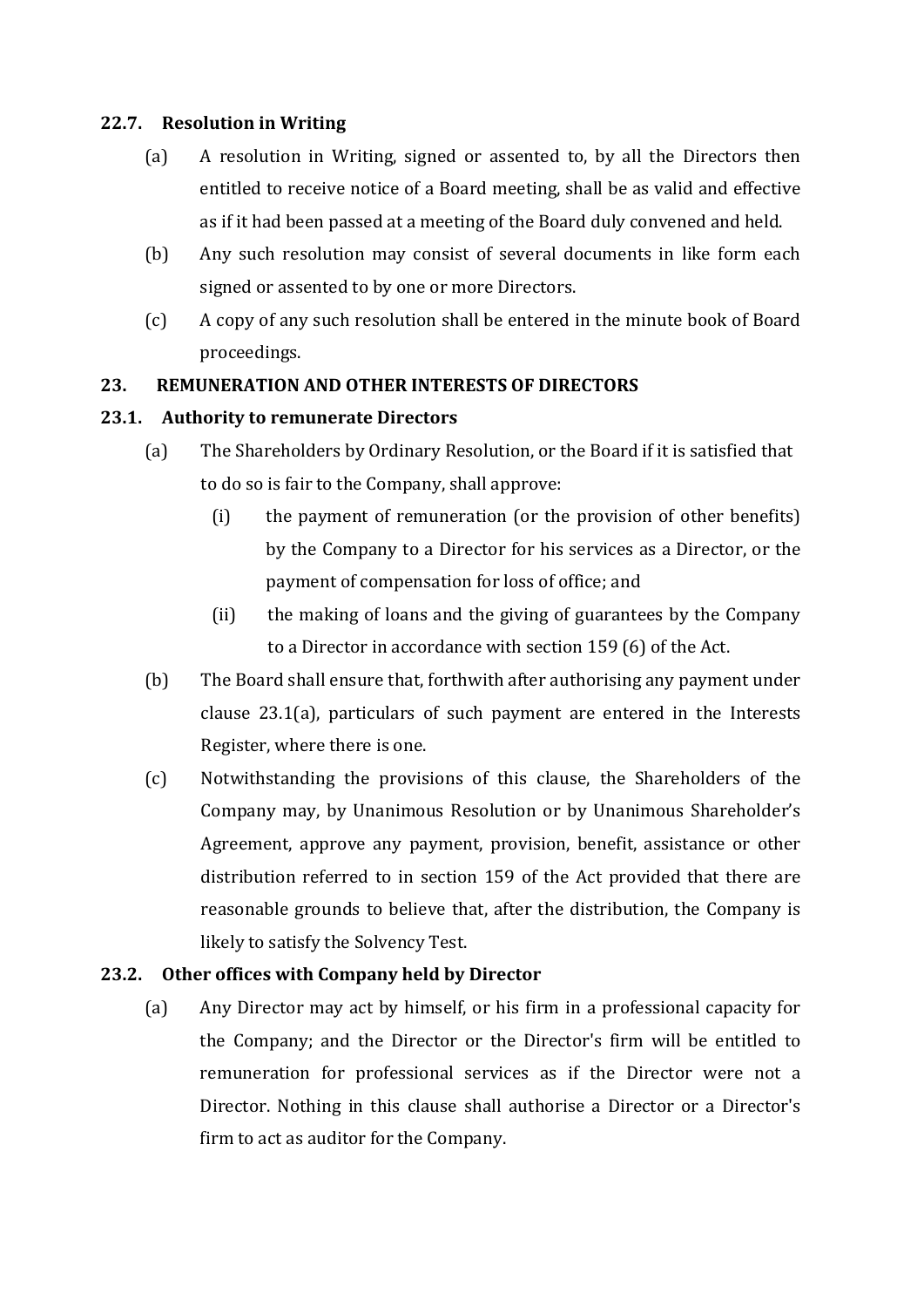- (b) A Director may hold any other office in the Company (other than the office of auditor), for such period and on such terms (as to remuneration and otherwise) as the Board shall determine.
- $(c)$  Other than as provided in clause 23.3 a Director shall not be disqualified by virtue of his office from entering into any transaction with the Company. Any such transaction will be valid and enforceable to the same extent as if he was not a Director and not in a fiduciary relationship with the Company. No such Director shall be liable to account to the Company for any profit realised by the transaction by reason of the Director holding that office or of the fiduciary relationship thereby established.

### **23.3. Notice of interest to be given**

- (a) A Director shall, forthwith after becoming aware of the fact that he is interested in a transaction or proposed transaction with the Company, cause to be entered in the Interests Register, where it has one, and, where the Company has more than one Director, disclose to the Board of the Company:
	- $(i)$  where the monetary value of the Director's interest is able to be quantified, the nature and monetary value of that interest; or
	- (ii) where the monetary value of the Director's interest cannot be quantified, the nature and extent of that interest.
- (b) A Director shall not be required to comply with Clause  $23.3(a)$  where:
	- (i) the transaction or proposed transaction is between the Director and the Company; and
	- $(ii)$  the transaction or proposed transaction is or is to be entered into the ordinary course of the Company's business and on usual terms and conditions.
- (c) For the purposes of clause  $23.3(a)$ , a general notice entered in the Interests Register, where there is one, or disclosed to the Board to the effect that a Director is a Shareholder, Director, officer or trustee of another company or other person and is to be regarded as interested in any transaction which may, after the date of the entry or disclosure, be entered into with that Company or person, is a sufficient disclosure of interest in relation to that transaction.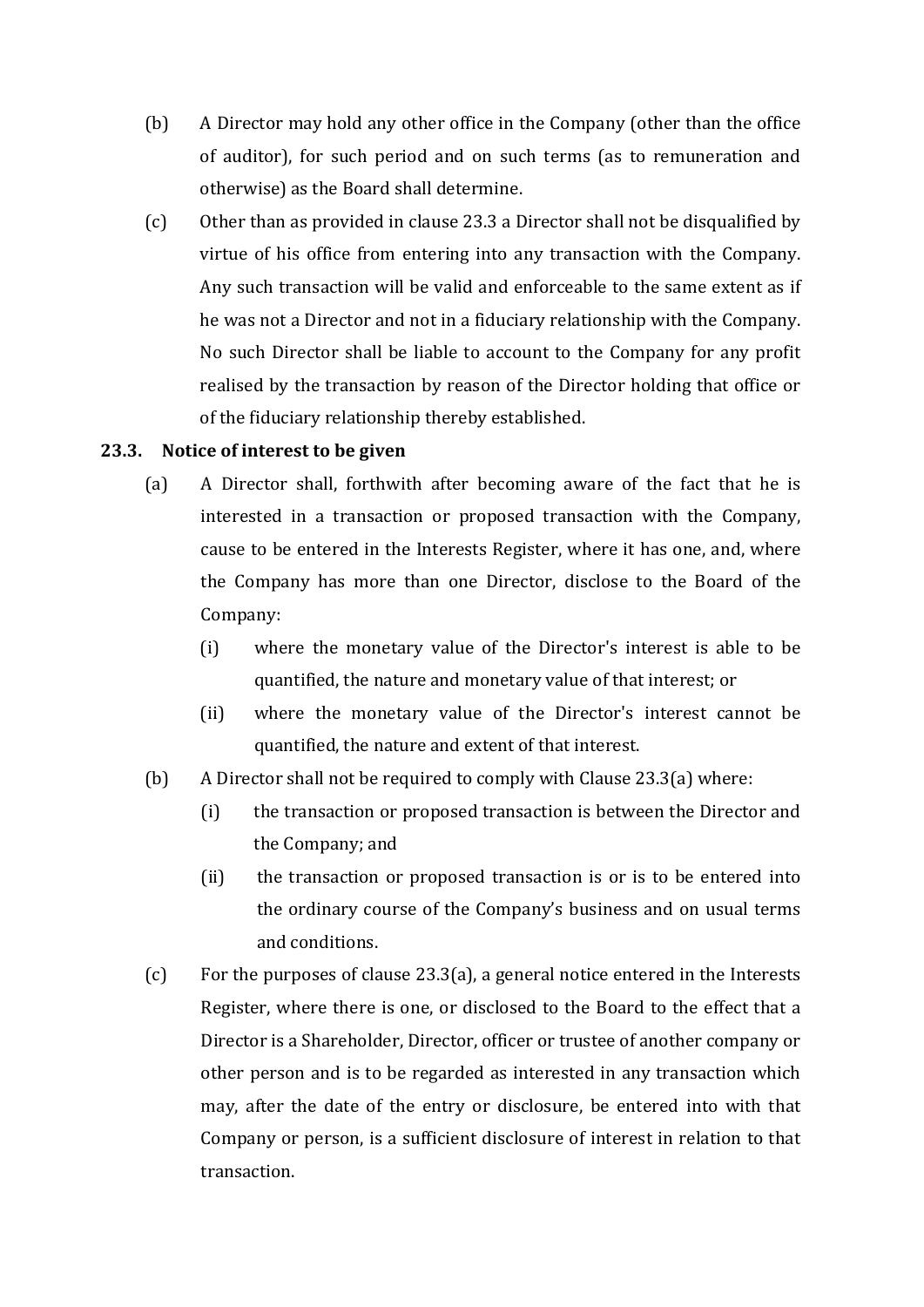(d) A failure by a Director to comply with Clause  $23.3(a)$  shall not affect the validity of a transaction entered into by the Company or the Director.

### **23.4. Interested Director not to vote**

- (a) Except for those listed in Clause 23.4(b) to  $(g)$ , no Director shall vote on any contract or arrangement or any other proposal in which he or his associate is interested nor shall he be counted in the quorum present at a meeting at which any such contract or arrangement or any other proposal is to be considered.
- $(b)$  The giving of any security or indemnity either:
	- (i) to the Director in respect of money lent or obligations incurred or undertaken by him at the request of or for the benefit of the Company or any of its subsidiaries: or
	- (ii) to a third party in respect of a debt or obligation of the Company or any of its subsidiaries for which the Director has himself assumed responsibility in whole or in part and whether alone or jointly under a guarantee or indemnity or by the giving of security;
- (c) Any proposal concerning an offer of shares or debentures or other securities of or by the Company or any other company which the Company may promote or be interested in for subscription or purchase where the Director is or is to be interested as a participant in the underwriting or sub-underwriting of the offer;
- (d) Any proposal concerning any other company in which the Director is interested only, whether directly or indirectly, as an officer or executive or Shareholder or in which the Director is beneficially interested in shares of that company, provided that he, together with any of his Associates, is not beneficially interested in five per cent  $(5%)$  or more of the issued Shares of any Class of such company (or of any third company through which his interest is derived) or of the voting rights;
- (e) Any proposal or arrangement concerning the benefit of employees of the Company or its subsidiaries including:
	- (i) the adoption, modification or operation of any employees' share scheme or any share incentive or share option scheme under which he may benefit; or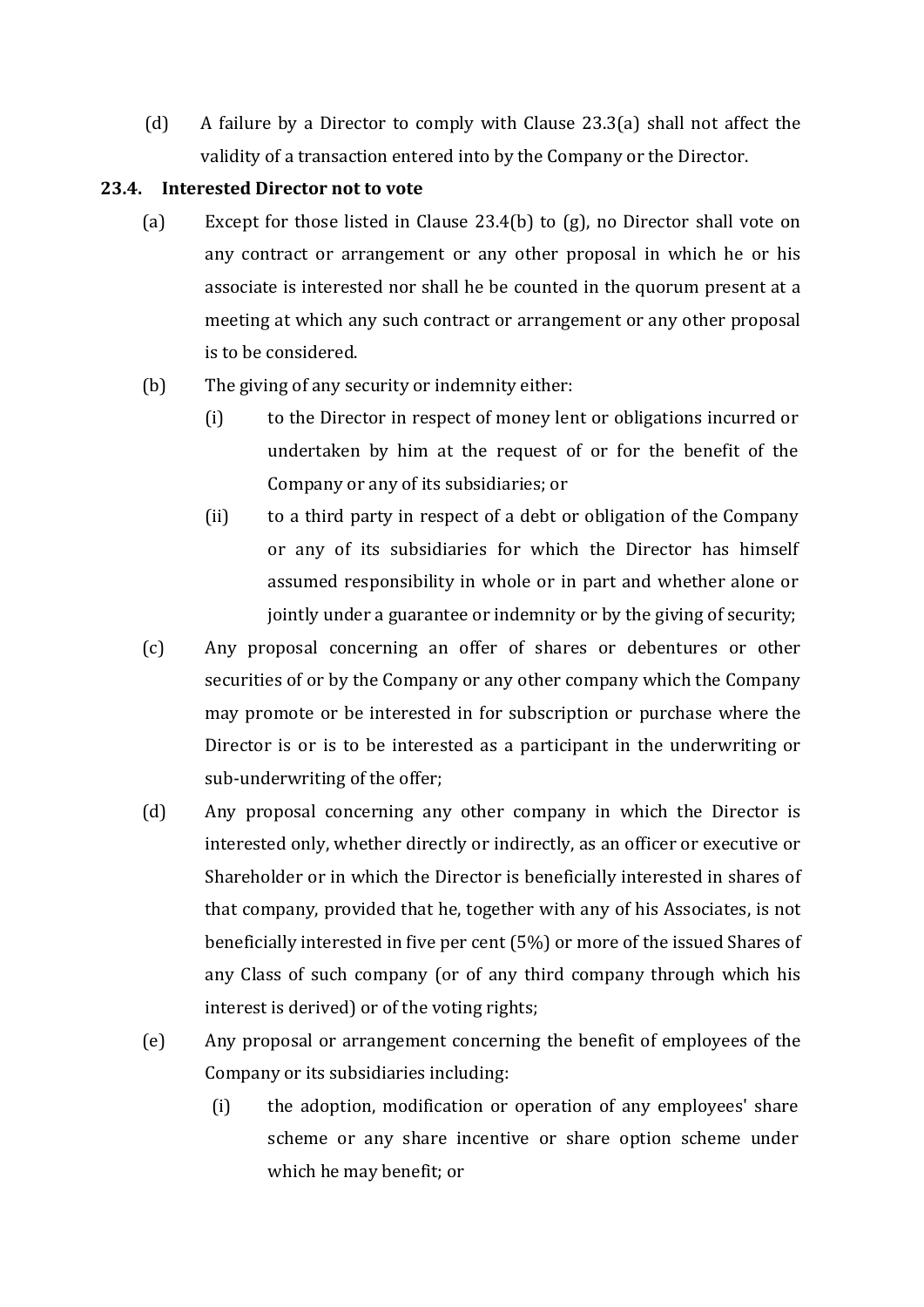- (ii) the adoption, modification or operation of a pension fund or retirement, death or disability benefits scheme which relates both to Directors and employees of the Company or any of its subsidiaries and does not provide in respect of any Director as such any privilege or advantage not generally accorded to the class of persons to which such scheme or fund relates; and
- (f) Any contract or arrangement in which the Director is interested in the same manner as other holders of Shares or debentures or other securities of the Company by virtue only of his interest in Shares or debentures or other securities of the Company.
- (g) Any Contract or arrangement in which the Director is interested by the sole fact that he is a Director of a company (or its subsidiary or holding) party to the transaction, when such interest has been declared in the Interest Register.

### **23.5. Adjudication of Interest**

If any question shall arise at any meeting as to the materiality of a Director's interest or as to the entitlement of any Director to vote and such question is not resolved by the Director voluntarily agreeing to abstain from voting, such question shall be referred to the Chairman of the meeting and his ruling in relation to any such Director shall be final and conclusive except in a case where the nature or extent of the interest of the Director concerned have not been fairly disclosed. 

### **23.6. Restriction on Director's purchase and subscription**

Directors of the Company and their Associates may only subscribe for or purchase any Shares, whether in their own name or through nominees, if the following circumstances are met: 

- (i) that no Shares are offered to them on a preferential basis and no preferential treatment is given to them in the application of the Shares; and
- (ii) the prescribed minimum percentage of public Shareholders required by Clause  $7.1(b)$  is achieved.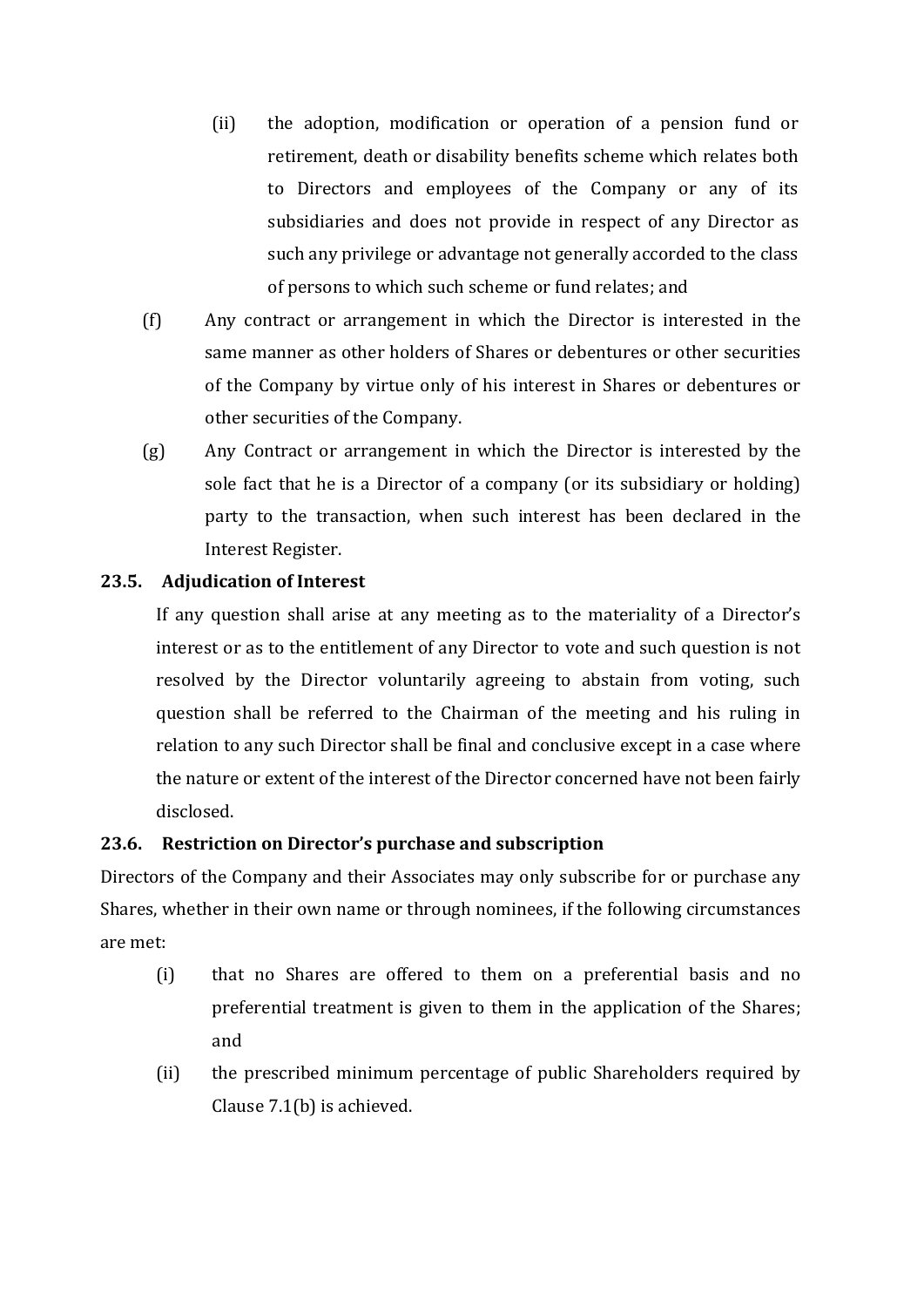#### **24. MANAGING DIRECTOR**

- (a) The Directors may appoint one member of the Board as Managing Director, who may be referred to as Chief Executive Officer (C.E.O.), for such period and on such terms as they think fit and, subject to the terms of any agreement entered into in any particular case, may revoke that appointment
- (b) Where a Managing Director ceases to be a Director for any reason whatsoever, his appointment as Managing Director shall automatically lapse.
- (c) A Managing Director shall, subject to the terms of any agreement entered into in any particular case, receive such remuneration, whether by way of salary, commission or participation in profits, as the Directors may determine.
- (d) The Directors may entrust to and confer upon the Managing Director any of the powers exercisable by them with such restrictions as they think fit, and either generally or, to the exclusion of their own powers, subject to section 131 of the Act, and the directors may revoke, alter, or vary, all or any of these powers.

#### **25. INDEMNITY AND INSURANCE**

#### **25.1. Indemnity of Directors and employees**

- (a) The Board may cause the Company to indemnify a Director or employee of the Company or a related company for costs incurred by him in any proceedings:
	- (i) that relates to liability for any act or omission in his or her capacity as a Director or employee; and
	- (ii) in which judgment is given in his favour or in which he is acquitted or which is discontinued.
	- (b) The Board may cause the Company to indemnify a Director or an employee of the Company or a related company in respect of:
		- (i) liability to any person other than the Company or a related company for any act or omission in his capacity as a Director or employee; or
		- (ii) costs incurred by the Director or employee in defending or settling any claim or proceedings relating to any liability under clause  $25.1(a)$  above; not being criminal liability or liability for the breach of section 131 of the Act.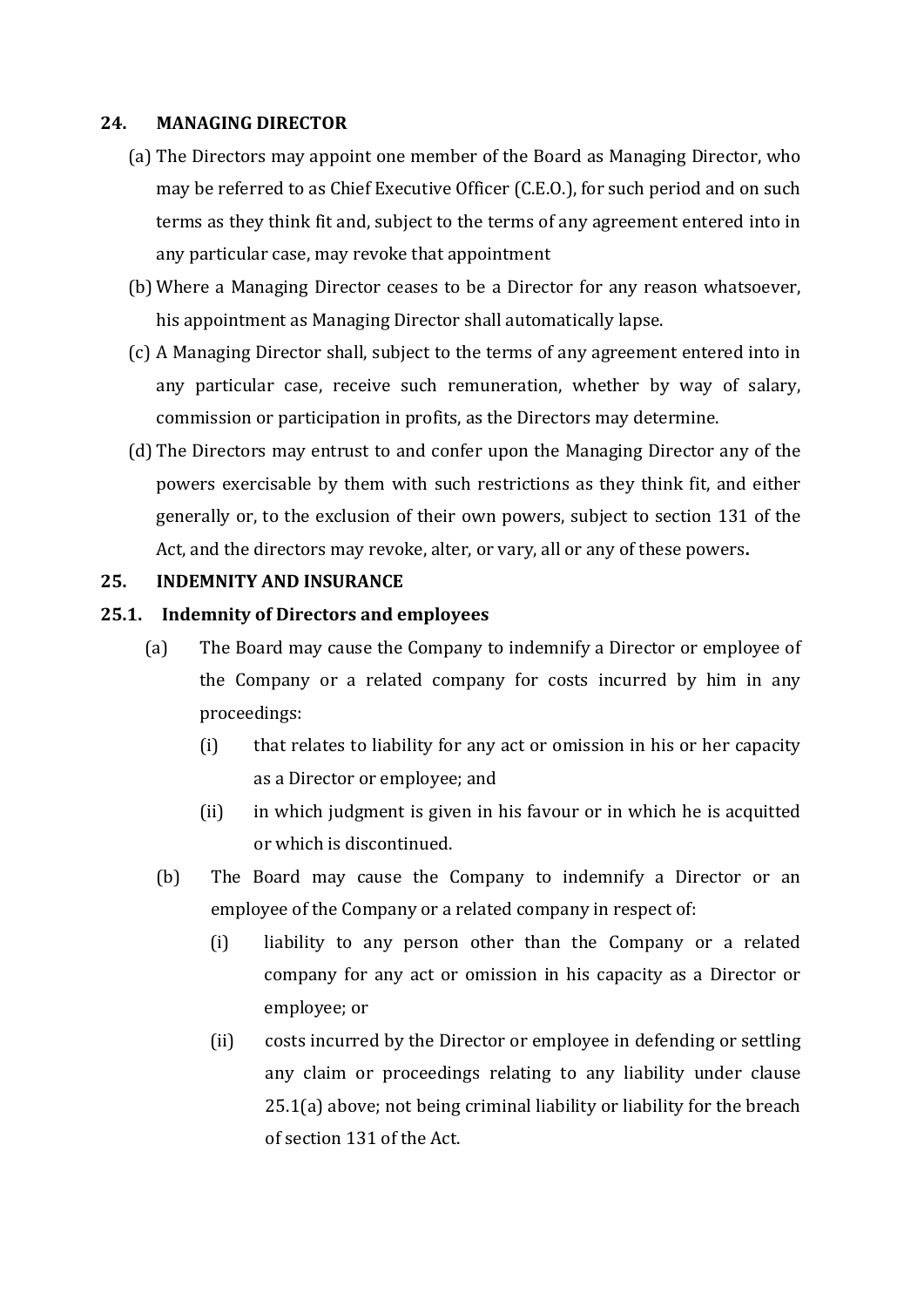### **25.2. Insurance of Directors and employees**

- (a) The Board may cause the Company to effect insurance for Directors and employees of the Company or a related company in respect of:
	- (i) liability not being criminal liability for any act or omission in his capacity as a Director or employee; or
	- (ii) costs incurred by such Directors or employees in defending or settling any claim or proceedings relating to any such liability; or
	- (iii) costs incurred by a Director or employee in defending any criminal proceedings that have been brought against the Director or employee in relation to any act or omission in that person's capacity as Director or employee, in which he is acquitted or in relation to which a nolle prosequi is entered.
- (b) The Directors who vote in favour of a decision to effect insurance under clause  $25.2(a)$  shall sign a certificate stating that, in their opinion, the cost of effecting the insurance is fair to the Company.
- (c) The Board shall ensure that particulars of any indemnity given to, or insurance effected for, any Director or employee of the Company or related Company are forthwith entered in the Interests Register, where there is one.

### **25.3. Definitions**

For the purpose of this clause 25, "Director" includes a former Director and "employee" includes a former employee.

### **26. SECRETARY**

The Board shall appoint one or more secretaries in accordance with sections 163 and 164 of the Act, for such term, at such remuneration and upon such conditions as they may think fit and any secretary so appointed may be removed by it. The Board may, during any period that the office of secretary is vacant, authorise any officer of the Company to carry out all or any of the duties of secretary.

### **27. WINDING UP**

### **27.1. Distribution of surplus assets**

Subject to the terms of issue of any Shares, upon the liquidation of the Company, any assets of the Company remaining after payment of the debts and liabilities of the Company and the costs of liquidation shall be distributed among the holders of Shares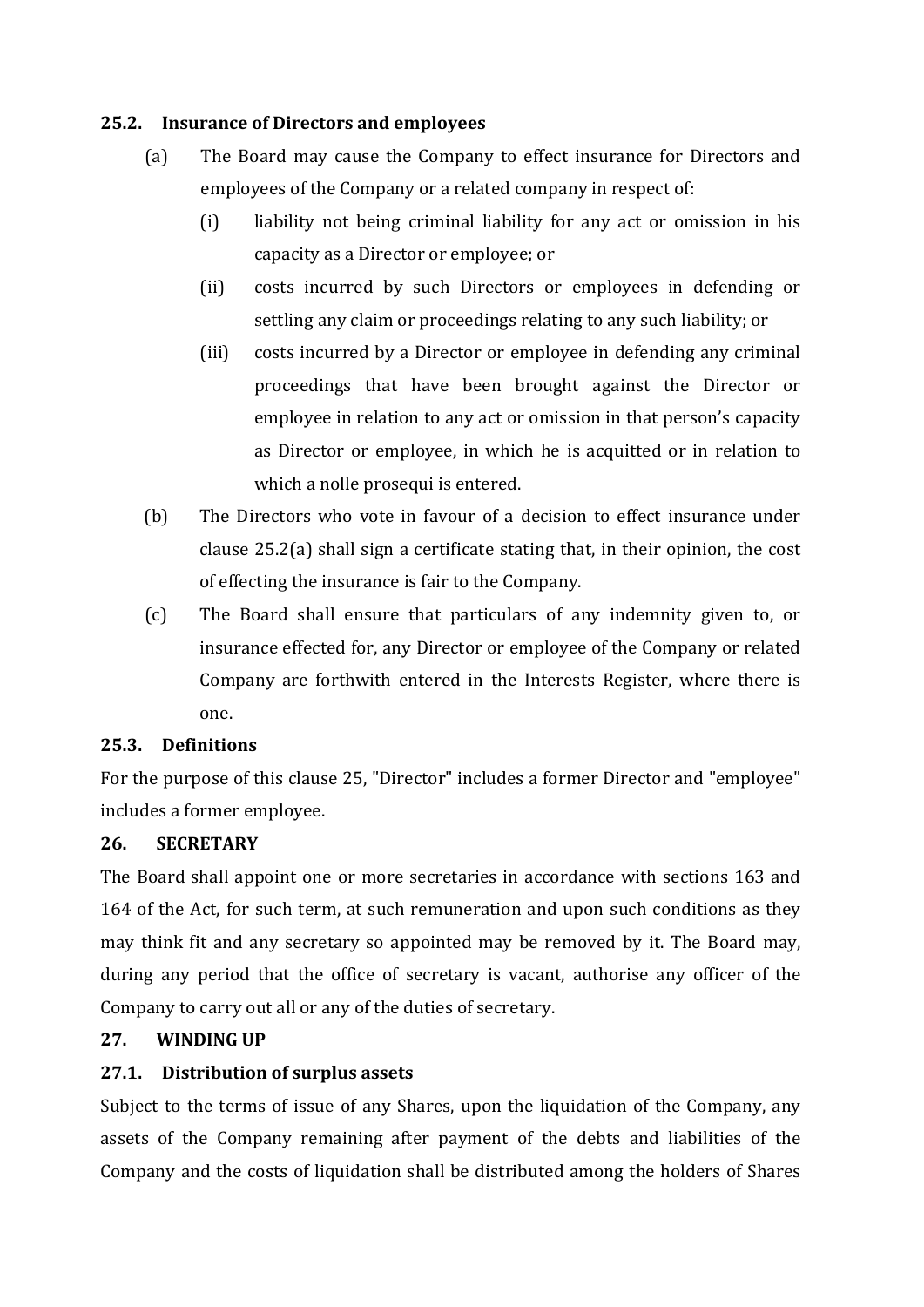in proportion to their shareholding, provided however that a holder of Shares not fully paid up shall receive only a proportionate share of his entitlement being an amount which is in proportion to the amount paid to the Company in satisfaction of the liability of the Shareholder to the Company in respect of the Shares.

#### **27.2. Division in kind**

- (a) When assets are distributed, the liquidator may, with the sanction of a Special Resolution, divide in kind amongst the Shareholders the assets of the Company, whether they consist of property of the same kind or not, and may for that purpose set such value as he shall deem fair upon any property to be divided and may determine how the division shall be carried out as between the Shareholders or different Classes of Shareholders.
- (b) The liquidator may, with the like sanction, vest any such assets in such persons for the benefit of contributories as the liquidator, with the like sanction, shall think fit.
- (c) Nothing in this clause shall require a Shareholder to accept any share or other security on which there is any liability.

### **28. COMMON SEAL, AUTHENTICATION OF DEEDS AND DOCUMENTS**

- (a) The Company may have a seal, known as the common seal, which shall contain the name of the Company and which shall not be affixed to any instrument without the authority of the Board.
- (b) The common seal may be affixed to any instrument, including a deed, and if not so affixed, the validity of the execution of the instrument will be determined in accordance with section 181 of the Act.
- (c) All instruments, deeds, acts and documents executed on behalf of the Company may be in such form and contain such powers, provisos, conditions, covenants, clauses and agreements as the Board shall think fit, and shall be signed either by two Directors or by one Director and one of the secretaries or by such other person or persons as the Board may from time to time appoint.
- (d) All bills of exchange, promissory notes or other negotiable instruments shall be accepted, made, drawn or endorsed for and on behalf of the Company and all cheques or orders for payment shall be signed either by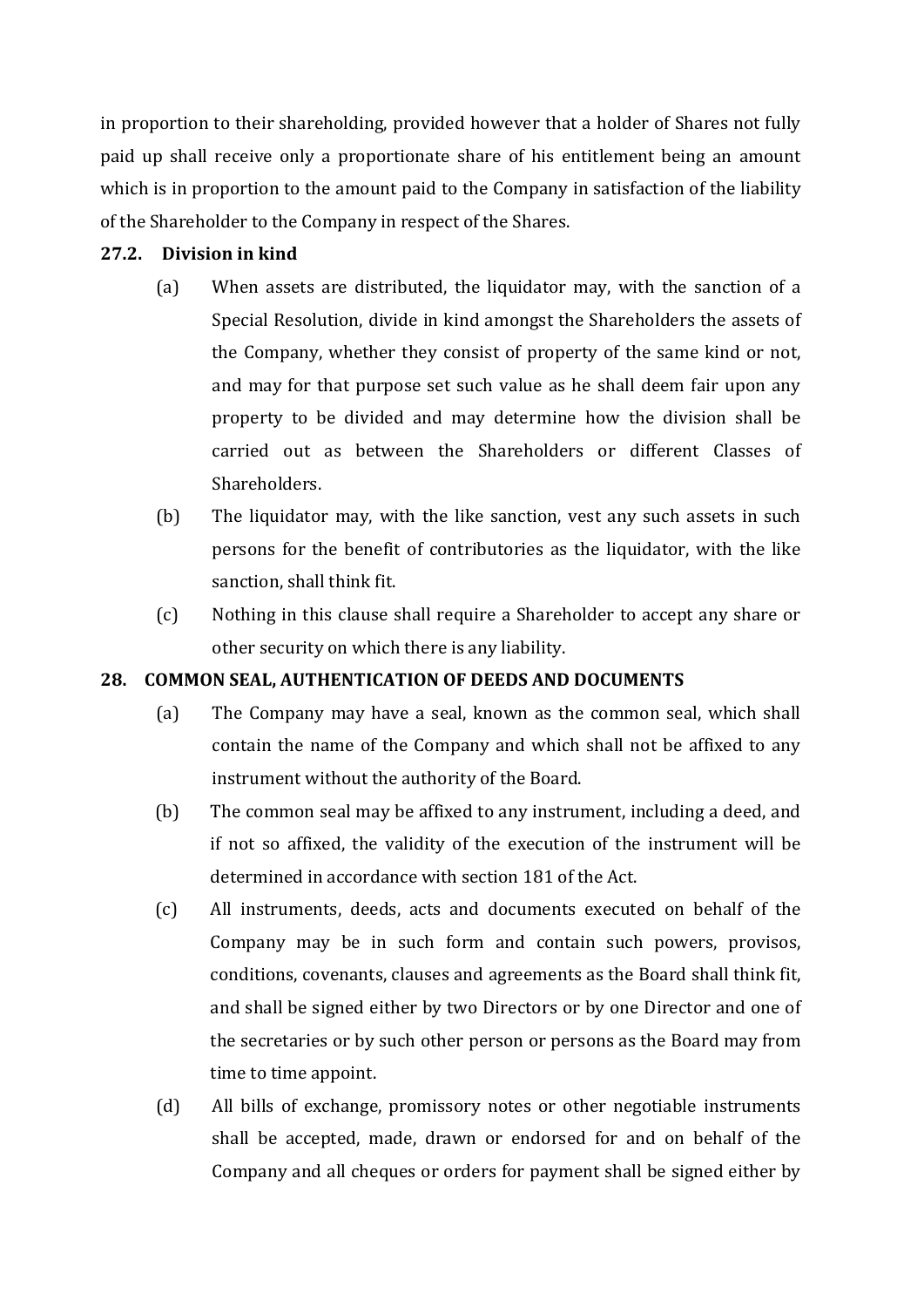two Directors or by one Director and one of the secretaries or by such other person or persons as the Board may from time to time appoint.

- (e) Cheques or other negotiable instruments paid to the Company's bankers for collection and requiring the endorsement of the Company, shall be endorsed on its behalf by one of the Directors or by one of the secretaries or by such other officer as the Board may from time to time appoint.
- $(f)$  All moneys belonging to the Company shall be paid to such bankers as the Directors shall from time to time appoint and all receipts for money paid to the Company shall be signed by one of the Directors or by one of the secretaries or by such other officer as the Board may from time to time appoint and such receipt shall be an effectual discharge for the money therein stated to be received.

# **29. ACCOUNTS**

The Board shall cause proper accounting and other records to be kept as required by the Act, and shall make available such accounting and other records for inspection in accordance with sections 225 to 228 of the Act.

### **30. AUDIT**

Auditors shall be appointed and removed and their duties and remuneration regulated in accordance with sections 195 to 208 of the Act.

# **31. SERVICE OF DOCUMENTS**

The service of documents on or by the Company shall be regulated in accordance with sections 323 to 328 of the Act.

# **32. PROVISIONS WITH RESPECT TO THE SCHEME OF ARRANGEMENT**

- (a) Notwithstanding anything in this Constitution but subject to paragraphs (c) and (e), the Board shall not authorise or approve an Ordinary Resolution or a Special Resolution of HFL without the prior consent ('Consent') of the Shareholders.
- (b) If a decision to be made by HFL requires the approval of:
	- (i) an Ordinary Resolution of HFL, the Consent shall take the form of an Ordinary Resolution of the Shareholders; or
	- (ii) a Special Resolution of HFL, the Consent shall take the form of a Special Resolution of the Shareholders.
- (c) Notwithstanding anything in this Constitution, none of the actions set forth in paragraph (d) shall be taken by the Board unless the Shareholders shall have: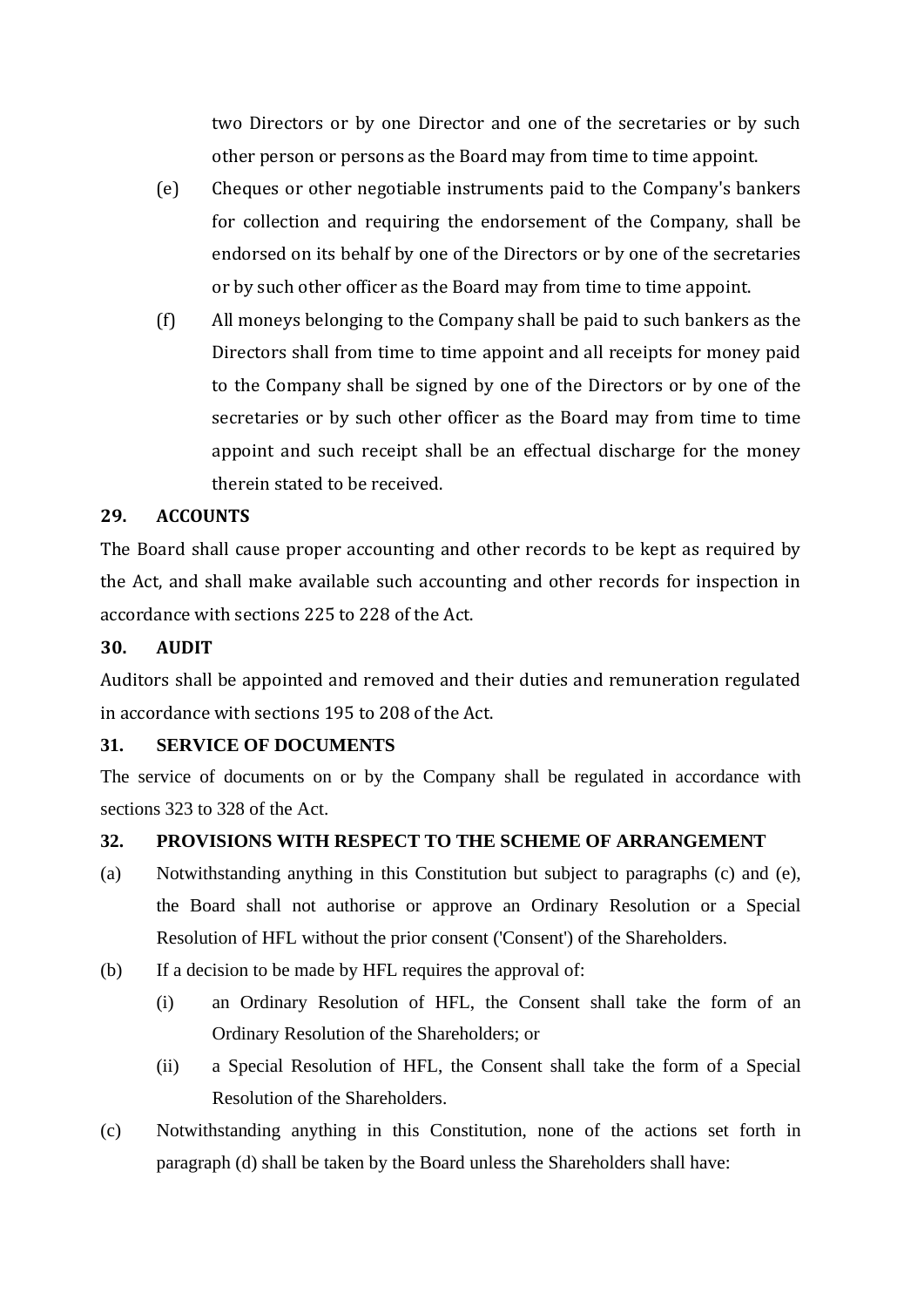- (i) authorised it by giving their Consent pursuant to paragraph (b); and
- (ii) amended this Constitution by adding in this clause 32, with respect to each such action, a provision expressly empowering the Board to take that action and to conduct the business of the Company accordingly.
- (d) The actions referred to in paragraph (c) are:
	- (i) an amendment to the constitution of HFL to impose or remove a restriction on the business or activities of  $HFL$ :
	- (ii) the acquisition by HFL (or an agreement by HFL to acquire), whether contingent or not, assets the value of which is more than 75 percent of the value of the assets of HFL before the acquisition;
	- (iii) the disposition by HFL (or an agreement by HFL to dispose of), whether contingent or not, assets the value of which is more than 75 percent of the value of the assets of HFL before the disposition;
	- $(iv)$  a transaction that has or is likely to have the effect of HFL acquiring rights or interests or incurring obligations or liabilities the value of which is more than 75 percent of the value of the assets of HFL before the transaction;
	- (v) the approval of an amalgamation of HFL under section 246 of the Act; and
	- (vi) such other action as may trigger an automatic right of a dissenting shareholder to be bought out under section 108 (or an equivalent provision) of the Act.
- (e) The Board shall not require a Special Resolution of the Shareholders to amend the constitution of HFL in order to confer on Shareholders rights accruing to Entitled Persons under the Act.
- (f) This clause 32 shall come into force on the Effective Date.
- $(g)$  In this clause 32:

'Consent' has the meaning set forth in paragraph (a);

'Effective Date' shall be the date on which the Scheme of Arrangement completes; 'Entitled Person' shall have the meaning set forth in the Act;

'HFL' means Harel Frères Ltd, a public company registered under the laws of Mauritius under registration number C1179; and

'Scheme of Arrangement' means the scheme of arrangement approved by the Company on 25 November 2011.